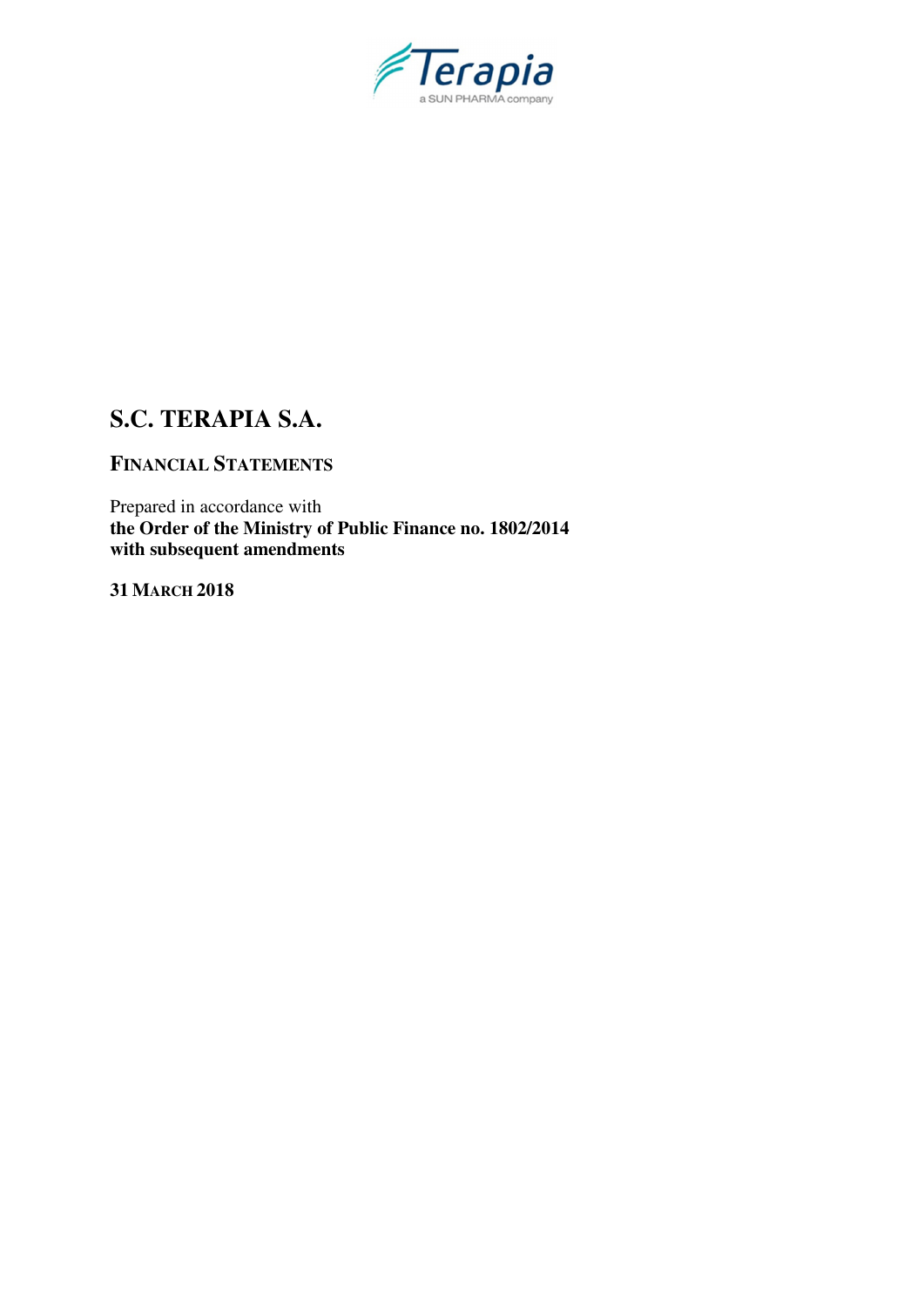#### DEPENDENT AUDITOR'S REPORT

#### To: The shareholders of Terapia SA

#### **Opinion**

- 1. We have audited the financial statements of TERAPIA SA ("the Company") which comprise the statement of financial position as at March 31 , 2018, the statement of comprehensive income, statement of changes in equity and statement of cash flows for the year then ended, and notes to the financial statements, including a summery of significant accounting policies.
- 2. In our opinion, the accompanying financial statements present fairly, in all material respects the financial position of the Company as at March 31, 2018 and its financial performance for the year than ended in accordance with OMFP nr. 1802/2014, inclueding all subsequent changes.

#### Basis for Opinion

3. We conducted our audit in accordance with the audit standards adopted by the Romanian Chamber of Financial Auditors, which are based on International Standards on Auditing. Our responsibilities under those standards are further described in the Auditor's Responsibilities for the audit of the financial statements section of our report. We are independent of the Company in accordance with the ethical requirements that are relevant to our audit of the financial statements in Romania, and we have fulfilled our other responsibilities in accordance with these requirements. We believe that the audit evidence we have obtained is sufficient and appropriate to provide a basis for our opinion.

#### Other matters

- 4. This report is made solely to the Company's shareholders, as a body. Our audit work has been undertaken so that we might state to the Company's shareholders those matters we are required to state to them in an auditor's report and for no other purpose. To the fullest extent permitted by law, we do not accept or assume responsibility to anyone other than the Company and the Company's shareholders as a body, for our audit work, for this report, or for the opinion we have formed.
- 5. The accompanying financial statements are not intended to present the financial position, results of operations and a complete set of notes to the financial statements of the Company in accordance with accounting principles and practices generally accepted in countries and jurisdictions other than Romania. Accordingly, the accompanying financial statements are not designed for those who are not informed about Romanian legal and statutory requirements including OMFP 1802/2014

#### Report on other Legal and Regulatory Requirements

- 6. The administrators are responsible for preparation and presentation of Administrator's Report in in accordance with the OMFP 1802/2014, articles 489-492, that are free from material misstatements, and for that internal control considered appropriate by management to allow preparation of Administrator's Report without material misstatements, due to fraud or error.
- 7. The Administrators' Report is not a part of the financial statements. Our opinion on the financial statements does not refer to the Administrator's Report.
- 8. In connection with our audit of individual financial statements, we have read the Administrators' Report incorporated enclosed to financial statements, and we report as follow:
	- a) In the Administrators' Report we have not identified any financial information which is not in accordance, in all material respects, with information presented in the accompanying financial statements;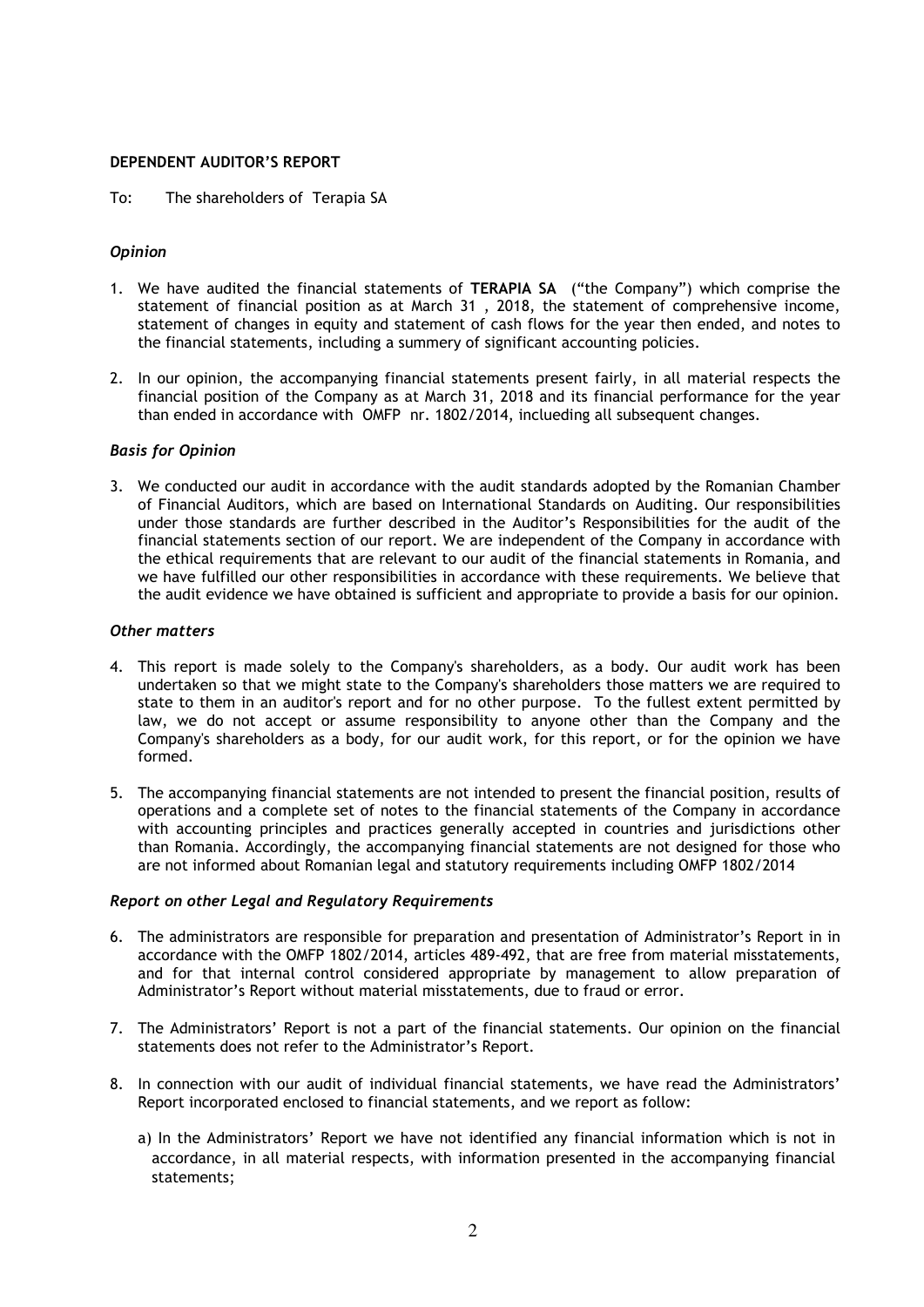- b) The Administrators' Report identified above, includes in all material respects, the information required by the OMFP 1802/2014, articles 489-492 (accounting regulation regarding individual financial statements and consolidated financial statements);
- c) Based on our knowledge and understanding of the company gained during the audit of financial statements ended at March 31, 2018 we have not identified any information included into Administrators' Report that is material misstated.

#### Responsibility of management and those charged with governance for the financial statements

- 9. Management is responsible for the preparation of the financial statements in accordance with Ministry of Finance Order nr. 1802 / 2014, with subsequent changes, and for such internal control as management determines is necessary to enable the preparation of financial statements that are free from material misstatement, whether due to fraud or error.
- 10. In preparing the financial statements, management is responsible for assessing the Company's ability to continue as a going concern, disclosing, as applicable, matters related to going concern and using the going concern basis of accounting unless management either intends to liquidate the Company or to cease operations, or has no realistic alternative but to do so.
- 11. Those charged with governance are responsible for overseeing the Company's financial reporting process.

#### Auditor's responsibilities for the audit of the financial statements

- 12. Our objectives are to obtain reasonable assurance about whether the financial statements as a whole are free from material misstatement, whether due to fraud or error, and to issue an auditor's report that includes our opinion. Reasonable assurance is a high level of assurance, but is not a guarantee that an audit conducted in accordance with the audit standards adopted by the Romanian Chamber of Financial Auditors, which are based on International Standards on Auditing, will always detect a material misstatement when it exists. Misstatements can arise from fraud or error and are considered material if, individually or in the aggregate, they could reasonably be expected to influence the economic decisions of users taken on the basis of these financial statements.
- 13. As part of an audit in accordance with the audit standards adopted by the Romanian Chamber of Financial Auditors, which are based on International Standards on Auditing, we exercise professional judgment and maintain professional skepticism throughout the audit. We also:
	- $\triangleright$  Identify and assess the risks of material misstatement of the financial statements, whether due to fraud or error, design and perform audit procedures responsive to those risks, and obtain audit evidence that is sufficient and appropriate to provide a basis for our opinion. The risk of not detecting a material misstatement resulting from fraud is higher than for one resulting from error, as fraud may involve collusion, forgery, intentional omissions, misrepresentations, or the override of internal control;
	- $\triangleright$  Obtain an understanding of internal control relevant to the audit in order to design audit procedures that are appropriate in the circumstances, but not for the purpose of expressing an opinion on the effectiveness of the Company's internal control;
	- $\triangleright$  Evaluate the appropriateness of accounting policies used and the reasonableness of accounting estimates and related disclosures made by management;
	- $\triangleright$  Conclude on the appropriateness of management's use of the going concern basis of accounting and, based on the audit evidence obtained, whether a material uncertainty exists related to events or conditions that may cast significant doubt on the Company's ability to continue as a going concern. If we conclude that a material uncertainty exists, we are required to draw attention in our auditor's report to the related disclosures in the financial statements or, if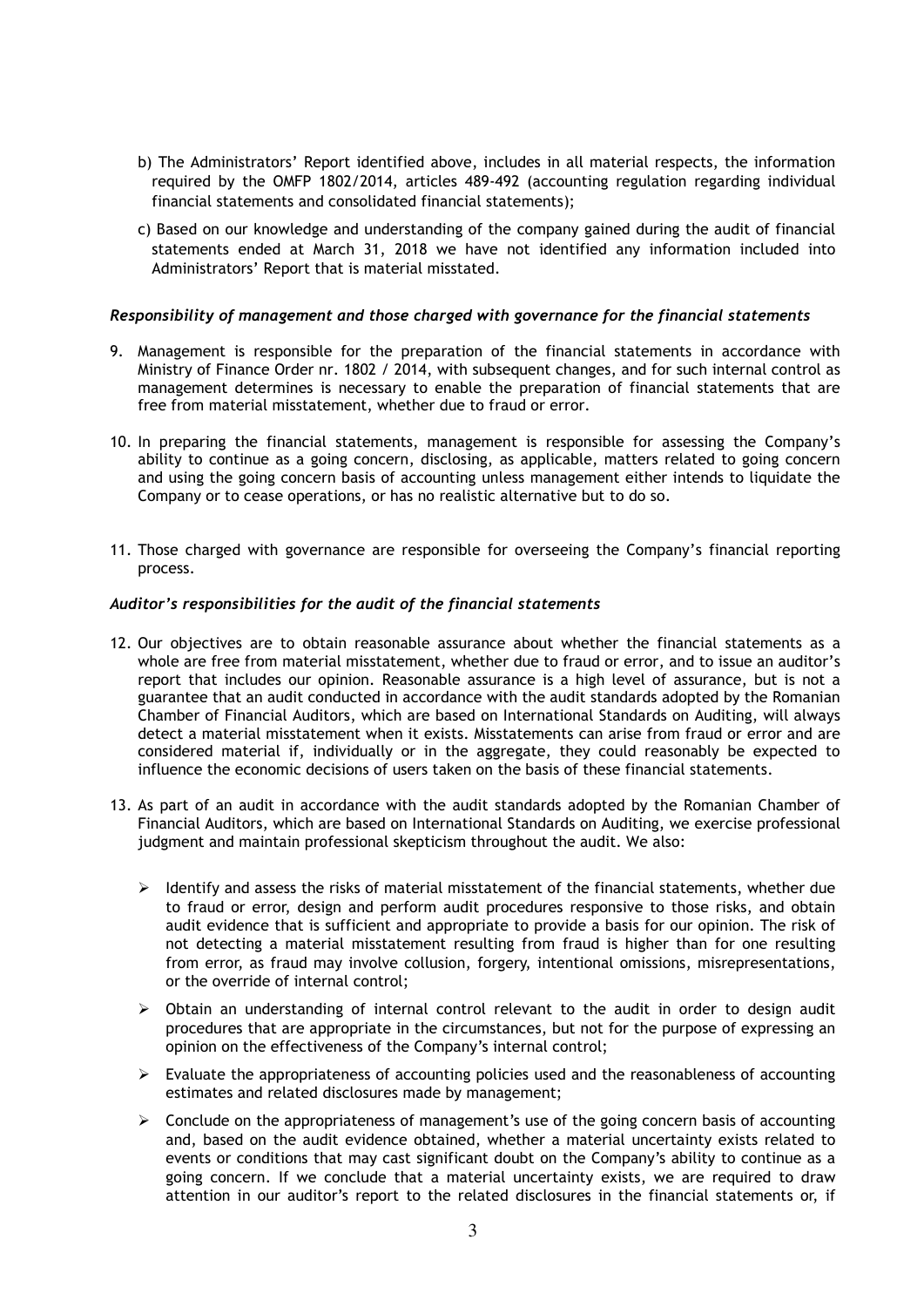such disclosures are inadequate, to modify our opinion. Our conclusions are based on the audit evidence obtained up to the date of our auditor's report. However, future events or conditions may cause the Company to cease to continue as a going concern.

 $\triangleright$  We communicate with those charged with governance regarding, among other matters, the planned scope and timing of the audit and significant audit findings, including any significant deficiencies in internal control that we identify during our audit;

#### BDO AUDIT

#### Registered with the Chamber of Financial Auditors in Romania

No. 18/02.08.2001

Auditor: Dan Apostol

Registered with the Chamber of Financial Auditors in Romania

No. 1671/25.06.2006

 Cluj-Napoca, Romania 03.05.2018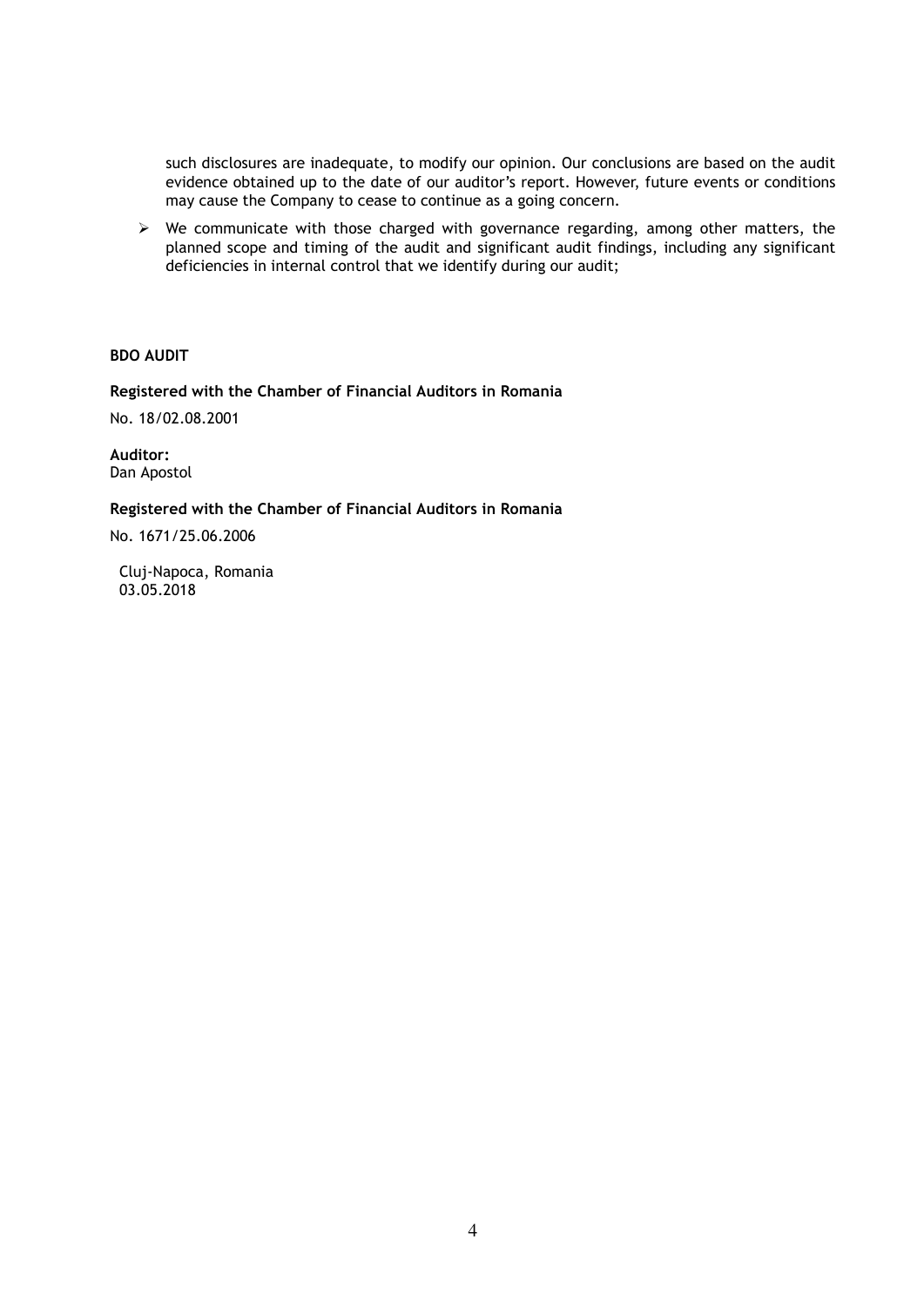## **TABLE OF CONTENTS**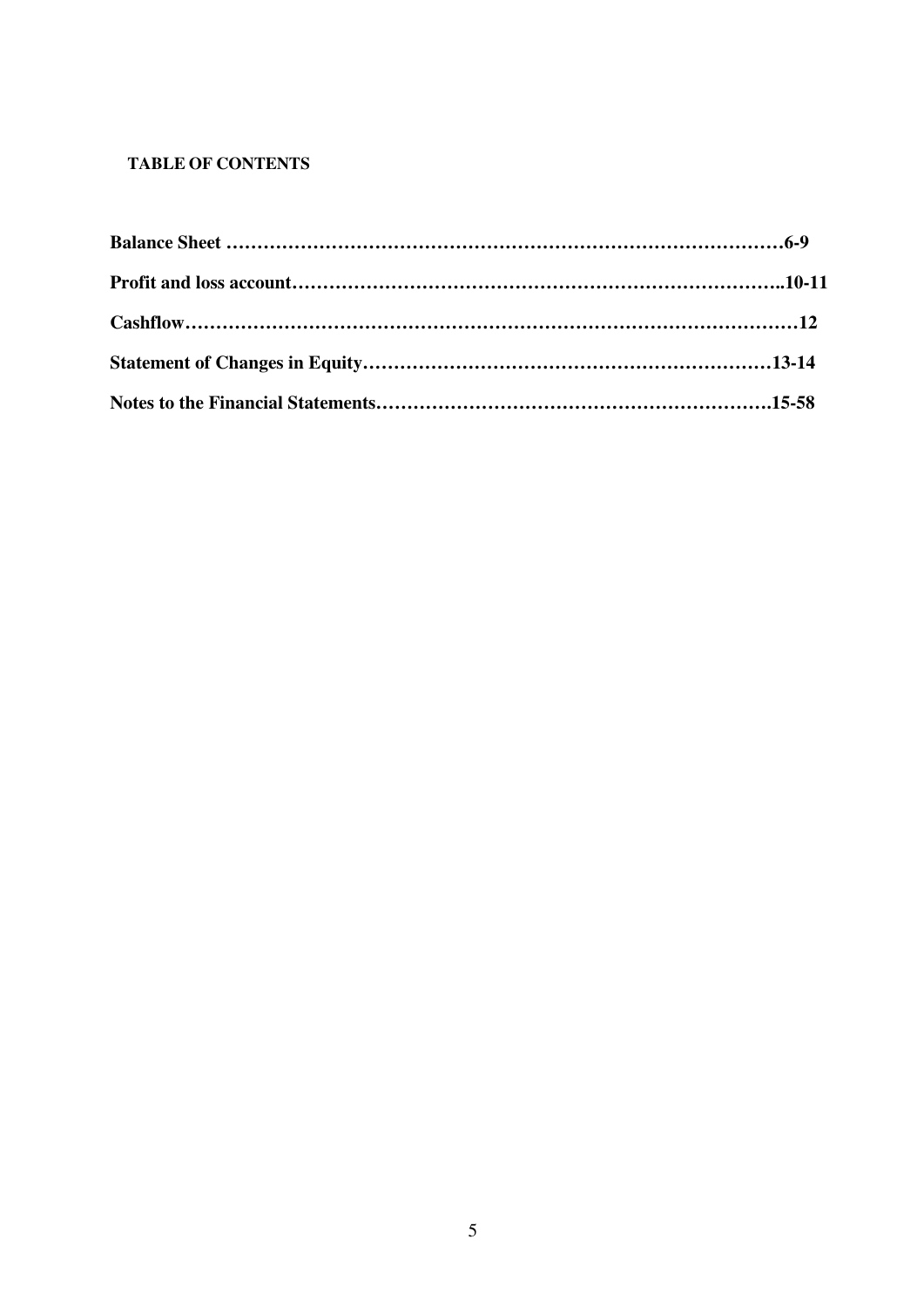## **Balance Sheet as at 31 March 2018 (in accordance with OMF 1802/2014)**

|                                                                                                                                                    |          |                                            | -RON-                                |  |  |
|----------------------------------------------------------------------------------------------------------------------------------------------------|----------|--------------------------------------------|--------------------------------------|--|--|
|                                                                                                                                                    |          | <b>Balance as of</b>                       |                                      |  |  |
| <b>Row</b><br><b>Element</b> name                                                                                                                  |          | The beginning<br>of the year<br>01.04.2017 | The end of the<br>year<br>31.03.2018 |  |  |
| A                                                                                                                                                  | $\bf{B}$ | $\boldsymbol{2}$                           | 3                                    |  |  |
| <b>A. NON-CURRENT ASSETS</b>                                                                                                                       |          |                                            |                                      |  |  |
| <b>I. INTANGIBLE ASSETS</b>                                                                                                                        |          |                                            |                                      |  |  |
| 1. Set-up costs (account $201-2801$ )                                                                                                              | 01       |                                            |                                      |  |  |
| 2. Development costs (account 203-2803-2903)                                                                                                       | 02       |                                            |                                      |  |  |
| 3. Concessions, patents, licenses, trademarks, similar rights and assets<br>and other intangible assets (account 205+208-2805-2808-2905-2908)      | 03       | 165,504,416                                | 140,870,847                          |  |  |
| 4. Goodwill (account 2071-2807)                                                                                                                    | 04       |                                            |                                      |  |  |
| 5. Intangible assets for exploration and evaluation of mineral resources<br>(account 206-2806-2906)                                                | 05       |                                            |                                      |  |  |
| 6. Advance payments (account 4094)                                                                                                                 | 06       |                                            |                                      |  |  |
| $\textbf{TOTAL:}$ (row 01 to 06)                                                                                                                   | 07       | 165,504,416                                | 140,870,847                          |  |  |
| <b>II. TANGIBLE ASSETS</b>                                                                                                                         |          |                                            |                                      |  |  |
| 1. Freehold land and buildings (account 211+212-2811-2812-2911-<br>2912)                                                                           | 08       | 129,951,339                                | 145,398,445                          |  |  |
| 2. Plant and machinery (account 213+223--2813-2913)                                                                                                | 09       | 45,083,824                                 | 48,493,519                           |  |  |
| 3. Other plant, machinery and fixtures (account 214+224-2814-2914)                                                                                 | 10       | 2,318,040                                  | 2,022,435                            |  |  |
| 4. Real estate investments (account 215-2815-2915)                                                                                                 | 11       |                                            |                                      |  |  |
| 5. Tangible fixed assets in progress (account 231-2931)                                                                                            | 12       | 4,591,728                                  | 891,074                              |  |  |
| 6. Real estate investments in progress (account 235-2935)                                                                                          | 13       |                                            |                                      |  |  |
| 7. Tangible assets for exploration and evaluation of mineral resources<br>(account 216-2816-2916)                                                  | 14       |                                            |                                      |  |  |
| 8. Productive biological assets (account 217+227-2817-2917)                                                                                        | 15       |                                            |                                      |  |  |
| 4. Advance payments (account 4093)                                                                                                                 | 16       | 1,127,152                                  | 10,655                               |  |  |
| TOTAL: (row $08$ to $16$ )                                                                                                                         | 17       | 183,072,083                                | 196,816,128                          |  |  |
| III. LONG-TERM FINANCIAL INVESTMENTS                                                                                                               |          |                                            |                                      |  |  |
| 1. Investments in subsidiaries (account 261-2961)                                                                                                  | 18       |                                            |                                      |  |  |
| 2. Loans to subsidiaries (account $2671+2672-2964$ )                                                                                               | 19       |                                            |                                      |  |  |
| 3. Investments in associates and jointly controlled entities (account<br>262+263-2962)                                                             | 20       |                                            |                                      |  |  |
| 4. Loans granted to entities related to the company on the grounds of<br>investments in associates and jointly controlled (account $2673 + 2674$ - |          |                                            |                                      |  |  |
| 2965)                                                                                                                                              | 21       |                                            |                                      |  |  |
| 5. Investments owned as assets (account $265+266-2963$ )                                                                                           | 22       |                                            |                                      |  |  |
| 6. Other loans (account 2675+2676+2677+2678+2679-2966-2968)                                                                                        | 23       | 41,861                                     | 36,604                               |  |  |
| TOTAL: (row 18 to 23)                                                                                                                              | 24       | 41,861                                     | 36,604                               |  |  |
| TOTAL NON-CURRENT ASSETS (row 07+17+24)                                                                                                            | 25       | 348,618,360                                | 337,723,579                          |  |  |
| <b>B. CURRENT ASSETS</b>                                                                                                                           |          |                                            |                                      |  |  |
| <b>I. INVENTORIES</b>                                                                                                                              |          |                                            |                                      |  |  |
| 1. Raw materials and consumables (account 301+321+302+322+303+323+/-<br>308+351+358+381+328+/-388-391-392-3951-3958-398)                           | 26       | 21,923,176                                 | 19,373,872                           |  |  |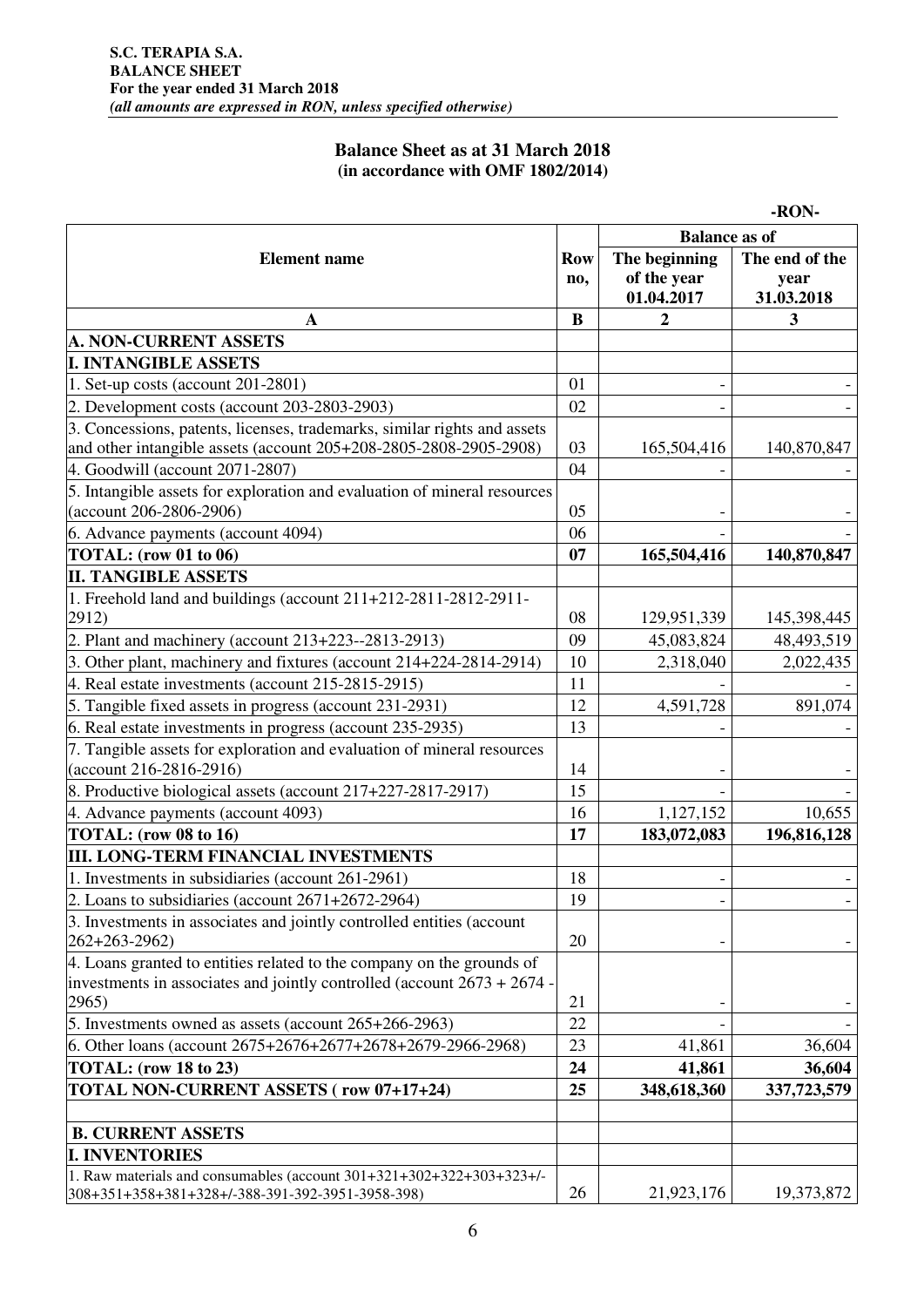#### **S.C. TERAPIA S.A. BALANCE SHEET For the year ended 31 March 2018**  *(all amounts are expressed in RON, unless specified otherwise)*

|                                                                                                                                                      |                   | <b>Balance as of</b>                       |                                      |  |
|------------------------------------------------------------------------------------------------------------------------------------------------------|-------------------|--------------------------------------------|--------------------------------------|--|
| <b>Element</b> name                                                                                                                                  | <b>Row</b><br>no, | The beginning<br>of the year<br>01.04.2017 | The end of the<br>year<br>31.03.2018 |  |
| A                                                                                                                                                    | $\bf{B}$          | 2                                          | 3                                    |  |
| 2. Work in progress (account 331+332+341+/-348-393-3941-3952)                                                                                        | 27                | 2,998,994                                  | 4,620,877                            |  |
| 3. Finished goods and merchandise<br>(account 345+346+/-348+354+356+357 +361+326+/-368+371+327+/-378-<br>3945-3946-3953-3954-3956-3957-396-397-4428) | 28                | 52,451,505                                 | 38,122,832                           |  |
| 4. Advance payments for the acquisition of inventories (account 4091)                                                                                | 29                | 872,350                                    | 376,266                              |  |
| $\overline{TOTAL}$ (row 26 to 29)                                                                                                                    | 30                | 78,246,025                                 | 62,493,847                           |  |
| <b>II. RECEIVABLES</b>                                                                                                                               |                   |                                            |                                      |  |
| 1. Trade receivables<br>account 2675+2676+2678+2679-2966-2968+4092+411+413 +418-                                                                     |                   |                                            |                                      |  |
| 491)                                                                                                                                                 | 31                | 214,602,208                                | 252, 228, 773                        |  |
| 2. Receivables from non-consolidated associated companies                                                                                            |                   |                                            |                                      |  |
| (account 451-495)                                                                                                                                    | 32                | 60,000,796                                 | 45,126,328                           |  |
| 3. Receivables from other equity investments (account 453-495)                                                                                       | 33                |                                            |                                      |  |
| 4. Other receivables (account 425+4282+431+437+4382+441+4424+                                                                                        |                   |                                            |                                      |  |
| 4428+444+445+446+447+4482+4582+461+473-496+5187)                                                                                                     | 34                | 3,415,540                                  | 7,364,985                            |  |
| 5. Subscribed and not paid in share capital (account 456-495)                                                                                        | 35                |                                            |                                      |  |
| <b>TOTAL</b> (row 31 to 35)                                                                                                                          | 36                | 278,018,544                                | 304,720,086                          |  |
| <b>III. SHORT TERM INVESTMENTS</b>                                                                                                                   |                   |                                            |                                      |  |
| 1. Investments in subsidiaries (account 501-591)                                                                                                     | 37                |                                            |                                      |  |
| 2. Other short term investments                                                                                                                      |                   |                                            |                                      |  |
| $\left( \text{account } 505 + 506 + 508 - 595 - 596 - 598 + 5113 + 5114 \right)$                                                                     | 38                |                                            |                                      |  |
| <b>TOTAL</b> (row 37 to 38)                                                                                                                          | 39                |                                            |                                      |  |
| IV. PETTY CASH AND BANK ACCOUNT BALANCES                                                                                                             |                   |                                            |                                      |  |
| $(\text{account } 5112 + 512 + 531 + 532 + 541 + 542)$                                                                                               | 40                | 194,029,187                                | 329,127,996                          |  |
| CURRENT ASSETS - TOTAL (row 30+36+39+40)                                                                                                             | 41                | 550,293,756                                | 696,341,929                          |  |
|                                                                                                                                                      |                   |                                            |                                      |  |
| C. ACCRUED EXPENSES (account 471) (row 43+44)                                                                                                        | 42                | 601,127                                    | 561,279                              |  |
| Amounts taken over a period of up to 1 year                                                                                                          | 43                | 601,127                                    | 561,279                              |  |
| Amounts taken over a period of more than 1 year                                                                                                      | 44                |                                            |                                      |  |
| D. LIABILITIES: AMOUNTS DUE WITHIN ONE YEAR                                                                                                          |                   |                                            |                                      |  |
| 1. Debenture loans (account $161+1681-169$ )                                                                                                         | 45                |                                            |                                      |  |
| 2. Amounts owed to credit institutions                                                                                                               |                   |                                            |                                      |  |
| $(\text{account } 1621+1622+1624+1625+1627+1682+5191+5192+5198)$                                                                                     | 46                |                                            |                                      |  |
| 3. Advance payments received for orders (account 419)                                                                                                | 47                | 34,464                                     | 5,947                                |  |
| 4. Trade debts – suppliers (account $401+404+408$ )                                                                                                  | 48                | 46,014,409                                 | 49,836,966                           |  |
| 5. Bills of exchange payable (account 403+405)                                                                                                       | 49                |                                            |                                      |  |
| 6. Amounts due to non-consolidated associated companies                                                                                              |                   |                                            |                                      |  |
| $(\text{account } 1661 + 1685 + 2691 + 451)$                                                                                                         | 50                | 45,845,222                                 | 31,773,091                           |  |
| 7. Amounts due to other equity investments                                                                                                           |                   |                                            |                                      |  |
| $(\text{account } 1663 + 1686 + 2692 + 453)$                                                                                                         | 51                |                                            |                                      |  |
| 8. Other liabilities, including tax and social security contributions                                                                                |                   |                                            |                                      |  |
| liabilities (account 1623+1626+167+1687+2693+421+                                                                                                    |                   |                                            |                                      |  |
| 423+424+426+427+4281+431+437+4381+441+4423+                                                                                                          |                   |                                            |                                      |  |
| 4428+444+446+447+4481+455+456+457+4581+                                                                                                              |                   |                                            |                                      |  |
| 462+473+509+5186+5193+5194+5195+5196+5197)                                                                                                           | 52                | 33,085,283                                 | 32,805,228                           |  |
| TOTAL: (row $45$ to $52$ )                                                                                                                           | 53                | 124,979,378                                | 114,421,232                          |  |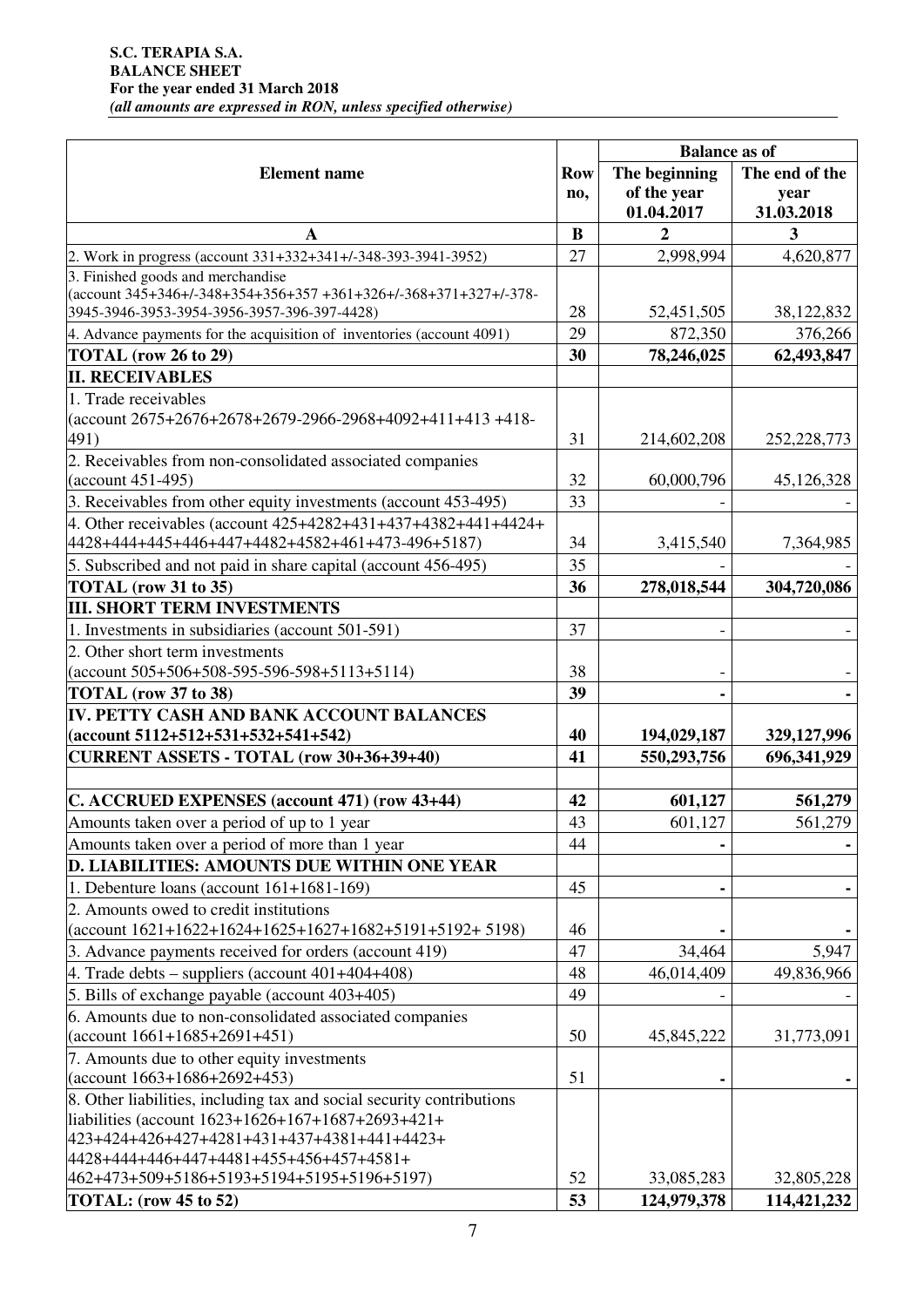|                                                                                                                                                                                                                      |                   | <b>Balance as of</b>                       |                                      |  |
|----------------------------------------------------------------------------------------------------------------------------------------------------------------------------------------------------------------------|-------------------|--------------------------------------------|--------------------------------------|--|
| <b>Element</b> name                                                                                                                                                                                                  | <b>Row</b><br>no, | The beginning<br>of the year<br>01.04.2017 | The end of the<br>year<br>31.03.2018 |  |
| A                                                                                                                                                                                                                    | $\bf{B}$          | 2                                          | 3                                    |  |
|                                                                                                                                                                                                                      |                   |                                            |                                      |  |
| E. NET CURRENT ASSETS/NET CURRENT LIABILITIES<br>$(row 41+43-53-70-73-76)$                                                                                                                                           | 54                | 425,086,080                                | 581,659,025                          |  |
| <b>F. TOTAL ASSETS LESS CURRENT LIABILITIES</b><br>$(row 25+44+54)$                                                                                                                                                  | 55                | 773,704,440                                | 919,382,604                          |  |
| G. LIABILITIES: AMOUNTS DUE AFTER ONE YEAR                                                                                                                                                                           |                   |                                            |                                      |  |
| 1. Debenture loans (account $161+1681-169$ )                                                                                                                                                                         | 56                |                                            |                                      |  |
| 2. Amounts payable to credit institutions                                                                                                                                                                            |                   |                                            |                                      |  |
| (account 1621+1622+1624+1625+1627+1682+5191+5192+5198)                                                                                                                                                               | 57                |                                            |                                      |  |
| 3. Advance payments received for orders (account 419)                                                                                                                                                                | 58                |                                            |                                      |  |
| 4. Trade debts – suppliers (account $401+404+408$ )                                                                                                                                                                  | 59                |                                            |                                      |  |
| 5. Bills of exchange payable (account 403+405)                                                                                                                                                                       | 60                |                                            |                                      |  |
| 6. Amounts due to non-consolidated associated companies                                                                                                                                                              |                   |                                            |                                      |  |
| $(\text{account } 1661 + 1685 + 2691 + 451)$                                                                                                                                                                         | 61                |                                            |                                      |  |
| 7. Amounts due to other equity investments                                                                                                                                                                           |                   |                                            |                                      |  |
| $(\text{account } 1663 + 1686 + 2692 + 453)$                                                                                                                                                                         | 62                |                                            |                                      |  |
| 8. Other liabilities, including tax and social security contributions<br>liabilities (account 1623+1626+167+1687+2693+421+<br>423+424+426+427+4281+431+437+4381+441+4423+<br>4428+444+446+447+4481+455+456+457+4581+ |                   |                                            |                                      |  |
| 462+473+509+5186+5193+5194+5195+5196+5197)                                                                                                                                                                           | 63                |                                            |                                      |  |
| <b>TOTAL:</b> (row 56 to 63)                                                                                                                                                                                         | 64                |                                            |                                      |  |
|                                                                                                                                                                                                                      |                   |                                            |                                      |  |
| <b>H. ACCRUED LIABILITIES</b>                                                                                                                                                                                        |                   |                                            |                                      |  |
| 1. Accrued for employee benefits (account 1515+1517)                                                                                                                                                                 | 65                | 1,019,275                                  | 623,539                              |  |
| 2. Accrued taxes payable (account 1516)                                                                                                                                                                              | 66                | 8,329,916                                  | 8,021,504                            |  |
| 3. Other accrued liabilities and provisions                                                                                                                                                                          |                   |                                            |                                      |  |
| (account 1511+1512+1513+1514+1518)                                                                                                                                                                                   | 67                | 31,399,828                                 | 26,164,844                           |  |
| <b>TOTAL ACCRUED LIABILITIES &amp; PROVISIONS (row 65 to</b>                                                                                                                                                         |                   |                                            |                                      |  |
| 67)                                                                                                                                                                                                                  | 68                | 40,749,019                                 | 34,809,887                           |  |
|                                                                                                                                                                                                                      |                   |                                            |                                      |  |
| <b>I. DEFERRED INCOME</b>                                                                                                                                                                                            |                   |                                            |                                      |  |
| 1. Investment subsidies (account 475) (row 70+71)                                                                                                                                                                    | 69                | 9,883,803                                  | 9,078,498                            |  |
| Amounts to be retaken in a period under a year (account 475)                                                                                                                                                         | 70                | 829,425                                    | 822,951                              |  |
| Amounts to be retaken in a period over a year (account 475)                                                                                                                                                          | 71                | 9,054,378                                  | 8,255,547                            |  |
| 2. Deferred income (account 472) - total (row 73+74) of which:                                                                                                                                                       | 72                |                                            |                                      |  |
| Amounts to be retaken in a period under a year (account 472)                                                                                                                                                         | 73                |                                            |                                      |  |
| Amounts to be retaken in a period over a year (account 472)                                                                                                                                                          | 74                |                                            |                                      |  |
| 3. Deferred income related to assets received from customers transfer                                                                                                                                                |                   |                                            |                                      |  |
| $(ct.478)$ (row 76+77)                                                                                                                                                                                               | 75                |                                            |                                      |  |
| Amounts to be retaken in a period under a year (account 478)                                                                                                                                                         | 76                |                                            |                                      |  |
| Amounts to be retaken in a period over a year (account 478)                                                                                                                                                          | 77                |                                            |                                      |  |
| Negative goodwill (account 2075)                                                                                                                                                                                     | 78                |                                            |                                      |  |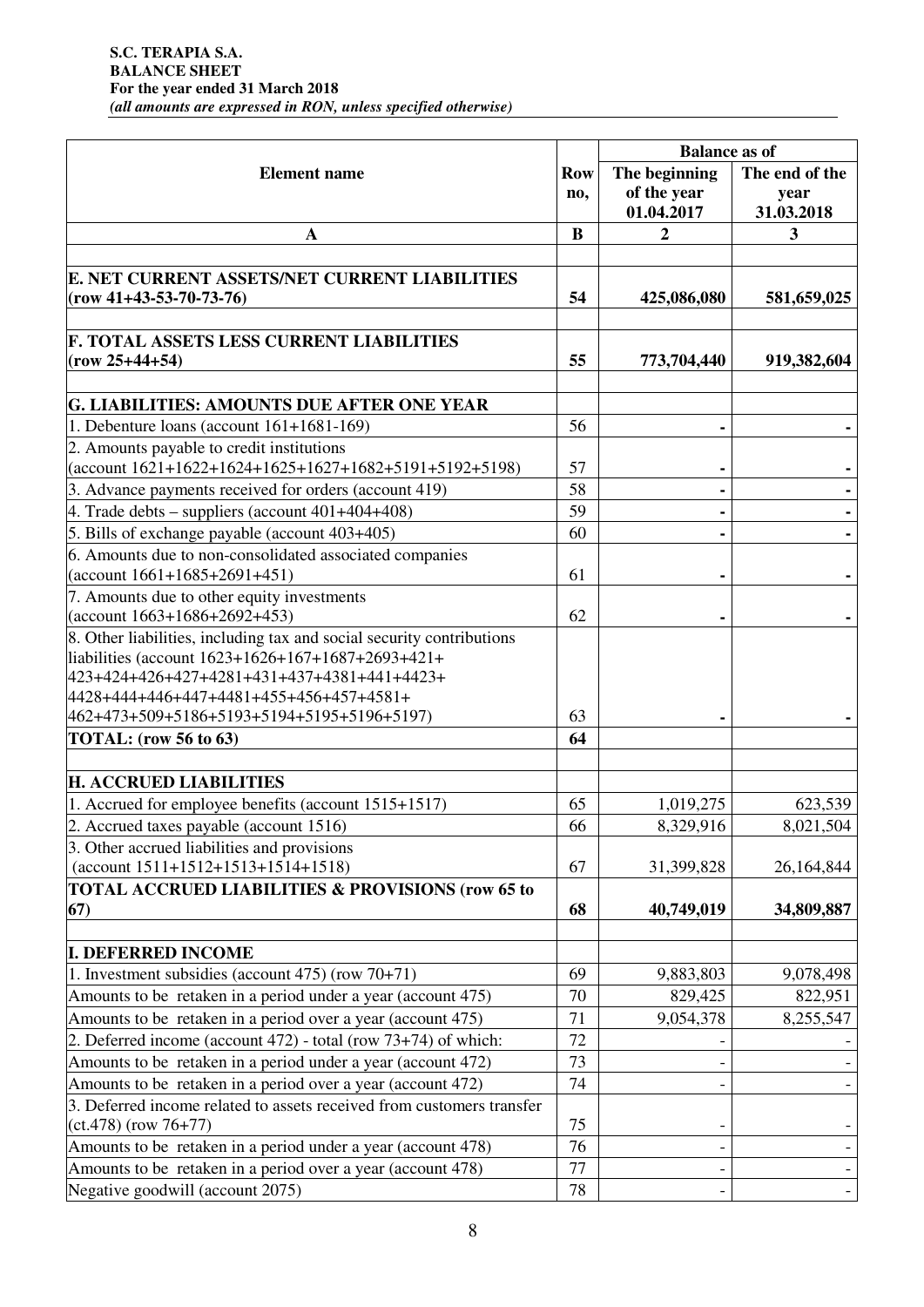#### **S.C. TERAPIA S.A. BALANCE SHEET For the year ended 31 March 2018**  *(all amounts are expressed in RON, unless specified otherwise)*

| <b>Element</b> name                                                   |                  |              | <b>Balance as of</b> |                |  |
|-----------------------------------------------------------------------|------------------|--------------|----------------------|----------------|--|
|                                                                       |                  |              | The beginning        | The end of the |  |
|                                                                       |                  | no,          | of the year          | year           |  |
|                                                                       |                  |              | 01.04.2017           | 31.03.2018     |  |
| $\mathbf{A}$                                                          | $\bf{B}$         | $\mathbf{2}$ | 3                    |                |  |
| TOTAL (row 69+72+75+78)                                               |                  | 79           | 9,883,803            | 9,078,498      |  |
| <b>J. CAPITAL AND RESERVES</b>                                        |                  |              |                      |                |  |
| <b>I. CAPITAL</b>                                                     |                  |              |                      |                |  |
| 1. Subscribed and paid in capital (account 1012)                      |                  | 80           | 25,021,355           | 25,021,355     |  |
| 2. Subscribed and not paid in capital (account 1011)                  |                  | 81           |                      |                |  |
| 3. Patrimony (autonomous companies) (account 1015)                    |                  | 82           |                      |                |  |
| 4. Patrimony of national research and development institutes (account |                  |              |                      |                |  |
| 1018)                                                                 |                  | 83           |                      |                |  |
| 5. Other equity (account 1031)                                        |                  | 84           |                      |                |  |
| TOTAL (row 80 to 84)                                                  |                  | 85           | 25,021,355           | 25,021,355     |  |
| II. PREMIUMS RELATED TO CAPITAL (account 104)                         |                  | 86           | 372,838              | 372,838        |  |
| <b>III. REVALUATION RESERVE (account 105)</b>                         |                  |              | 94,651,092           | 114,580,541    |  |
| <b>IV. OTHER RESERVES</b>                                             |                  |              |                      |                |  |
| 1. Legal reserve (account 1061)                                       |                  | 88           | 8,617,940            | 8,617,940      |  |
| 2. Statutory or contractual capital reserve (account 1063)            |                  | 89           |                      |                |  |
| 3. Other reserves (account 1068)                                      |                  | 90           | 23,633,873           | 29,963,220     |  |
| TOTAL (row 88 to 90)                                                  |                  | 91           | 32,251,813           | 38,581,160     |  |
| Own shares (account 109)                                              |                  | 92           |                      |                |  |
| Gains on own equity instruments (account 141)                         |                  | 93           |                      |                |  |
| Losses on own equity instruments (account 149)                        |                  | 94           |                      |                |  |
| V. PROFIT / (LOSS) BROUGHT                                            | <b>Balance C</b> | 95           | 438,465,103          | 572,153,425    |  |
| FORWARD                                                               |                  |              |                      |                |  |
| $(\text{account } 117)$                                               | <b>Balance D</b> | 96           |                      |                |  |
| VI. PROFIT / (LOSS) FOR THE                                           | <b>Balance C</b> | 97           | 136,338,432          | 132,747,939    |  |
| <b>YEAR</b> (account 121)                                             | <b>Balance D</b> | 98           |                      |                |  |
| Profit appropriation (account 129)                                    |                  |              | 3,199,590            | 6,329,347      |  |
| TOTAL EQUITY (row 85+86+87+91-92+93-94+95-96+97-98-99)                |                  |              | 723,901,043          | 876, 317, 170  |  |
| Public patrimony (account 1016)                                       |                  |              |                      |                |  |
| Private patrimony (account 1017)                                      | 101<br>102       |              |                      |                |  |
| TOTAL CAPITAL (row 100+101+102) (row 25+41+42-53-64-68-               |                  |              |                      |                |  |
| (79)                                                                  | 103              | 723,901,043  | 876, 317, 170        |                |  |

## **ADMINISTRATOR, ECONOMIC MANAGER,**

Dragoș Eugen Damian Bogdan Lucian Crăciunaș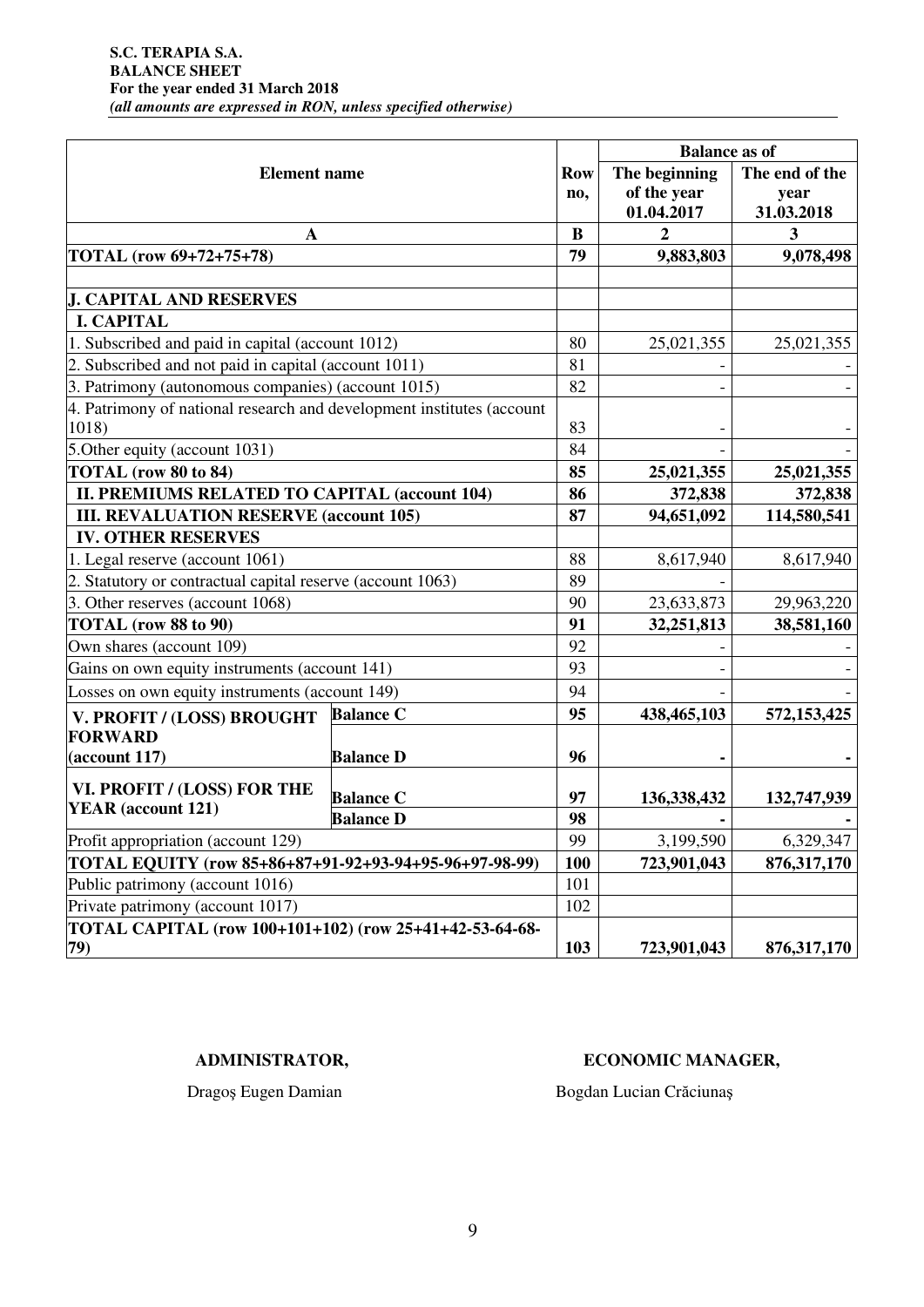#### **S.C. TERAPIA S.A. PROFIT AND LOSS ACCOUNT For the year ended 31 March 2018**  *(all amounts are expressed in RON, unless specified otherwise)*

|    | <b>INDICES</b>                                                                               |                 | Row<br><b>Financial year</b> |                |  |
|----|----------------------------------------------------------------------------------------------|-----------------|------------------------------|----------------|--|
|    |                                                                                              | no,             | <b>Previous</b>              | <b>Current</b> |  |
|    |                                                                                              | B               | 1                            | 2              |  |
|    | 1. Net turnover (row 02 +03-04+ 05+06)                                                       | 01              | 593,574,177                  | 686,251,308    |  |
|    | Sales of produced goods<br>(account $701+702+703+704+705+706+708$ )                          | 02              | 475,852,518                  | 475,536,196    |  |
|    | Sales of goods purchased for resale (account 707)                                            | 03              | 262,487,436                  | 372,798,702    |  |
|    | Trade discounts granted (account 709)                                                        | 04              | 144,765,777                  | 162,083,590    |  |
|    | Interest income of entities cancelled from the General Register                              |                 |                              |                |  |
|    | and which have leasing contracts in progress (account766)                                    | 05              |                              |                |  |
|    | Subsidies related to the net turnover (account 7411))                                        | 06              |                              |                |  |
|    | Inventories variation (account 711)<br><b>Balance C</b>                                      | 07              | 1,517,143                    |                |  |
|    | <b>Balance D</b>                                                                             | 08              |                              | 9,733,297      |  |
| 3. | Own production capitalized (account 721+722)                                                 | 09              |                              |                |  |
|    | 4. Income from revaluation of tangible assets (account 755)                                  | 10              | 16,061                       | 77,562         |  |
|    | 5. Real estate investments production income (account 725)                                   | 11              |                              |                |  |
|    | 6. (account $7412+7413+7414+7415+7416+7417+7419$ )                                           | 12              |                              |                |  |
| 7. | Other operating income (account 751+758+7815)                                                | 13              | 7,382,936                    | 5,138,820      |  |
|    | out of which income from negative goodwill                                                   | 14              |                              |                |  |
|    | out of which income from investment subsidies                                                | 15              | 849,758                      | 831,617        |  |
|    | TOTAL OPERATING REVENUES (row 01+07-<br>$08+09+10+11+12+13$                                  | 16              | 602,490,317                  | 681,734,393    |  |
|    | a) Expenses related to raw materials and consumables<br>8. (account 601+602)                 | 17              | 80,934,360                   | 77,616,789     |  |
|    | Other material expenses (account 603+604+606+608)                                            | 18              | 5,406,349                    | 5,254,016      |  |
|    | b) Other utilities expenses (electricity, heating and water)<br>$(\text{account } 605-7413)$ | 19              | 3,663,799                    | 3,554,123      |  |
|    | Expenses regarding goods for resale (account 607)                                            | $\overline{20}$ | 105,798,310                  | 150,445,436    |  |
|    | Trade discounts received (account 609)                                                       | 21              | 2,137,009                    | 6,465,076      |  |
|    | 9. Personnel expenses (row $23+24$ )                                                         | 22              | 78,899,105                   | 81,612,406     |  |
|    | a) Salaries (account 641+642+643+644)                                                        | 23              | 64,777,910                   | 71,576,247     |  |
|    | b) Expenses related to social security contributions<br>$(\text{account } 645)$              | 24              | 14, 121, 195                 | 10,036,159     |  |
|    | a) Value adjustment related to tangible and intangible assets<br>$10. (rd.26-27)$            | 25              | 34,766,645                   | 37,937,450     |  |
|    | a.1) Expenses (account 6811+6813+6817)                                                       | 26              | 40,390,823                   | 37,937,450     |  |
|    | a.2) Revenues (account 7813)                                                                 | 27              | 5,624,178                    |                |  |
|    | b) Value adjustment for current assets (row 29-30)                                           | 28              | 6,066,752                    | (1,503,394)    |  |
|    | $b.1$ ) Expenses (account 654+6814)                                                          | 29              | 17,647,984                   | 8,486,076      |  |
|    | $b.2$ ) Revenues (account $754+7814$ )                                                       | 30              | 11,581,232                   | 9,989,470      |  |
|    | 11. Other operating expenses (row 32 la 38)                                                  | 31              | 149,634,981                  | 184,576,739    |  |
|    | 11.1. Third party services expenses (account<br>611+612+613+614+621+623+624+625+627+628)     | 32              | 86,464,611                   | 117,714,419    |  |
|    | 11.2 Other taxes, duties and similar expenses (account<br>635+6586)                          | 33              | 51,699,572                   | 53,983,560     |  |
|    | 11.3 Compensations, gifts and assets disposed (account 652)                                  | 34              | 871,541                      | 871,026        |  |
|    | 11.4 Expenses from revaluation of tangible assets (account 655)                              | 35              | 72,944                       | 260,171        |  |
|    | 11.5 expenses related to calamities and other similar events                                 | 36              |                              |                |  |
|    | 11.6 Other expenses (account 651+6581+6582+6583+6588)                                        | 37              | 10,526,313                   | 11,747,563     |  |
|    | Expenses related to refinancing interests of entities cancelled                              |                 |                              |                |  |
|    | from the General Register and which still have leasing contracts                             |                 |                              |                |  |
|    | in progress (account 666)                                                                    | 38              |                              |                |  |
|    | Adjustments related to provisions (rd.40-41)                                                 | 39              | (12,620,209)                 | (5,939,132)    |  |
|    | Expenses (account 6812)                                                                      | 40              | 175,647                      | 398,651        |  |

## **Profit and loss account for the year ended 31 March 2018 (in accordance to OMF 1802/2014)**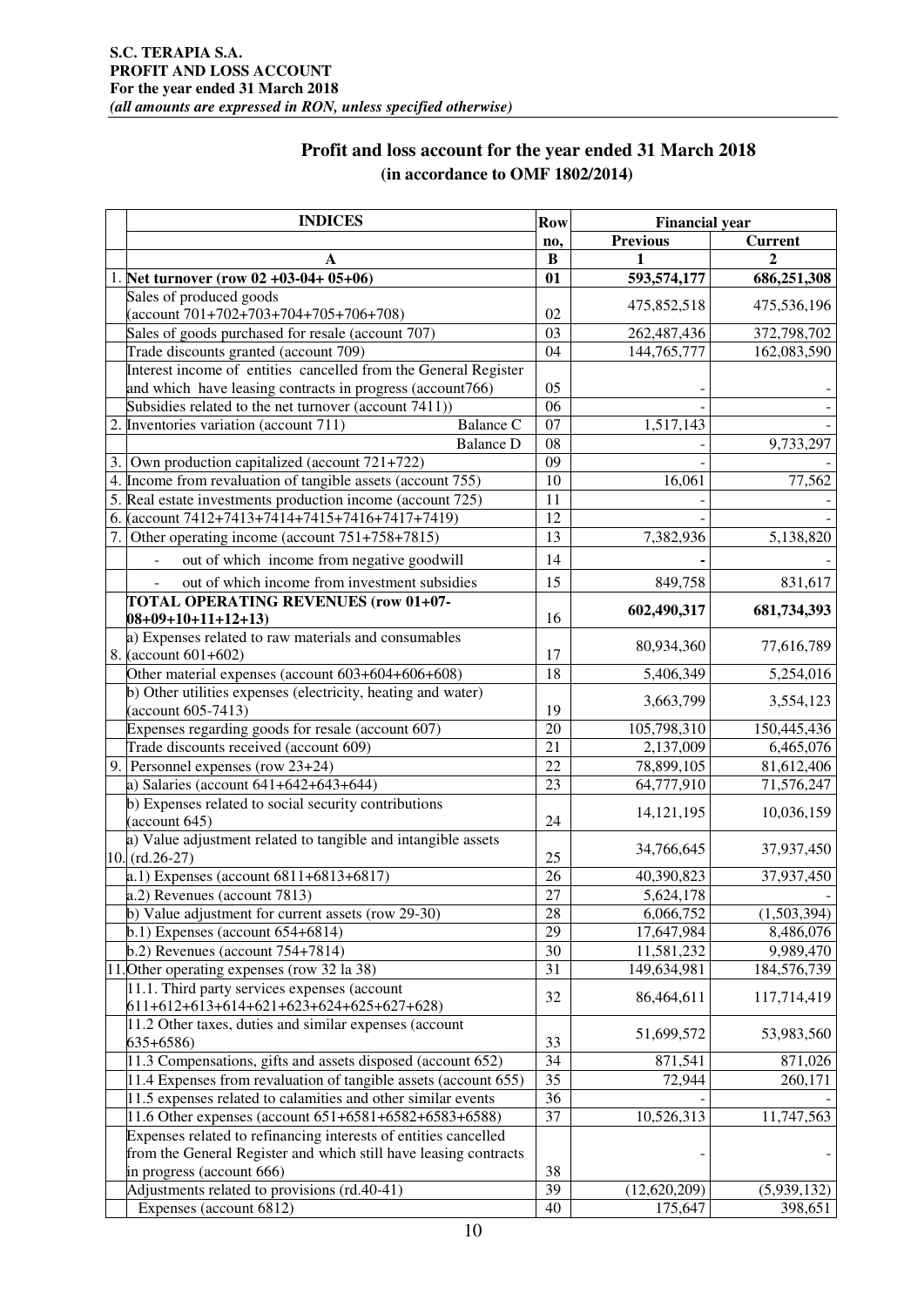## **S.C. TERAPIA S.A. PROFIT AND LOSS ACCOUNT For the year ended 31 March 2018**

*(all amounts are expressed in RON, unless specified otherwise)* 

| <b>INDICES</b>                                                 | Row             | <b>Financial year</b> |                |  |
|----------------------------------------------------------------|-----------------|-----------------------|----------------|--|
|                                                                | no,             | <b>Previous</b>       | <b>Current</b> |  |
| A                                                              | B               | 1                     | $\mathbf{2}$   |  |
| Revenues (account 7812)                                        | $\overline{41}$ | 12,795,856            | 6,337,783      |  |
| <b>TOTAL OPERATING EXPENSES (row 17 to 20-</b>                 |                 | 450,413,083           | 527,089,357    |  |
| $21+22+25+25+31+39$                                            | 42              |                       |                |  |
| <b>OPERATING PROFIT OR LOSS:</b>                               |                 |                       |                |  |
| Profit(row 16-42)                                              | 43              | 152,077,234           | 154,645,036    |  |
| $Loss(row 42-16)$                                              | 44              |                       |                |  |
| 12. Revenues from investments (account 7611+7612+7613)         | 45              |                       |                |  |
|                                                                | $\overline{46}$ |                       |                |  |
| 13. Interest income (account 766)                              | 47              | 458,499               | 1,641,516      |  |
| - from which, income from associates                           | 48              |                       |                |  |
| 14. Revenues from subsidies for interest due (account 7418)    | 49              |                       |                |  |
| 15. Other financial income (account 762+764+765+767+768)       | 50              | 14,521,260            | 11,069,673     |  |
| - from which, income from other financial assets               | $\overline{51}$ |                       |                |  |
| TOTAL FINANCIAL REVENUES (ROW 45+47+49+50)                     | $\overline{52}$ | 14,979,759            | 12,711,189     |  |
| Value adjustments regarding financial assets and current asset |                 |                       |                |  |
| 16. investments (row 54-55)                                    | 53              |                       |                |  |
| - expenses (account 686)                                       | $\overline{54}$ |                       |                |  |
| - income (account 786)                                         | $\overline{55}$ |                       |                |  |
| 17. Interest expense (account 666)                             | 56              |                       |                |  |
| - of which, expenses related to associated companies           | $\overline{57}$ |                       |                |  |
| Other financial expenses (account 663+664+665+667+668)         | 58              | 8,152,736             | 14,300,140     |  |
| TOTAL FINANCIAL EXPENSES (row 53+56+58)                        | 59              | 8,152,736             | 14,300,140     |  |
| <b>FINANCIAL PROFIT OR LOSS</b>                                |                 |                       |                |  |
| <b>Profit (row 52-59)</b>                                      | 60              | 6,827,023             |                |  |
| Loss (row $59-52$ )                                            | 61              |                       | 1,588,951      |  |
| <b>TOTAL REVENUES (row 16+52)</b>                              | 62              | 617,470,076           | 694,445,582    |  |
| <b>TOTAL EXPENSES (row 42+59)</b>                              | 63              | 458,565,819           | 541,389,497    |  |
| PROFIT OR LOSS BEFORE TAX                                      |                 |                       |                |  |
| <b>Profit (row 62-63)</b>                                      | 64              | 158,904,257           | 153,056,085    |  |
| Loss (row $63-62$ )                                            | 65              |                       |                |  |
| 18. INCOME TAX (account 691)                                   | 66              | 22,565,825            | 20,308,146     |  |
| 19. Other tax expenses not included above (account 698)        | 67              |                       |                |  |
| <b>20. NET PROFIT OR LOSS FOR THE YEAR</b>                     |                 |                       |                |  |
| Profit (row 64-65-66-67)                                       | 68              | 136,338,432           | 132,747,939    |  |
| Loss (row $65+66+67-64$ )                                      | 69              |                       |                |  |

## **ADMINISTRATOR, ECONOMIC MANAGER,**

Dragoș Eugen Damian Bogdan Lucian Crăciunaș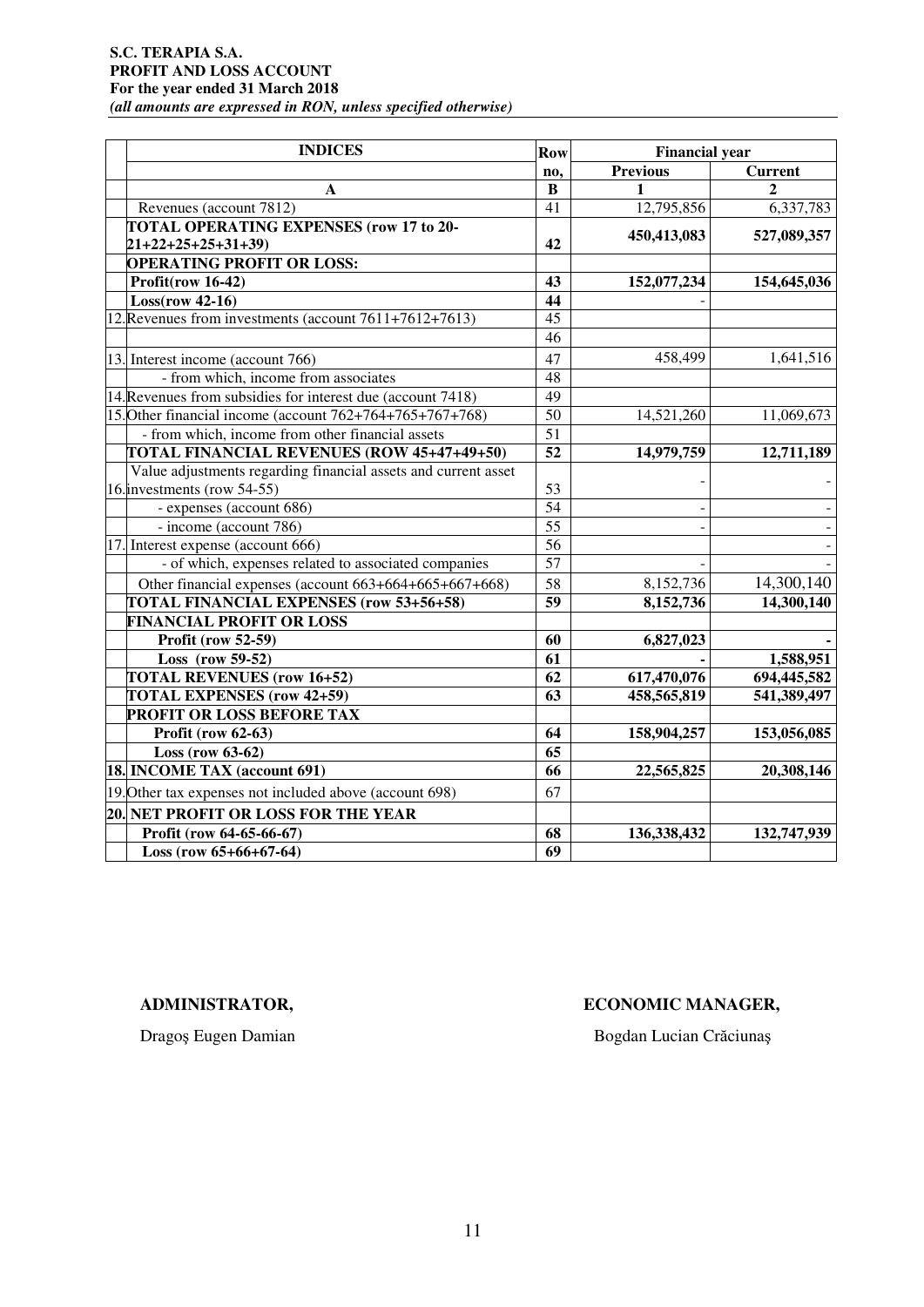#### **S.C. TERAPIA S.A. CASHFLOW STATEMENT**  for the year ended 31 March **2018**  *(all amounts are expressed in RON, unless specified otherwise)*

| <b>Cash flow Statement</b>       |  |
|----------------------------------|--|
| for the year ended 31 March 2018 |  |

|                                                                       | 12 month       | 12 month       |
|-----------------------------------------------------------------------|----------------|----------------|
|                                                                       | period ended   | period ended   |
|                                                                       | at 31.03.2017  | at 31.03.2018  |
|                                                                       |                |                |
| <b>OPERATING ACTIVITIES</b>                                           |                |                |
| Net profit before taxation and extraordinary items                    | 158,904,257    | 153,056,085    |
| Adjustments for:                                                      |                |                |
| Loss / profit on disposal of fixed assets                             | 5,372,251      | (99, 508)      |
| Impairment, depreciation and amortization                             | 40,390,823     | 37,937,450     |
| Movement in provisions for fixed assets                               | (5,567,295)    | 182,610        |
| Movements in provisions                                               | (12,620,209)   | (5,939,132)    |
| Net loss/profit from interest                                         | (458, 499)     | (1,641,516)    |
| Movements in provision for current assets                             | 6,066,752      | (1,503,394)    |
| Income from subsidies and unclame dividends                           | (2, 191, 891)  | (4,724,563)    |
| The effect of foreign exchange rate changes on assets and liabilities |                |                |
| Operating profit before changes in working capital                    | 189,896,189    | 177,268,032    |
| Decrease/(Increase) in trade and other receivables                    | (24,960,601)   | (24, 922, 479) |
| Decrease/(Increase) in inventories                                    | (6,498,668)    | 15,600,702     |
| (Decrease) / Increase in trade and other liabilities                  | 1,164,212      | (2,444,591)    |
| Interest paid                                                         | (812, 802)     |                |
| Corporate income tax paid                                             | (25,751,069)   | (24, 472, 802) |
| Cash generated from operating activities                              | 133,037,261    | 141,028,862    |
|                                                                       |                |                |
| <b>INVESTMENT ACTIVITIES</b>                                          |                |                |
| Payments for the acquisition of tangible and intangibles assets       | (13, 558, 585) | (7, 148, 431)  |
| Proceeds from the disposal of fixed assets                            | 297,074        | 496,332        |
| Interest received                                                     | 458,499        | 1,641,516      |
| Redemption of own shares                                              |                | (810,741)      |
| <b>Cash generated from investing activities</b>                       | (12,803,012)   | (5,821,324)    |
|                                                                       |                |                |
| <b>FINANCING ACTIVITIES</b>                                           |                |                |
| Loan repayment                                                        |                |                |
| Grants received                                                       |                |                |
| Dividends paid                                                        | (66, 883)      | (108, 729)     |
| Loans received                                                        |                |                |
| <b>Cash generated from financing activities</b>                       | (66, 883)      | (108, 729)     |
|                                                                       |                |                |
| Increase / (decrease) in cash and cash equivalent                     | 120, 167, 366  | 135,098,809    |
|                                                                       |                |                |
| Cash and cash equivalent at 1 April                                   | 73,861,821     | 194,029,187    |
|                                                                       |                |                |
| Cash and cash equivalents at 31 March                                 | 194,029,187    | 329,127,996    |

**ADMINISTRATOR, DIRECTOR ECONOMIC,** 

Dragoş Eugen Damian Bogdan Lucian Crăciunaș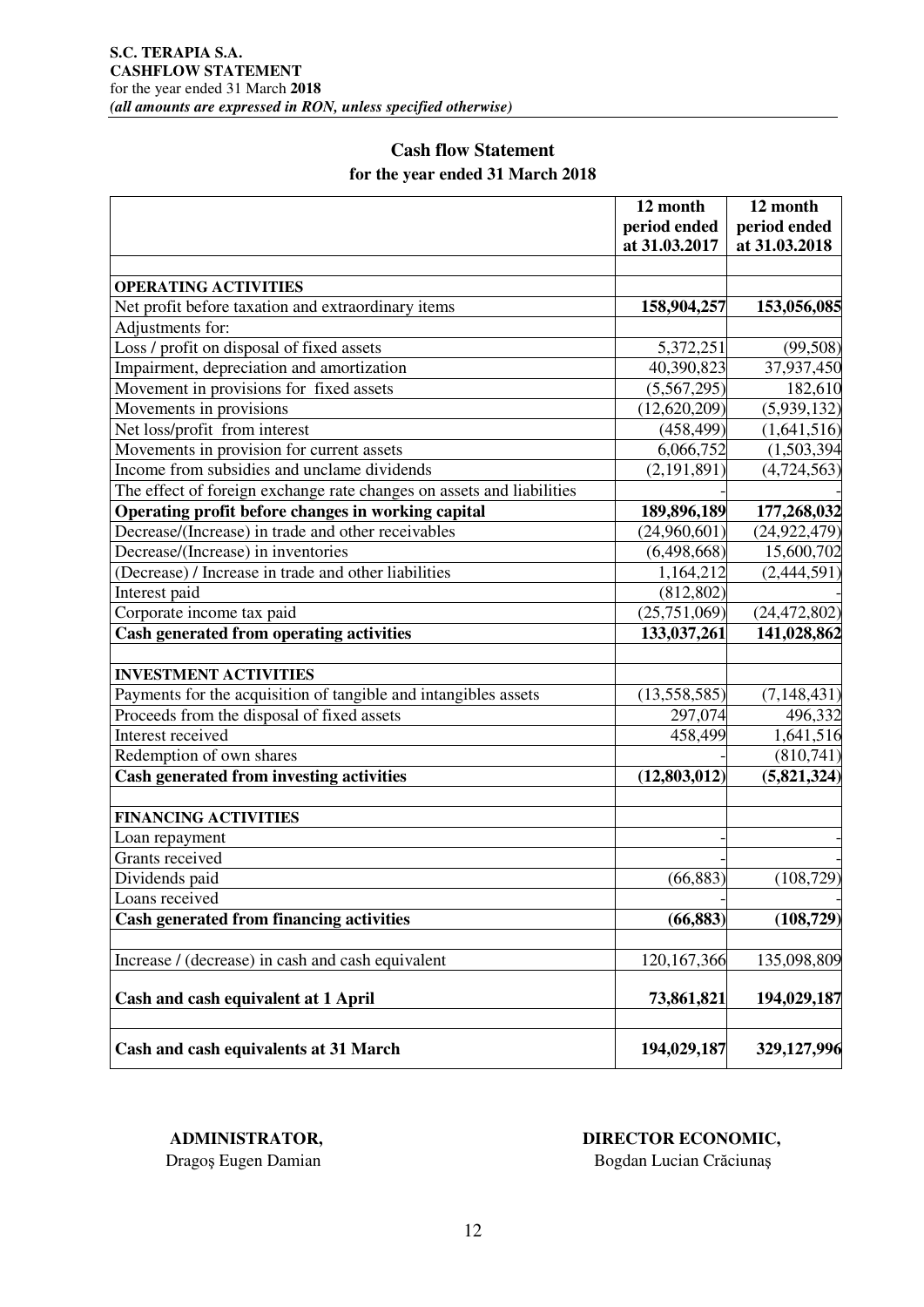#### **S.C. TERAPIA S.A. STATEMENT OF CHANGES IN EQUITY for the year ended 31 March 2018**  *(all amounts are expressed in RON, unless specified otherwise)*

## **Statement of Changes in Equity for the year ended 31 March 2018**

|                                  |                  | <b>Balance</b> as | <b>Increase</b> |             | <b>Decrease</b> |                         | <b>Balance</b> as |
|----------------------------------|------------------|-------------------|-----------------|-------------|-----------------|-------------------------|-------------------|
| <b>Elements of shareholders'</b> |                  | at                | TOTAL,          | From        | TOTAL,          | From                    | at                |
| equity                           |                  | 01.04.2017        | out of which    | transfer    | out of which    | transfer                | 31.03.2018        |
| $\mathbf{0}$                     |                  | 1                 | $\overline{2}$  | 3           | 4               | 5                       | 6                 |
| Share capital                    |                  | 25,021,355        |                 |             |                 |                         | 25,021,355        |
| Share premium                    |                  | 372,838           |                 |             |                 |                         | 372,838           |
| Revaluation reserve              |                  | 94,651,092        | 20,478,929      |             | 549,480         | 549,480                 | 114,580,541       |
| Legal reserve                    |                  | 8,617,940         |                 |             |                 |                         | 8,617,940         |
| Statutory or contractual         |                  |                   |                 |             |                 |                         |                   |
| reserves                         |                  |                   |                 |             |                 |                         |                   |
| Other reserves                   |                  | 23,633,873        | 6,329,347       | 6,329,347   |                 |                         | 29,963,220        |
| Own shares                       |                  |                   | 810,741         |             |                 |                         | 810,741           |
| Earnings related to              |                  |                   |                 |             |                 |                         |                   |
| shareholders equity              |                  |                   |                 |             |                 |                         |                   |
| instruments                      |                  |                   |                 |             |                 |                         |                   |
| Losses related to                |                  |                   |                 |             |                 |                         |                   |
| shareholders equity              |                  |                   |                 |             |                 |                         |                   |
| instruments                      |                  |                   |                 |             |                 |                         |                   |
| Retained earnings                | Cr               | 387,981,880       | 133, 138, 842   |             |                 |                         |                   |
| representing<br>undistributed    | <b>Balance</b>   |                   |                 | 133,138,842 |                 |                         | 521,120,722       |
| accumulated profit               |                  |                   |                 |             |                 |                         |                   |
| or accumulated                   | Dr               |                   |                 |             |                 |                         |                   |
| losses                           | <b>Balance</b>   |                   |                 |             |                 |                         |                   |
| Loss from merger                 | Cr               |                   |                 |             |                 |                         |                   |
|                                  | <b>Balance</b>   |                   |                 |             |                 |                         |                   |
|                                  | Dr               |                   |                 |             |                 |                         |                   |
|                                  | <b>Balance</b>   |                   |                 |             |                 |                         |                   |
| Effect of first time             | Cr               | 5,935,237         |                 |             |                 |                         | 5,935,237         |
| adoption of IFRS,                | Balance          |                   |                 |             |                 |                         |                   |
| except for IAS 29                | Dr               |                   |                 |             |                 |                         |                   |
|                                  | Balance          |                   |                 |             |                 |                         |                   |
| Retained result                  | CrBalance        | 664,608           |                 |             |                 |                         | 664,608           |
| from correction<br>of accounting |                  |                   |                 |             |                 |                         |                   |
| errors                           | <b>DrBalance</b> |                   |                 |             |                 |                         |                   |
| Retained result                  |                  |                   |                 |             |                 |                         |                   |
| representing the                 | CrBalance        | 48,664,691        | 549,480         | 549,480     |                 |                         | 49,214,171        |
| revaluation                      |                  |                   |                 |             |                 |                         |                   |
| reserve surplus                  | DrBalance        |                   |                 |             |                 |                         |                   |
| Retained result                  |                  |                   |                 |             |                 |                         |                   |
| from the                         |                  |                   |                 |             |                 |                         |                   |
| application of                   | CrBalance        |                   |                 |             |                 |                         |                   |
| accounting                       |                  |                   |                 |             |                 |                         |                   |
| regulations                      |                  |                   |                 |             |                 |                         |                   |
| according to the                 |                  |                   |                 |             |                 |                         |                   |
| forth Directive of               |                  |                   |                 |             |                 |                         |                   |
| the European                     |                  |                   |                 |             |                 |                         |                   |
| Commission                       | <b>DrBalance</b> | 4,781,313         |                 |             |                 |                         | 4,781,313         |
| Profit or loss for               | CrBalance        | 136,338,432       | 132,747,939     |             | 136,338,432     | 136,338,432             | 132,747,939       |
| the year                         |                  |                   |                 |             |                 |                         |                   |
|                                  | <b>DrBalance</b> |                   |                 |             |                 |                         |                   |
| Profit distribution              |                  | 3,199,590         | 6,329,347       | 6,329,347   | 3,199,590       | 3,199,590               | 6,329,347         |
| <b>TOTAL</b>                     |                  | 723,901,043       | 286,104,449     | 133,688,322 |                 | 133,688,322 133,688,322 | 876,317,170       |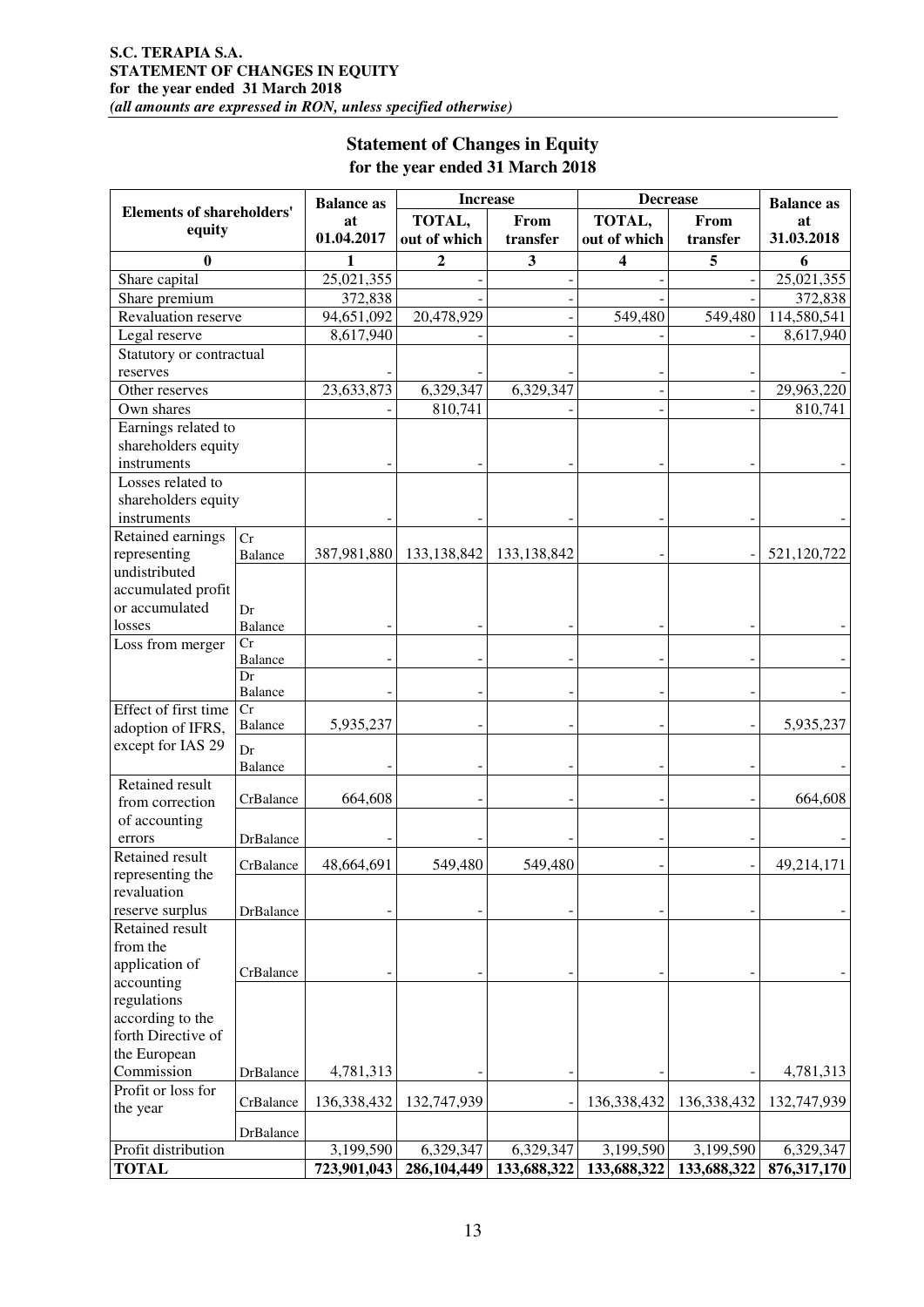Equity amounting to RON 876,317,170 has increased during the year 2017 with the amount of RON 152,416,127. This evolution is due to:

- the net profit of the year amounting to RON 132,747,939;
- increase of the revaluation reserve in amount of RON 20,478,929;
- decrease due to the redemption of own shares in the amount of RON 810,741.

For conformity, the references to the Order 1802/2014 have to be understood as comprising its subsequent amendments introduced by normative regulations of the Ministry of Public Finance.

 **ADMINISTRATOR, ECONOMIC MANAGER,**  Dragoș Eugen Damian Bogdan Lucian Crăciunaș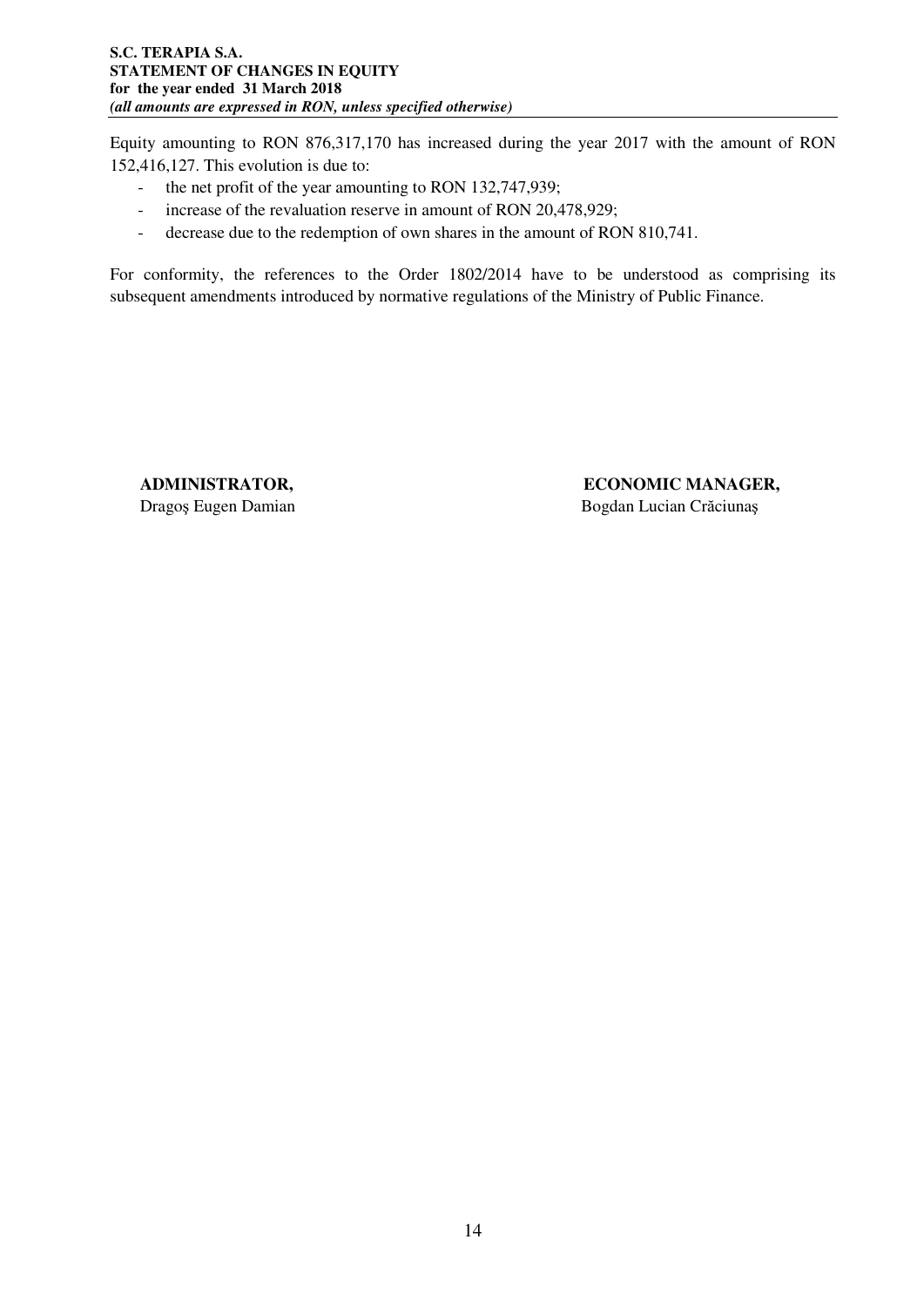## **Notes to the financial statements as of 31.03.2018**

These financial statements were prepared by SC Terapia SA (the "Company") for the year ended the 31 March 2017. These financial statements were prepared in accordance with the Law on Accounting no. 82/1991 republished, the Order of the Ministry of Public Finance no. 1802/2014 for approving the accounting regulations regarding the individual and consolidated annual financial statements (... OMFP 1802/2014").

SC Terapia SA opted for a financial year different than the calendar year, the financial year starts on 1 April and ends on 31 March.

These financial statements of SC Terapia SA are prepared for a financial year different than the calendar year and refer to the period 01.04.2017-31.03.2018.

## **NOTE 1: General information**

## **General information regarding the Company:**

SC Terapia SA is a Romanian Company, part of the Sun Pharmaceutical Industries Limited since 25 March 2015, engaged in the production of pharmaceutical products.

The Company's headquarters are located at 124 Fabricii Street, Cluj- Napoca, Romania.

The Company has the following branches:

- Cluj Napoca, B.dul Muncii no. 10 business offices;
- Bucharest, Splaiul Unirii, no, 313 manufacturing site without operating activity;
- Pata Rat no. FN, county Cluj residual products warehouse;
- Bucharest, B.dul Dimitrie Pompeiu no,  $9 9A$  –business offices;
- Other offices in: Iasi, Brasov, Timisoara, Constanta, Craiova, Galaţi,

The main shareholder is Sun Pharma (Netherlands) B.V., a limited liability company, organized under Dutch laws, with headquarters at Polarisavenue 87, 2132JH HOOFDDORP, Amsterdam, Netherlands, and is registered with the Trade Registry in Amsterdam under registration number 33254757.

Sun Pharma (Netherlands) B.V. is part of Sun Pharmaceutical Industries Limited since 25 March 2015.

The first consolidation is analysed at the level of Sun Pharma (Netherlands) B.V. which owns the majority of the share capital of Terapia SA.

The next level of consolidation is at Sun Pharmaceutical Industries Limited (Parent Company) Mumbai.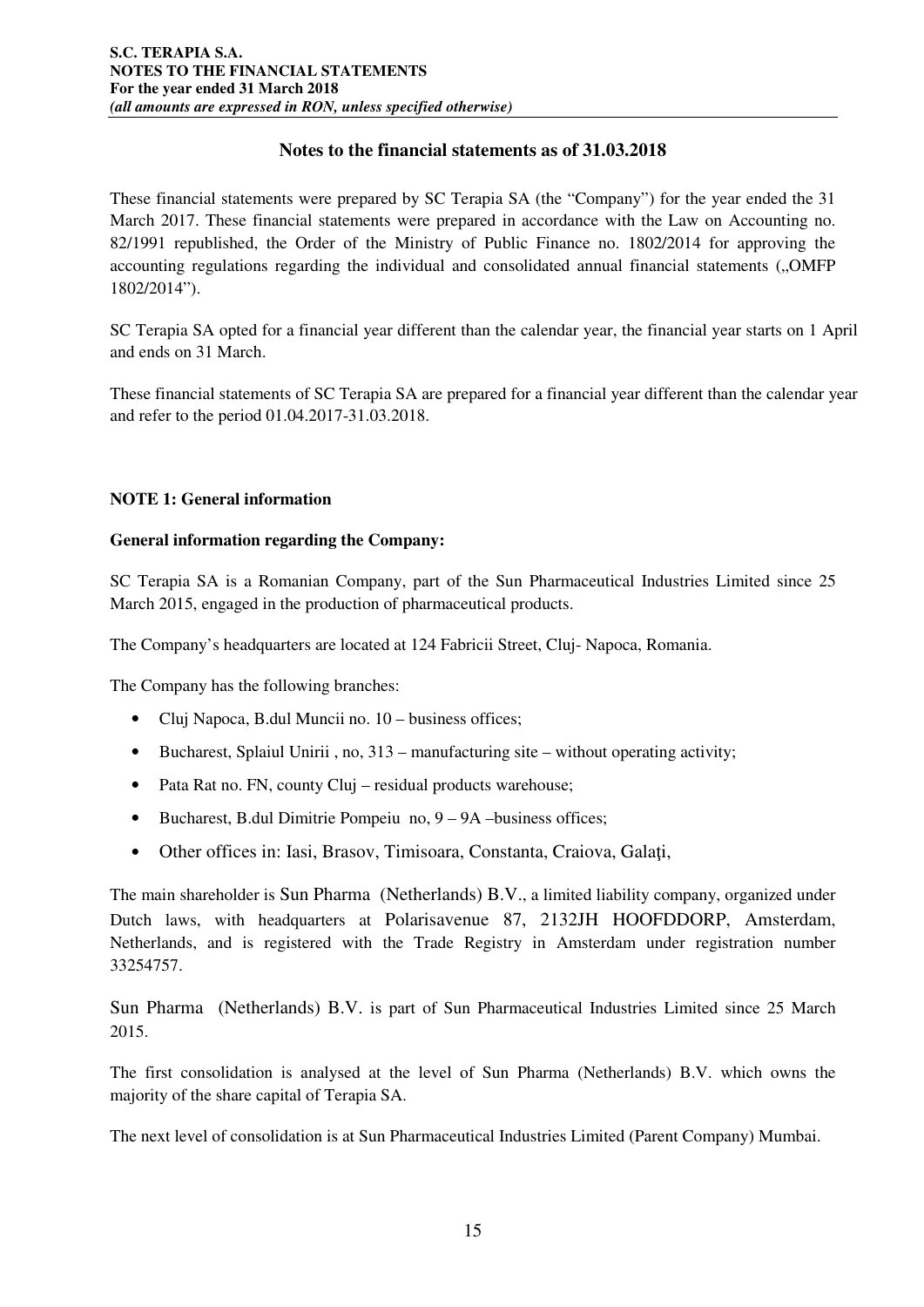## **NOTE 1: General information (continued)**

## **Management structure as of 31 March 2018:**

At the end of the year, the Company's Management consisted of the following individuals:

| <b>Position</b>           | <b>Name</b>               |
|---------------------------|---------------------------|
| General Manager           | Damian Dragos-Eugen       |
| <b>Financial Manager</b>  | Arora Hemant              |
| Human Resources Manager   | Kaupert Erika             |
| <b>Economic Manager</b>   | Crăciunaș Bogdan - Lucian |
| <b>Operations Manager</b> | Chiorean Adrian Alexandru |
| <b>Commercial Manager</b> | Ungureanu Bogdan Alin     |

## **Members of the Board of Directors as of 31 March 2018:**

| <b>Name</b>              | <b>Position</b> |
|--------------------------|-----------------|
| Damian Dragos-Eugen      | President       |
| Savla Prashant Lakhamshi | Member          |
| Mehta Harin Parmanand    | Member          |
| <b>Kaszas Mihaly</b>     | Member          |
| Shah Kalpesh Rashmikant  | Member          |

The audit fees for 2017 amount to RON 148,093, from which RON 60,720 are due for Statutory Financial Audit.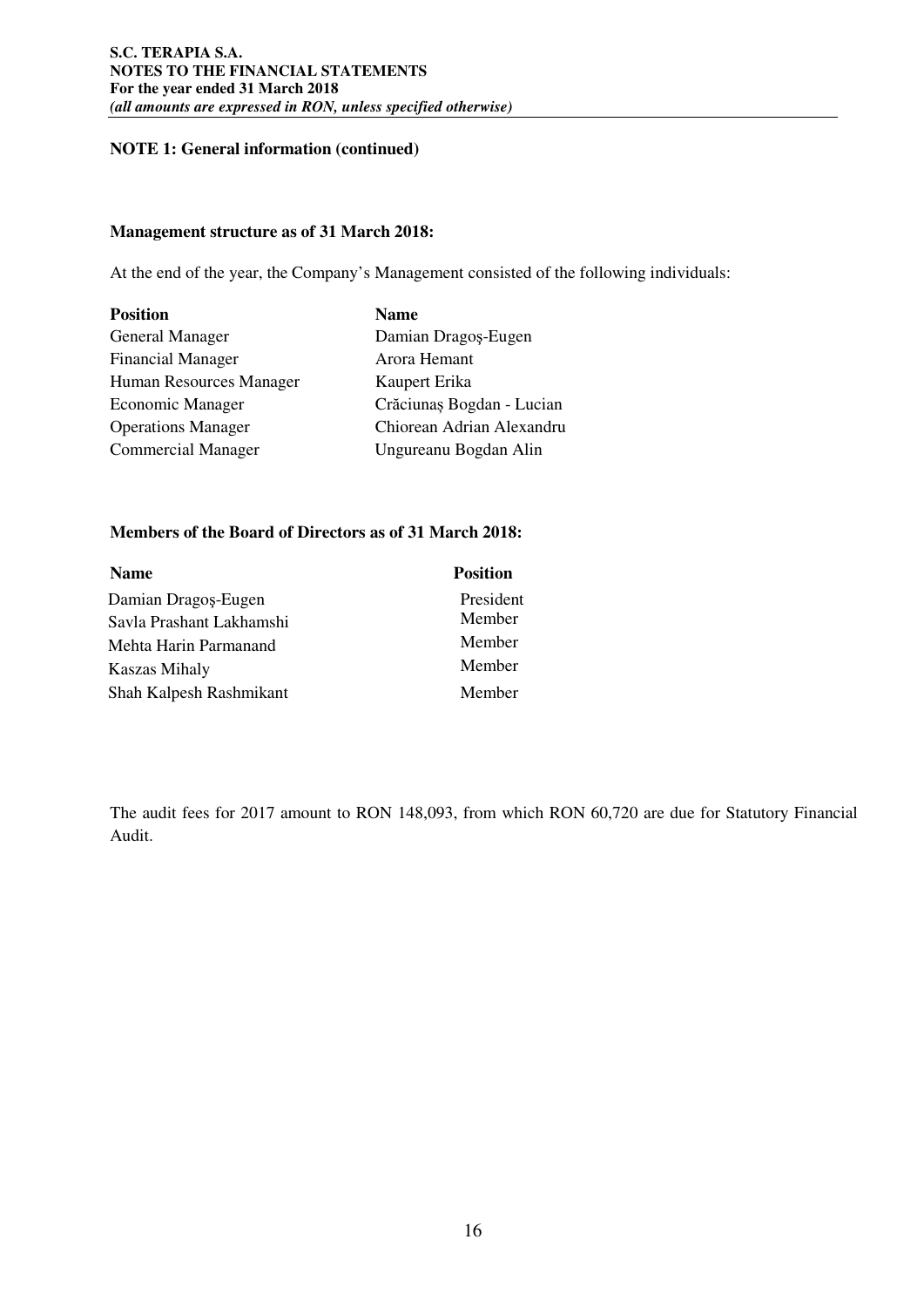## **NOTE 2: Accounting principles, policies and methods**

## **A. ACCOUNTING PRINCIPLES**

The elements included in the annual financial statements are evaluated in compliance with the following general accounting principles, according to the accrual basis of accounting. These principles are outlined below:

- 1. The going concern principle this principle assumes that the Company will continue its normal operations, without initiating a dissolution procedure or significantly reducing its activity.
- 2. The consistency principle this principle assumes that the Company applies consistently the same rules and standards regarding assessment, recording into accounting and presentation of assets, liabilities and results, ensuring the comparability over time of the accounting information presented.
- 3. The prudence principle this principle that assumes that the Company in its assessment of the various accounting estimates made must follow a conservative approach and especially:
	- Only the realized profit up to the balance sheet date may be reflected in its results;
	- All known debts during the current financial year or during a preceding financial year must be taken into account, even if these become evident only between the balance sheet date and the financial statements issuance date;
	- All foreseeable duties and potential losses that appeared during the current financial year or during a preceding financial year must be taken into account, even if these become evident only between the balance sheet date and the financial statements issuance date;
	- All value adjustments caused by impairment must be taken into account, irrespective of whether the result for the financial year is a loss or a profit.
- 4. The accrual aacounting principle. Revenues and expenses related to the financial year are recognized, regardless of the date of collection or payment of these revenues or expenses.
- 5. The separate assessment principle of the assets and liabilities. According to this principle, separable assets or liabilities must be assessed separately.
- 6. The intangibility principle. The opening balance sheet for every financial year must correspond to the closing balance sheet of the previous financial year.
- 7. The non-compensation principle. Any compensation between individual assets and liabilities or between revenues and expenses is prohibited, possible compensations between receivables and payables of the entity towards the same entity may be effected, observing the relevant provisions of the laws, only after recording in the accounting records the entire value of the related revenues and expenses.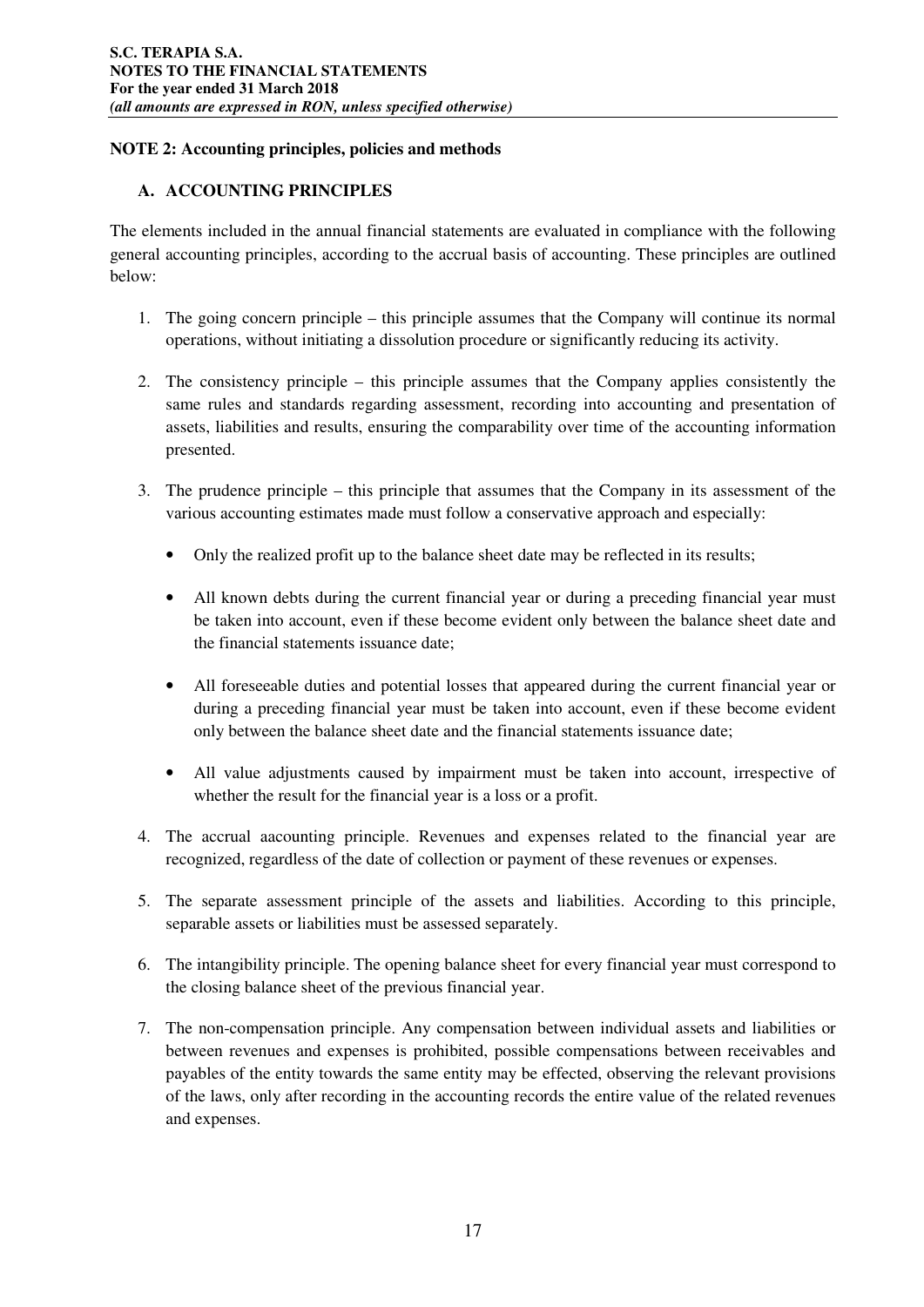- 8. Accounting and presentation of balance sheet and income statement items taking into account the economic substance of the transaction or of the commitment. This requires that economic transactions to be accounted for in accordance with economic reality, putting out rights and obligations/liabilities, and risks associated with these operations.
- 9. The principle of valuation at acquisition cost or production cost. The items in the financial statements usually are assessed at acquisition cost or production cost. The accounting regulations provide situations where this principle can not be respected.
- 10. The materiality principle. Any element that has a significant value must be separately presented in the financial statements.

The financial statements were prepared and presented in accordance with the above mentioned principles.

## **B. SIGNIFICANT ACCOUNTING POLICIES**

#### **Reference currency**

The financial statements are presented in RON.

Rounding of the amounts presented was made to plus or minus 1 RON based on two decimals.

#### **Basis of preparation**

These standalone financial statements of the Terapia SA were prepared in accordance with the Order of the Ministry of Public Finance no. 1802/2014, modified and completed and in accordance with the Accounting Law 82/1991 (republished).

According to the requirements of OMF 1802/2014, these financial statements were prepared in accordance with the applicable requirements of the Romanian laws and regulations.

The source accounting records, on which these financial statements are based, are maintained in RON using the historic cost basis, except where specifically mentioned in the accounting policies on a fair value basis.

The company opted for a financial year different than the calendar year, the financial year begins on April 1 and ends on March 31. The Company prepared these financial statements for 12 months ended at 31.03.2018, using the trial balance which is in compliance with the regulations outlined above.

These financial statements comprise of:

- Balance sheet:
- Profit and loss account;
- Statement of changes in equity;
- Cash flow statement and
- Explanatory notes.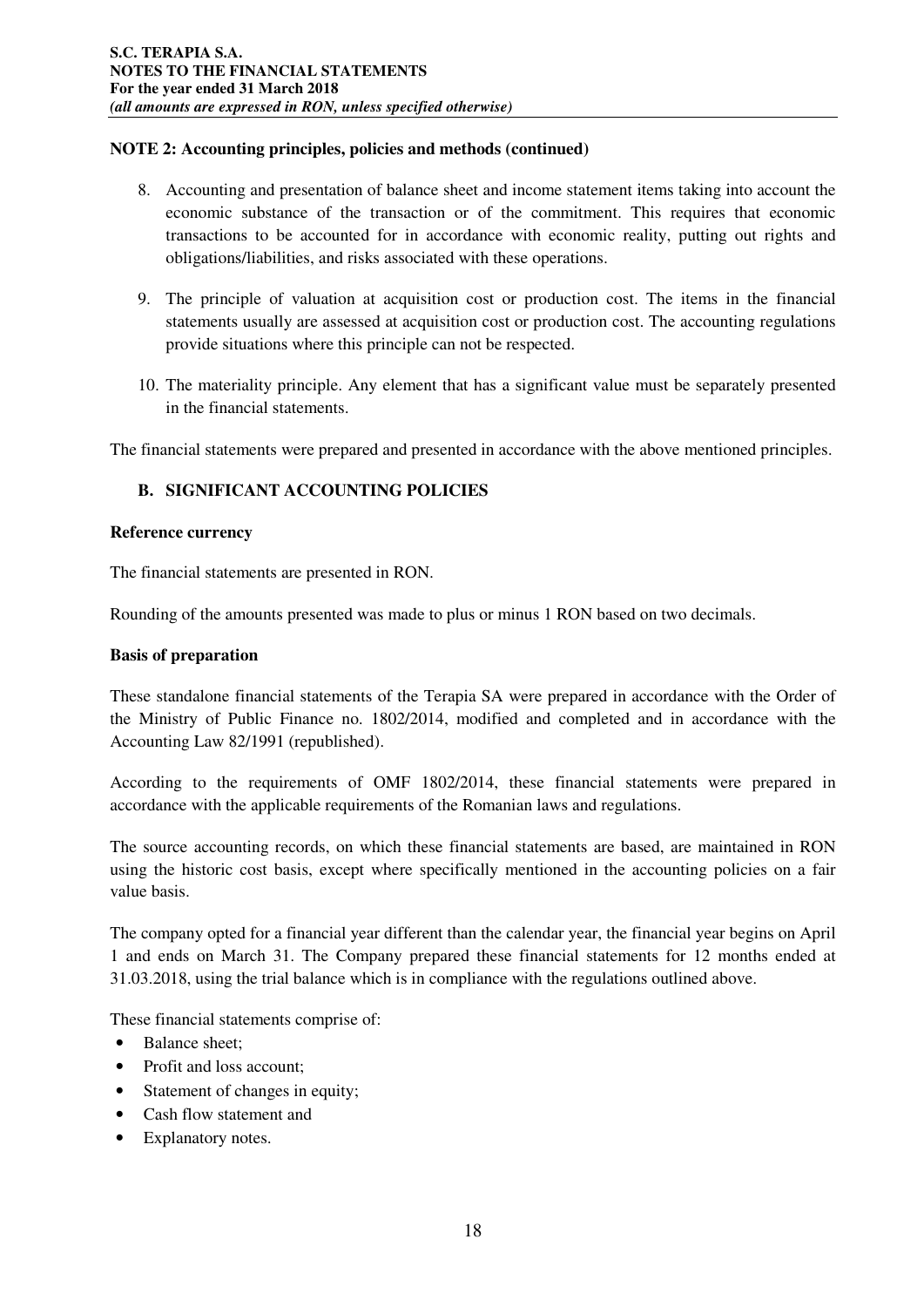#### **Translation of amounts denominated in foreign currency**

Transactions denominated in foreign currency made by the Company are registered in RON at the rate of exchange in force at the date of the transaction.

Exchange rate differences resulting from these transactions and from the translation of assets and liabilities denominated in foreign currency are presented in the profit and loss account. These balances are translated into RON at the rate of exchange in force at the balance sheet date, as published by the National Bank of Romania.

As of 31.03.2018, the exchange rates for conversion of balances expressed in foreign currency were 1  $USD = 3.7779 RON, 1 EUR = 4.6576 RON, 1 GBP = 5.3090 RON, 1 PLN = 1.1066 RON, 1 CHF =$ 3.9632 RON and 1 RUB = 0.0658 RON.

## **Comparative statements**

For each element of the balance sheet, profit and loss account and the related explanatory notes to the financial statements, where considered necessary, the values of the corresponding elements for the previous financial year are presented.

If the values for the prior period are not comparable with the ones of the current year, this aspect is presented and explained in the explanatory notes.

#### **Tangible fixed assets**

Tangible fixed assets are initially recorded at their acquisition cost, production cost, contribution value or fair value, as the case may be, depending of the way of entrance into the company.

The Group recognizes as tangible fixed assets those assets which are intended for use on a continuing basis and which have an entry value established by law.

Tangible fixed assets are presented in the balance sheet at cost less accumulated depreciation and impairment, if applicable.

Revaluations are made with sufficient regularity such that the book value does not differ from the fair value at the balance sheet date.

Tangible fixed assets that are disposed in the year are eliminated from the balance sheet together with the corresponding accumulated depreciation.

Gains or losses resulting from the disposal of a tangible fixed asset are determined as the difference between the disposal proceeds and their unamortized value, including the disposal costs, and are presented in the profit and loss account under revenues or expenses, as applicable.

Subsequent expenses corresponding to a tangible fixed asset are generally recognized as an expense in the period in which they are incurred.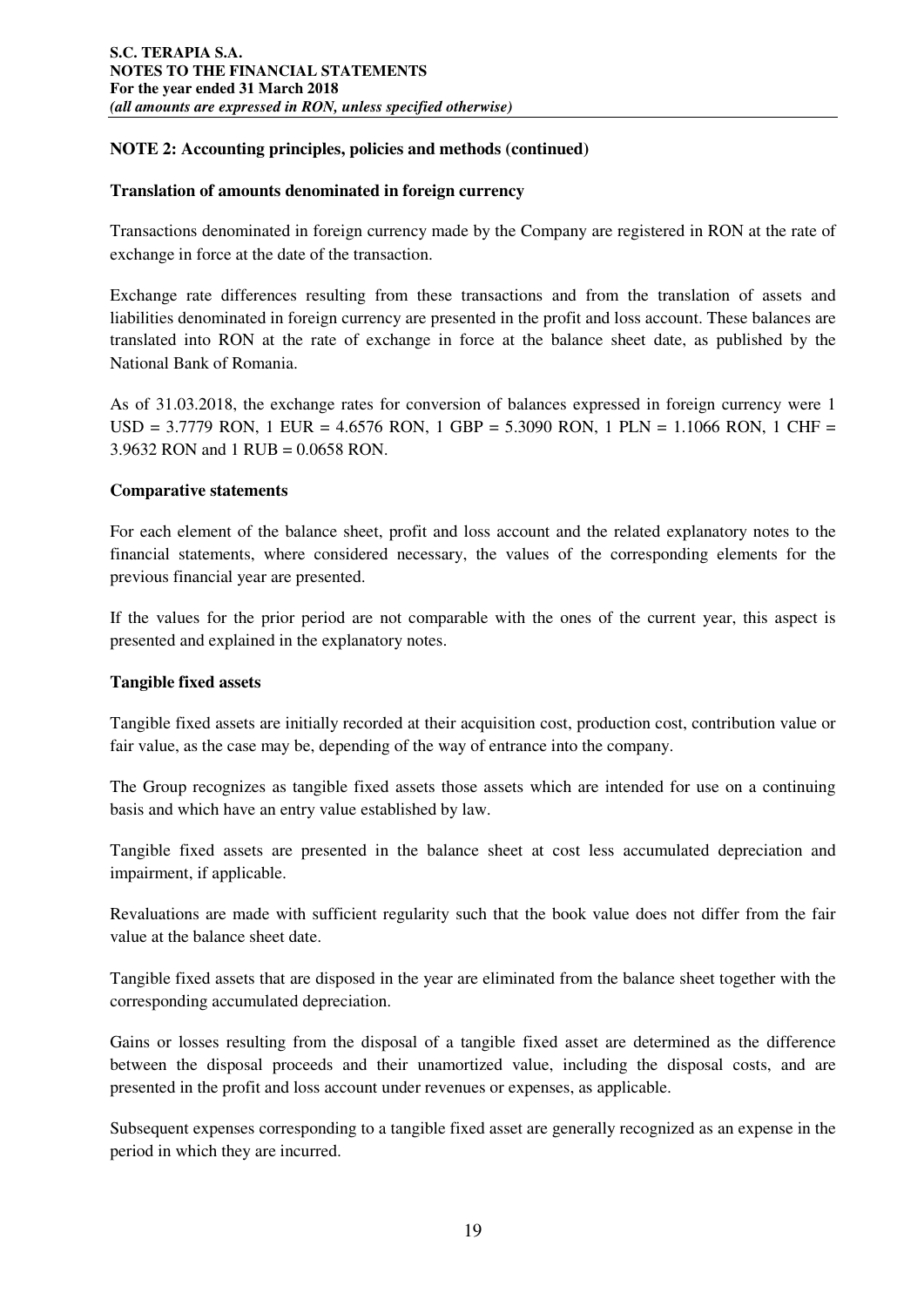Significant improvements (modernizations) are capitalized if they extend the useful life of the asset, or significantly increase the estimated economic benefits to be derived from the use of these assets in the future.

Repairs and minor improvements are recognized in the profit and loss account as incurred.

Land and buildings owned by the company are presented at fair value which is equal with the market value. The accounting of land is held on two categories: land and land improvement.

Tangible assets in progress represent investments in progress carried out under the own administration or by contract. They are valued at the production costs or the acquisition cost, as the case may be.

The tangible assets in progress are included under the category of assets completed after taking over, commissioning or putting into operation thereof, as the case may be.

## **Depreciation**

The depreciation of tangible fixed assets is calculated using the straight-line method, starting from the month following their commissioning, so that the cost or the value of the assets may be expensed over their entire estimated useful lives.

The useful lives established for different tangible fixed assets categories are presented in the following table:

| Category                                     | Years    |
|----------------------------------------------|----------|
| <b>Buildings</b>                             | $10-50$  |
| Technological equipment                      | $3 - 20$ |
| Measurement, control, regulation devices and | $3 - 15$ |
| installations                                |          |
| Vehicles                                     | $3 - 15$ |
| Furniture, office equipment, other tangible  | $3-10$   |
| fixed assets                                 |          |

The depreciation period and the remaining useful lives of the tangible fixed assets are reviewed periodically in order to ensure that they are consistent with the estimated flow of the economic benefit resulting from their usage.

Land is not depreciated, Land improvements depreciate on a period of 10 years from the date of the reception.

## **Revaluation**

Revaluation of tangible fixed assets is carried using their fair market value, as of the balance sheet date, by qualified valuation experts.

Revaluation is carried out on a regular basis, so that the accounting value of tangible fixed assets will not differ substantially from that which would be determined using their fair value as of the balance sheet date.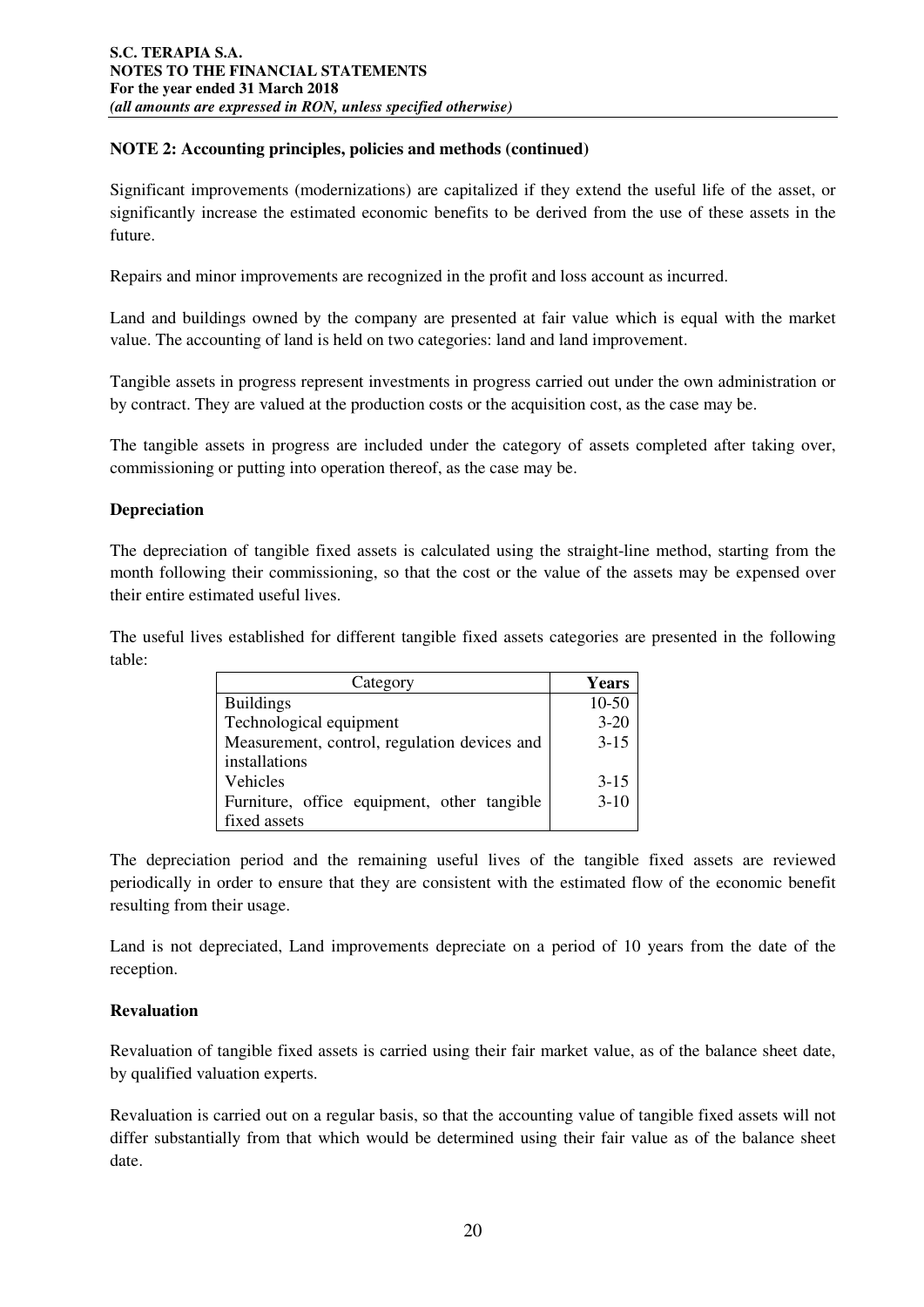At the revaluation of a tangible asset, the accumulated depreciation at the revaluation date is eliminated from the asset gross book value and the net value, assessed further to the correction by the value adjustments, is recomputed at the asset revaluated value.

#### **Intangible assets**

Intangible assets are recognized when the realization of future economic benefits by the Company is probable and the asset's cost may be accurately assessed.

Intangible assets are initially recorded at their acquisition or production cost. Following initial recognition, intangible assets are presented in the balance sheet at their original cost, less accumulated amortization and impairment, if applicable.

An intangible asset reported initially as an expense will not be recognized afterwards as a part of the cost of an intangible asset.

Subsequent expenses corresponding to an intangible fixed asset and also the writing off or the demise of the intangible assets follow the rules of tangible assets.

Intangible assets comprise:

- set up costs;
- development costs;
- concessions, patents, licenses, trademarks, similar rights and assets, except for those created inside the entity;
- goodwill;
- other intangible assets;
- pre-payments.

The intangible assets of the Company include manufacturing patents (product dossiers) and software.

New software is capitalized at its acquisition cost, provided that the software component is not included with the cost of the respective hardware.

#### **Intangible assets depreciation**

Intangible assets are depreciated on a linear basis on the useful life time specified for each category of intangible assets. The useful life time is established for each category of intangible assets. The period and the depreciation method are reviewed at the end of each financial year.

The software is depreciated on a linear basis on the useful life time estimated, but no more than 3 years.

The fabrication licenses are depreciated on a linear basis on a period between one and five years depending on the value of the intangible asset, starting from the date of obtaining marketing authorization, as follows:

- 1 year for licenses worth up to \$ 10,000 per product;
- 2 years for licenses worth between \$ 10,001 and \$ 20,000 per product;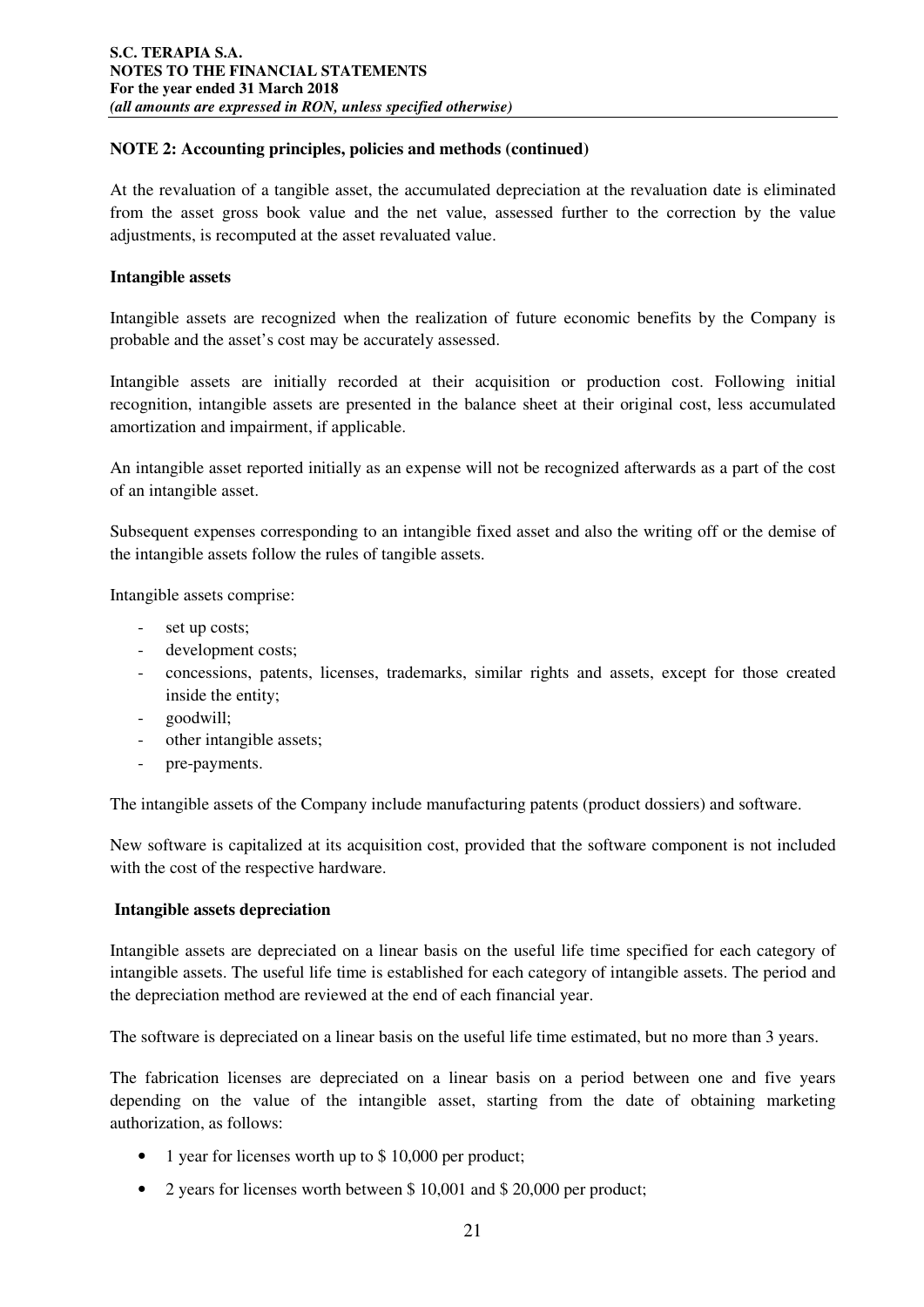- 3 years for licenses worth between 20,001\$ and 30,000\$ per product;
- 4 years for licenses worth between 30,001\$ and 50,000\$ per product;
- 5 years for licenses with values exceeding \$ 50,001 per product.

The Company holds a Ketanov IP, purchased from a group company, which is depreciated over a period of 117 months according to the evaluation report made by an independent valuer.

The set up costs are depreciated on a maximum period of 5 years.

The development costs are depreciated on the contract period or on the utilization period, as the case may be.

The concessions are depreciated on the usage period established by the contract.

When the goodwill is treated as an asset  $-$  in the terms established by the applicable accounting regulations - we have to consider the following constraints:

a) goodwill is depreciated on a period of maximum five years;

b) nonetheless, in exceptional cases, when the life of the goodwill can not be estimated reliably, the entity can depreciate the goodwill in a systematic way over a period of up to 10 years.

Licenses and goodwill are tested for impairment at the end of each year.

#### **Financial investments**

The financial assets comprise the shares in affiliated companies, the loans granted to affiliated companies, the participating interests, the loans granted to companies with which the company in cause is connected in virtue of participating interests, other investments held as assets, other loans.

Warranties, deposits and any security filled by the entity to the third-parties are recognized to other receivables.

At balance sheet date, the company recognizes in financial assets, the other receivables with maturity less than 12 months, the difference is recognized in receivables.

The financial assets which are recognized as assets shall be evaluated at the acquisition cost or the value assessed by the contract of acquiring thereof.

Financial assets shall be disclosed in the balance sheet at the entry value, less the cumulated adjustments for the loss in value.

#### **CURRENT ASSETS**

#### **Acknowledgment and valuation of current assets**

An asset is classified as a current asset under the following conditions:

- a) is acquired or produced for own use or for sale in the normal operating cycle of the entity;
- b) is held, mainly, for the purpose of trading;
- c) is expected to be realized in a period of 12 months from the balance sheet date;
- d) is represented by non-restricted cash or cash equivalents.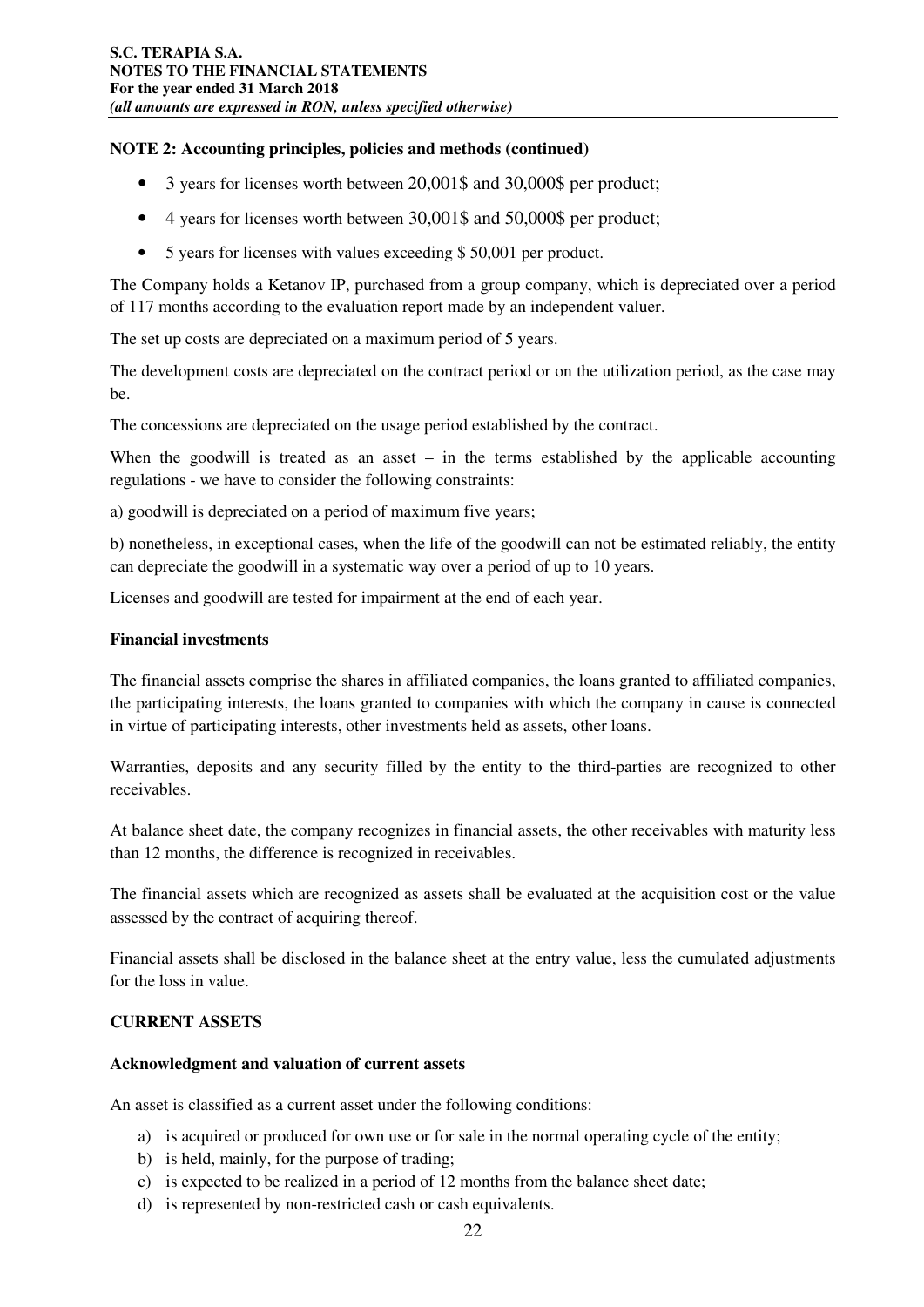Current assets must be valued at their acquisition cost or production cost, as the case may be, and respecting the paragraph below.

The adjustments in the value of current assets are made for the purpose of their presentation at the smallest market value or, under special circumstances, at another minimum value which can be assigned at the balance sheet date.

## **Inventories**

At the entry in the company, the stocks are valued at the acquisition cost. The cost of stocks must include all costs related to the acquisition and processing, as well as other costs incurred to bring the stocks under the current shape and at the location where they are.

Raw materials and consumables are valued at acquisition cost,

The finished goods are registered during the month at standard cost. At the end of the reporting period it is being calculated the effective cost of production. The differences between the standard cost and the effective cost of the finished goods are registered in differences accounts so the finished goods are registered in the trial balance and the balance sheet at the effective cost.

The selling or the consumptions of the finished goods is done at the effective cost, using WAC (Weighted average cost) method. The differences for the articles that go out are established as the difference between the value of the products out at standard cost and the value of the products out at effective cost.

The semi-finished goods are registered during the month at standard cost. At the end of the reporting period the effective cost of semi-finished goods is being calculated; the procedure is similar with the one for finished goods.

Work in progress refers to the orders begun and unfinished at the end of the month. Work in progress is registered during the month at standard cost. At the end of the reporting period is calculated the effective production cost of each stage of manufacturing of each order that compose the work in progress. At the end of the month, the work in progress is recorded at effective production cost, similar to finished goods and semi-finished goods.

The standard cost consists of indirect costs on the product from the previous period, based on information obtained after the allocations of cost and current consumption of raw materials and packaging materials as manufacturing recipes.

The production cost of the finished goods and semi-finished goods contains:

- direct production costs (raw materials and consumables, according to the manufacturing recipes);

- indirect production costs which refer to any expenses that compete indirectly to obtain the finished goods, namely: salaries and related taxes, depreciation, maintenance and repair services, utilities, and other services provided by third parties.

The merchandise represents goods that are purchased with the purpose of being sold and are registered at acquisition cost.

Also, other assets can be presented in the inventories if they meet the requirements for recognition established by the accounting regulations.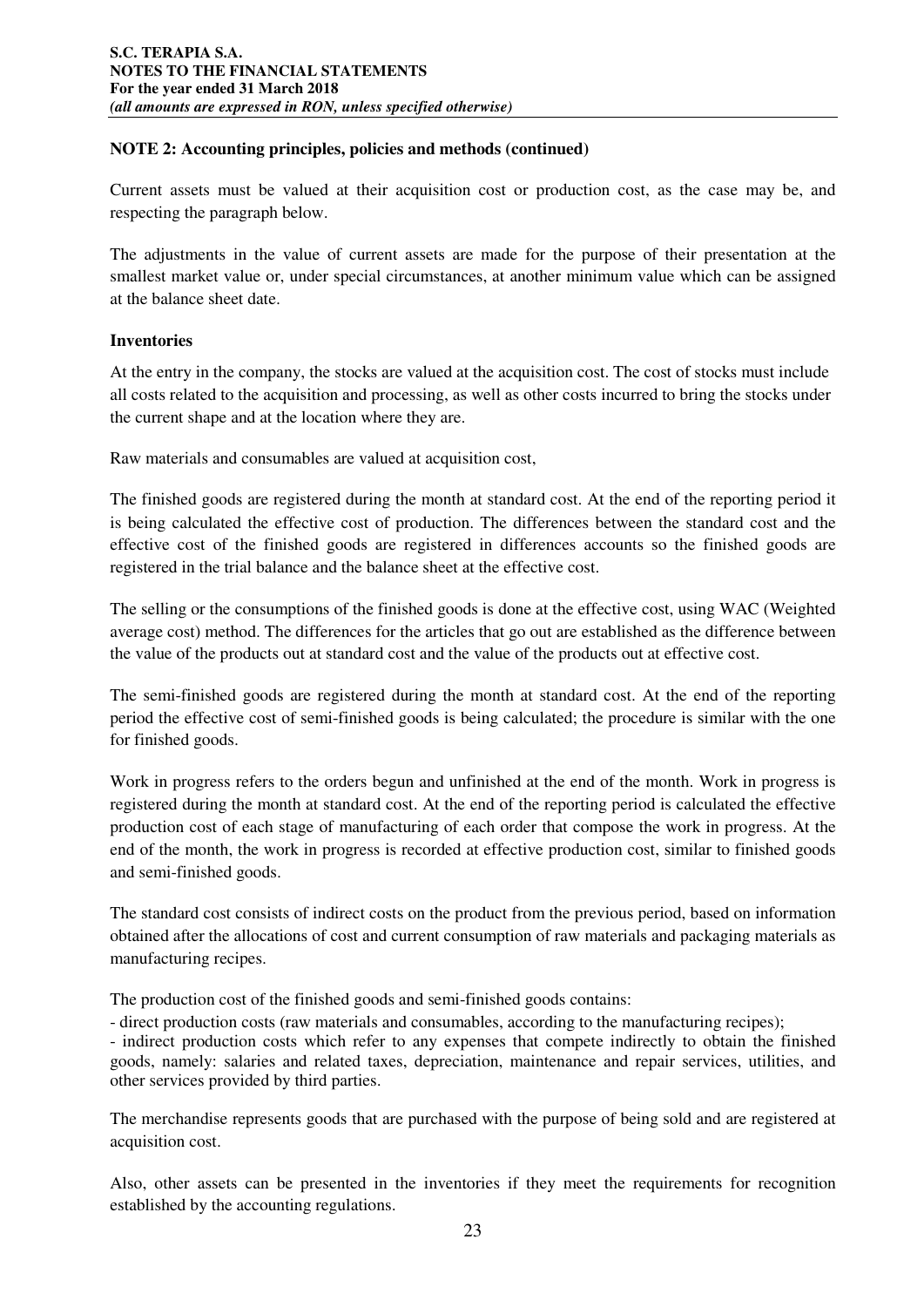At the selling or the consumption, the inventories are valued in accounting using the method "weighted average cost" (WAC).

At the balance sheet date the inventories are valued at net realizable value. For this purpose, when it is the case, in accounting are reflected the adjustments for depreciation of value.

The value of inventory write-offs is calculated as follows:

1. Expired & Near Expiry Stock

All those inventory items which are expired as on valuation date and which will expire in next 180 days will be provided at 100% of Stock Value.

2. Discarded & Rejected Stock

All those inventory items which are identified as discarded / rejected expired as on valuation date will be provided at 100% of Stock Value.

3. Non – Moving Stock

All those inventory items which are not consumed / sold during 365 days preceding the date of valuation will be identified based on Specific Identification Method and will be provided at 100% of Stock Value.

When the company's management considers that there exists a supplementary risk related to inventories, risk which is not covered by the adjustments mentioned above, a supplementary value adjustment will be recognised.

For finished goods and goods for resale a supplementary value adjustment is recognised, if it is needed, so that these inventories to be recognized at net realizable value.

As for purchased goods in foreign currency, that are accompanied by an invoice or a transfer document, for which the invoice will come afterwards, the exchange rate used for accounting registration is the one from the date of the reception of the goods.

The inventories are evidenced in synthetic accounts, on inventory categories. The analytic evidence is organized on a quantity-value base, on each article, on inventory categories and administrations.

## **Short term investments**

Short term investments include the titles owned to affiliate entities and other short term investments (bond purchased for realizing profit on a short term shares), short term bank deposits.

On initial recognition, the short term investments are valued at the acquisition cost (purchasing cost, or the value established in contracts).

Foreign currency short term bank deposits are booked at creation at the exchange rate communicated by the National Bank of Romania at the date of creation.

The liquidation of the foreign currency short term bank deposits is made at the exchange rate communicated by the National Bank of Romania at the liquidation date.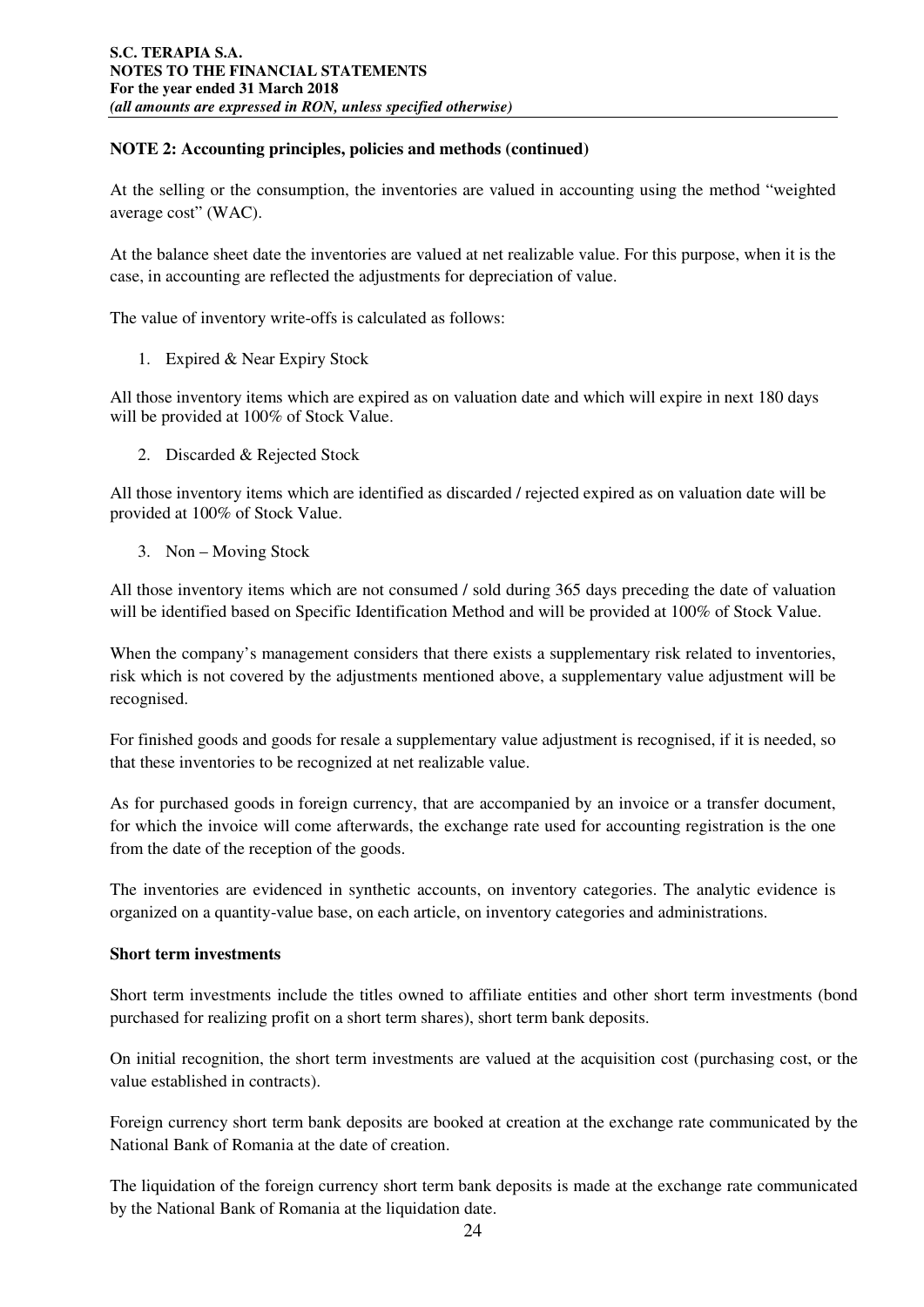Upon exit from the entity the short term investments are valued using WAC.

If necessary, at the balance sheet date can be recorded in accounting adjustments for losses in value.

## **Cash and cash equivalents**

The bank accounts include: assets to be received such as checks and trade bills deposited with the banks, local and foreign currency liquidities, entity's check books, short term bank credits as well as the interests related to liquid assets and bank credits in the current accounts.

The accounting of cash existing in the banks/entity's cashier desk as well as of its movement resulted from the receipts and payments made in cash, are kept separately in RON and foreign currency.

The current bank accounts are developed in the analytic on each individual bank.

The operations referring to the foreign currency amounts received and payments shall be recorded in accounting books at the rate of exchange of the dayin which the operations have been made, as communicated by the National Bank of Romania.

At the end of each month, the exchange rate differences resulting from the valuation of liquid assets in foreign currency and other treasury values, such as state bonds in foreign currency, letters of credit and short term deposits in foreign currency, communicated in the last banking day of each month by the National Bank of Romania, are recorded in the accounting books as financial revenues or expenses from currency exchange differences, as applicable.

## **Third parties**

The accounting system of third parties ensures the records of the debts and the receivables of the entity in its relation with the suppliers, the clients, the personnel, the social security, the state budget, the affiliated companies, the shareholders/partners, various debtors and creditors.

The operations regarding purchases or deliveries of commodities and products, works performed or services supplied, as well as other operations performed are recorded in the accounting books of suppliers and customers.

The accounting of settlements with the personnel comprises salary rights, raises, additional amounts, prizes from salary fund, indemnities for holidays as well as those for temporary work incapacity and other rights in cash and/or in kind owed by the entity to the personnel in consideration for the work supplied and which is to be borne, according to regulations in force, from the salary fund.

The accounting of settlements regarding social contributions comprises liabilities for the social security contribution, health insurance contribution and unemployment contribution.

The settlements with the state budget and special funds comprise: tax on profit/income, value added tax, income tax, subsidies to be received and other similar taxes, fees and payments.

The profit/income tax payable must be recognized as a debt within the unpaid amount. If the amount paid exceeds the amount due, then the surplus must be recognized as debenture.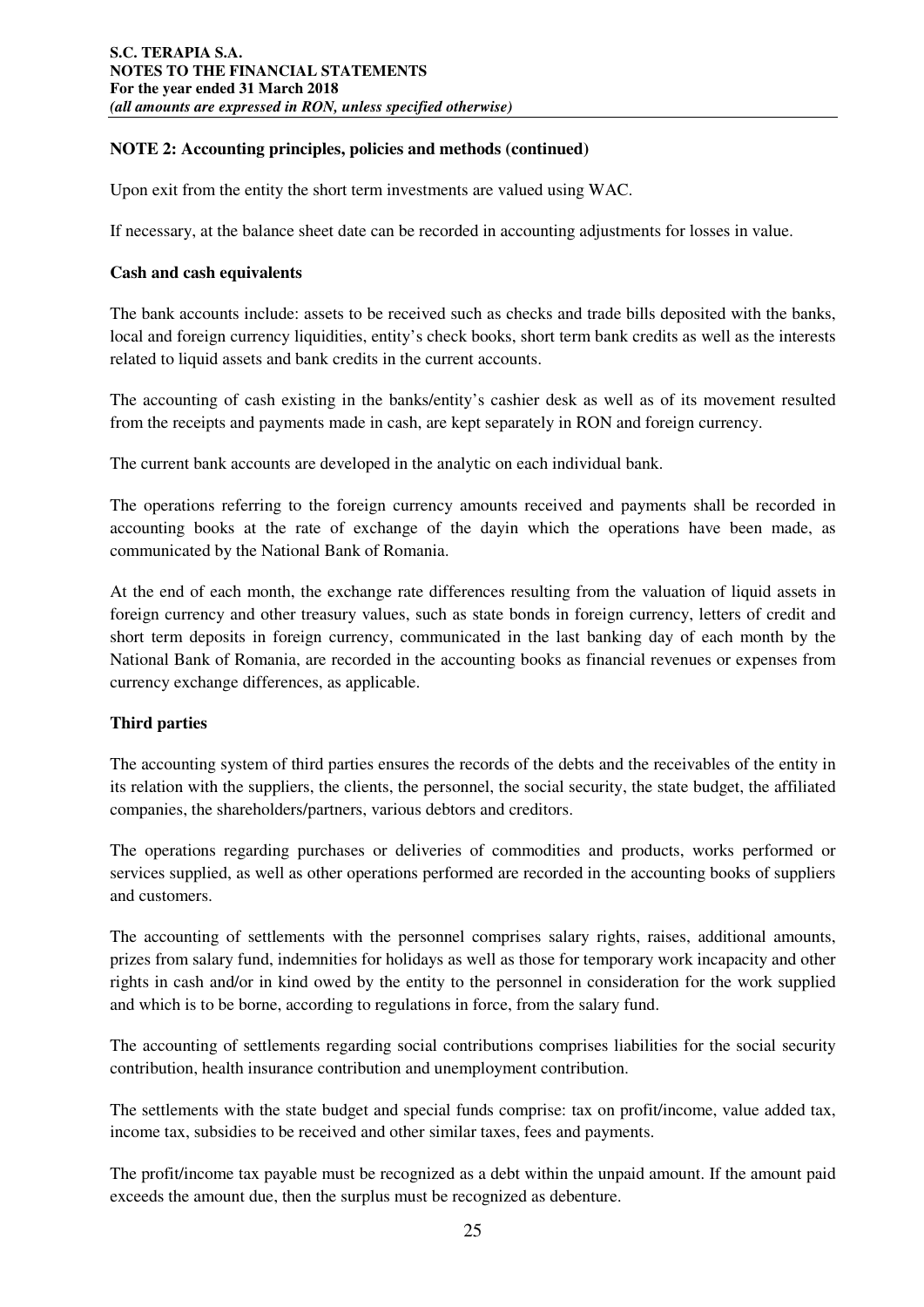The Company computes profit tax for the individuals financial statements prepared in accordance with the law in force, and in compliance with tax legislation in force.

The value added tax owed to the state budget shall be determined as the balance between the value of the chargeable tax related to the goods delivered or services performed (input VAT) and the value of the deductible tax for purchases of goods and services (output VAT).

Other taxes, fees, and payments owed to the state budget or to local budgets comprise: tax on buildings, tax on lands, dividends tax, tax on transportation means and other taxes and fees. These taxes are separated in the analytical accounting by types of taxes, fees and other payments owed to the state budget or to local budgets.

The excise taxes and special funds included in prices or tariffs are recorded in the appropriate debts accounts without passing through income and expenses accounts.

The accounting of settlements within the group companies and with the shareholders/partners includes the operations that are reciprocally recorded in books during the same administration period both in the debtor entity's accounting and in that of the creditor entity, as well as the settlements between the shareholders/partners and the entity in respect of the share capital, the dividends owed there to, other settlements with the shareholders/partners, and also the participants' accounts in respect of the joint transactions in the case of the partnership associations.

Dividends distributed to shareholders, proposed or stated after the balance sheet date, as well as other similar distributions performed from the profit, need not be recognized as a liability upon the balance sheet date.

The entity's debts/debentures to other third parties, other than to the own personnel, clients and suppliers are recorded in books under the various debtors accounts.

Taxes payable are recorded for the period for which they are due.

During the annual inventory, for the depreciation of the receivables balances (customers, sundry debtors, related parties), the Company records adjustments.

The policy for receivables value adjustments is presented below:

- For customer in litigation will be recorded provision of 100%, at the level of outstanding balance;
- For debts older than 365 days from the invoice date will be recorded a provision of 100%;
- For domestic customers, others than those mentioned above in paragraphs 1 and 2 there will be recorded a provision based on risk analisys that the company is exposed by dividing the company litigations occurred in the last financial years to the average customer balance for the same financial years.

The percentage result applying the litigations to the average customer balance is applied to year end domestic customer balance resulting the provision corresponding the current financial year.

During the year, it will follow the same procedure keeping the percentage results from dividing the litigations to year end average customer balance applied to respective month customer balance.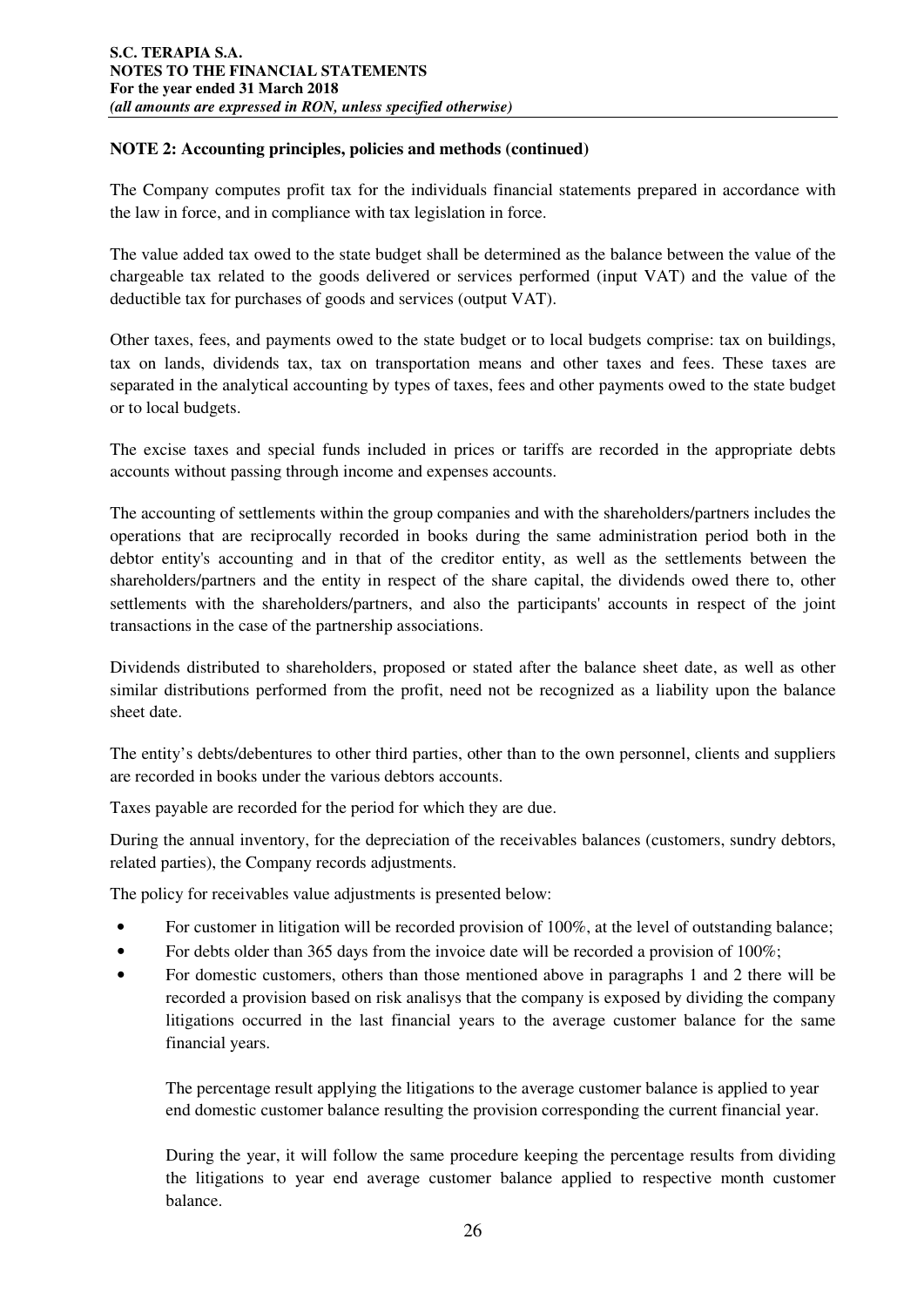If there are signs that this percentage will not reflect market conditions, this percentage will be reanalysed.

Specific provision in relation to the customer balances for which, at the balance sheet date, there are objective indications that will become insolvent or bankrupt.

In order to compute the provision/adjustment according to the information presented above, the promissory notes are not considered.

If a company within the group presents documents attesting the transfer of money which represents the value of a receivable, the company will present in its records the amounts under settlement and will settle the receivable.

The receivables and payables in foreign currency, as a result of the transactions incurred by the company are recorded in accounting both in RON and in foreign currency. A foreign currency transaction has to be initially recorded at the exchange rate communicated by the National Bank of Romania from the date of the transaction.

The foreign currency exchange differences as compared to the date of the settlement of receivables and debts in foreign currencies at rates of exchange different from those initially recorded in books during the month or as compared to those at which they were disclosed in the previous month must be recognized as revenues or expenses during the period when they are derived or incurred.

When the receivables or the debts in foreign currency are settled during the same month as that when they occurred, the entire foreign exchange difference shall be recognized in that month. When the receivable or the debt in foreign currency is settled during a later month, the foreign exchange difference which occurs until the settlement shall be assessed taking into account the change of the exchange rate occurred during each of such month.

At the end of each month, the receivables and the debts in foreign currency are revalued at the exchange rate communicated by the National Bank of Romania from the last banking day of that month. The exchange rate differences encountered are recorded as exchange rate revenues or expenses, as the case may be.

The above provisions are applicable to the receivables and debts in local currency whose settlement is made according to the exchange rate of a foreign currency. In this case, the exchange rate differences encountered are recognized in accounting under other financial revenues or other financial expenses, as the case may be.

The accounting books of third parties are kept by categories, in distinct accounts and the analytical accounts for each individual or legal person, grouped by documents and due dates.

## **Accounting of commitments and of other off-balance items**

The rights and liabilities, as well as certain goods that cannot be included in the entity's assets and liabilities are recorded in books under accounts off the balance sheet called order accounts and record accounts.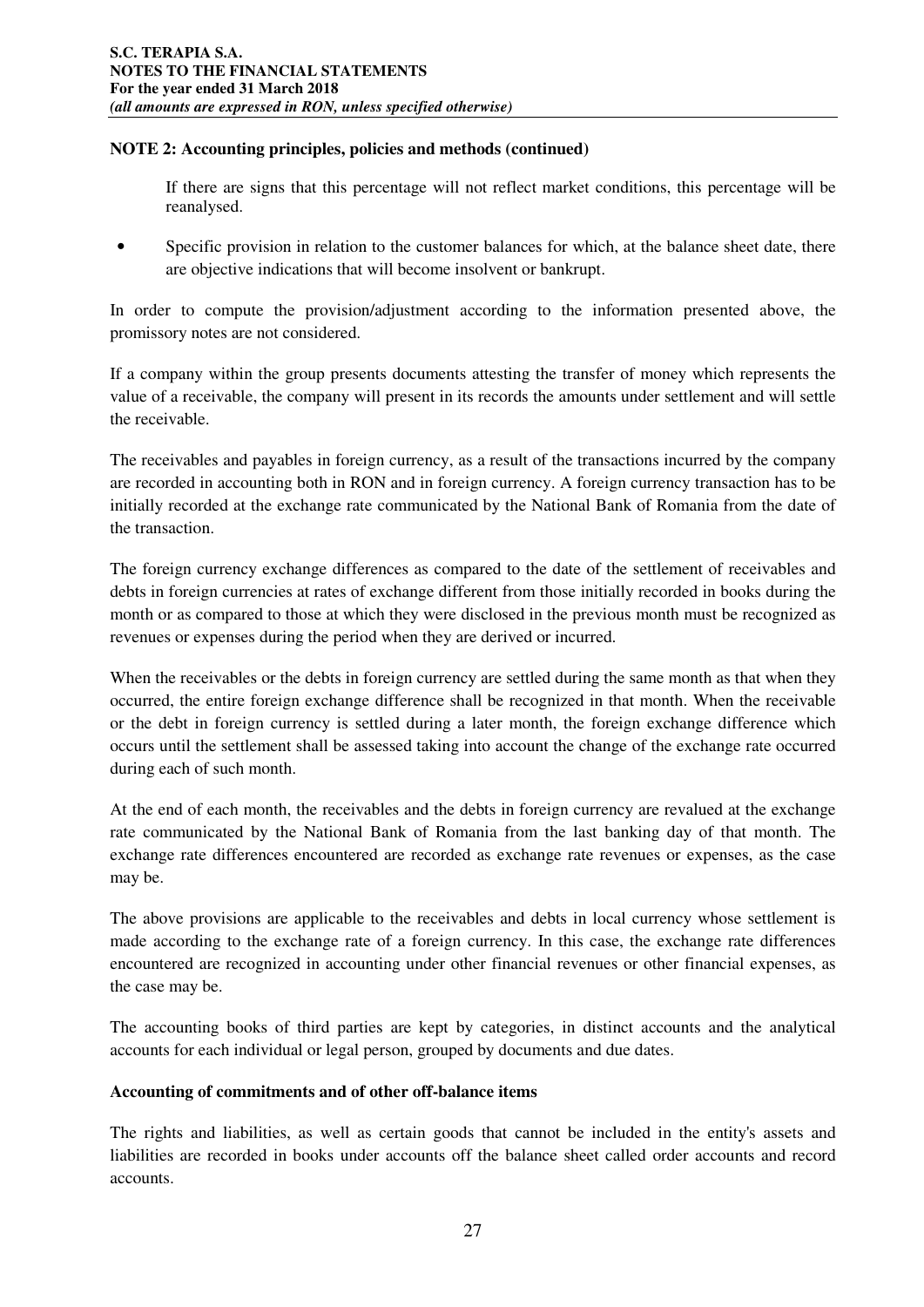This category includes commitments (endorsements, bails, guarantees) granted or received in relation to third parties, tangible assets taken on hire, material values received for processing or repair in keep or custody, debtors removed from assets and further pursued, royalties, administrations, rental fees and other similar debts, discounted trade bills not due yet, as well as other securities.

A distinct category of off-balance items are the contingent assets and debts.

A contingent asset is a potential asset which appears as a result of events before the balance sheet date and whose existence will be confirmed only by the occurrence or non-occurrence of one or more uncertain future events not wholly within the control of the entity.

A contingent liability is:

- a) a potential liability as a result of past events occurred before the balance sheet date and whose existence will be confirmed only by the occurrence or non- occurrence of one or more uncertain future events not wholly within the control of the entity, or
- b) a present obligation as a result of past events occurred before the balance sheet date but which is not recognized because :
	- it is not probable that an outflow of resources embodying economic benefits will be required to settle the obligation; or
	- the amount of obligation cannot be measured with sufficient reliability.

The contingent assets and liabilities are not shown in the balance sheet, Information is disclosed in the notes to the financial statements.

#### **Short term debts: amounts which must be paid during a period up to one year**

A debt must be classified as a short term debt, also referred to as current debt, when:

- a) it is expected to be settled during the normal operating cycle of the entity;
- b) it is chargeable within 12 months as of the balance sheet date.

#### **Long term debts: amounts which must be paid during a period exceeding one year**

The accounting of loans and debts similar to loans is kept under the following categories: loans from bonds and repayment premiums thereof, long and short term bank loans, amounts due to affiliated companies and to those to which participating interests are held, other similar loans and debts, as well as interest related thereof.

#### **Provisions**

A provision is a liability of uncertain exigibility or value.

A provision is recognized when the Group has a current (legal or constructive) obligation resulting from a past event, when it is likely that an outflow of resources carrying economic benefits may result from the settlement of these obligations, and when the value of the payment can be measured reliably.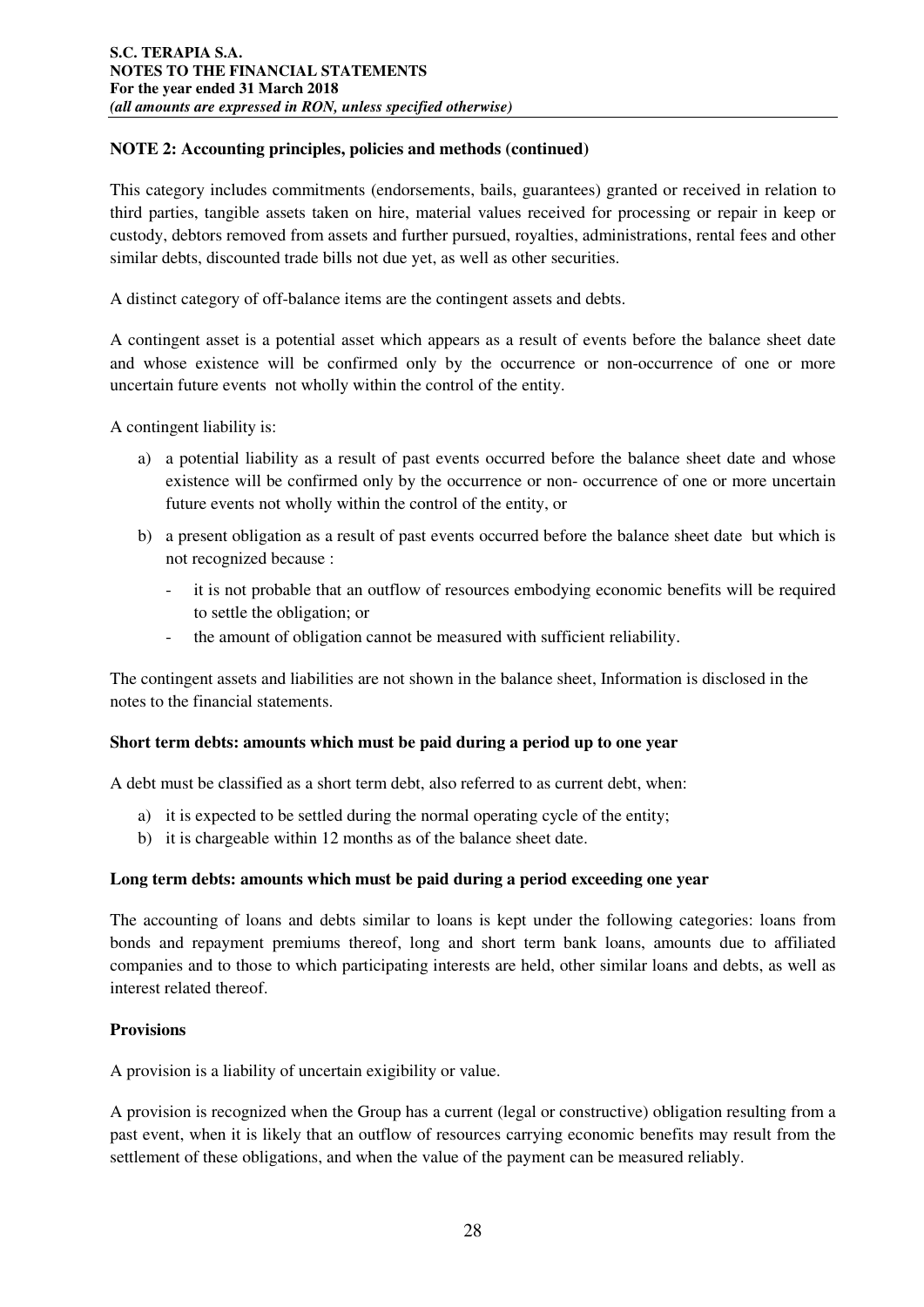Provisions are reviewed at the end of each year and adjusted in order to reflect an accurate estimation of the losses that might occur, estimation made taking into consideration all the information known at the moment when the financial statements are prepared.

Provisions are set for items such as:

- a) litigations, fines or penalties, damages, compensations and other uncertain debts;
- b) expenses in connection to the service activity during the guarantee period and other expenses regarding the guarantee granted to the clients;
- c) tangible assets decommissioning and other similar actions related to it;
- d) restructuring activities;
- e) retirement pensions and other similar liabilities;
- f) taxes;
- g) completion of the employment contract;
- h) premiums to be granted to staff depending on the profits made, according to legal or contractual provisions;
- i) provisions related to concession agreements;
- j) provisions for pecuniary interest contracts;
- k) other provisions.

The accounting of provisions is kept depending on the types of provisions, according to their nature, purpose and the scope for which they were established.

The Company sets provisions for litigations, completion of the employment contract, environment expenses and for other taxes.

The Company records the provisions for taxes in relation to amounts representing future fiscal consequences of items that currently generate taxable temporary differences between their accounting base and tax base.

When the provision is no longer necessary for the purpose for which it was established, it is reversed as income.

#### **Subsidies**

Subsidies comprise subsidies related to assets and subsidies related to revenues.

The following shall be disclosed separately under subsidies:

- government subsidies;
- non-reimbursable loans like subsidies;
- other amounts received as subsidies.

Subsidies related to assets have the effect of purchase / acquisition / construction of fixed assets.

Subsidies related to income comprise all the subsidies other than those for assets.

A government subsidy may take the form of the transfer of a non-monetary asset, and in this case the subsidy and the asset shall be recorded in books at the fair value.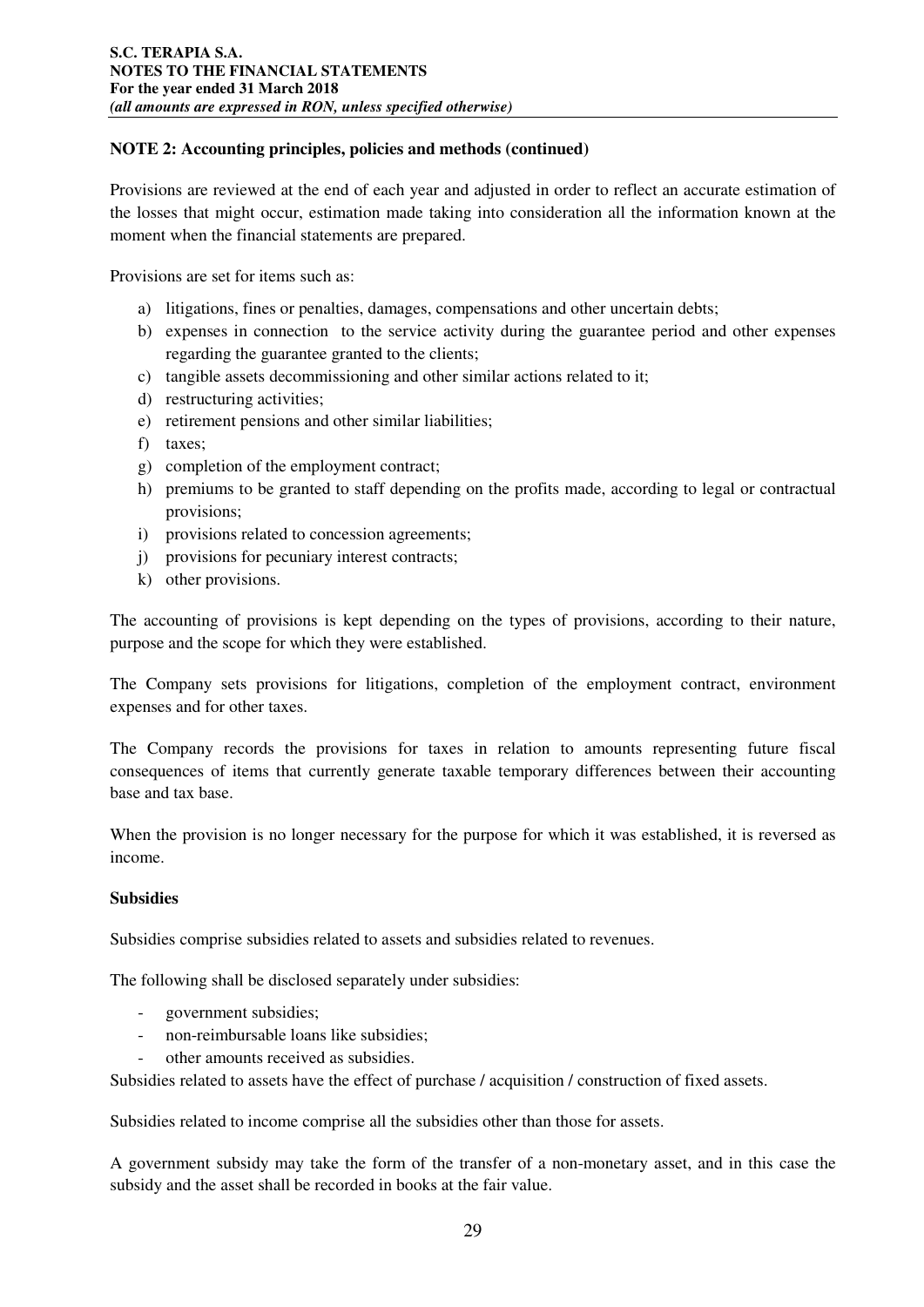Inventory excess of tangible and intangible assets and the donations are also recorded in accounting under the subsidy accounts.

The subsidies shall be systematically recognized as revenues of the periods corresponding to related expenses which these subsidies are to off-set.

The accounting of subsidies is kept under applicable accounting regulations and considering contractual provisions when appropriate.

The subsidies are not recorded in books directly under the capital and reserves accounts.

## **Equity**

Equity represents the residual interest of shareholders in the entity's assets after deducting all liabilities.

The subscribed and paid in share capital is separately recorded in the accounting books, based on the incorporation articles of the legal person and the justifying documents as regards the capital payments.

Share premiums (issuance, merger, contribution, conversion) are the excess of the issuance value less the par value of the shares or social parts.

The accounting of reserves is kept by reserve categories as follows: legal reserves, statutory reserves or contractual reserves and other reserves.

In accordance with the Romanian legislation, companies must allocate an amount equal to at least 5% of the profit before taxation to legal reserves, until the value of the legal reserves reaches 20% of the value of capital. Once the legal reserves reach this level, the Group may allocate additional funds to the legal reserves, depending on its own requirements.

Statutory or contractual reserves are formed on annual basis from the entity's net profit, according to the provisions in its incorporation articles.

Other reserves not provided for by law or by statute may be formed optionally, based on the net profit, to cover the accounting losses or for other purposes, according to the decision of the general shareholders or partners meeting, by observing the legal provisions.

#### **Revaluation reserves**

Pluses or minuses resulted from the revaluation of non-current assets are recognized in revaluation reserve.

The revaluation reserves decrease can be made only in the limit of the existing credit balance.

The revaluation reserve must be reduced to the extent that the amounts transferred there to be no longer necessary for the implementation of the valuation method used.

The revaluation reserves of non-current assets have a non-distributable character.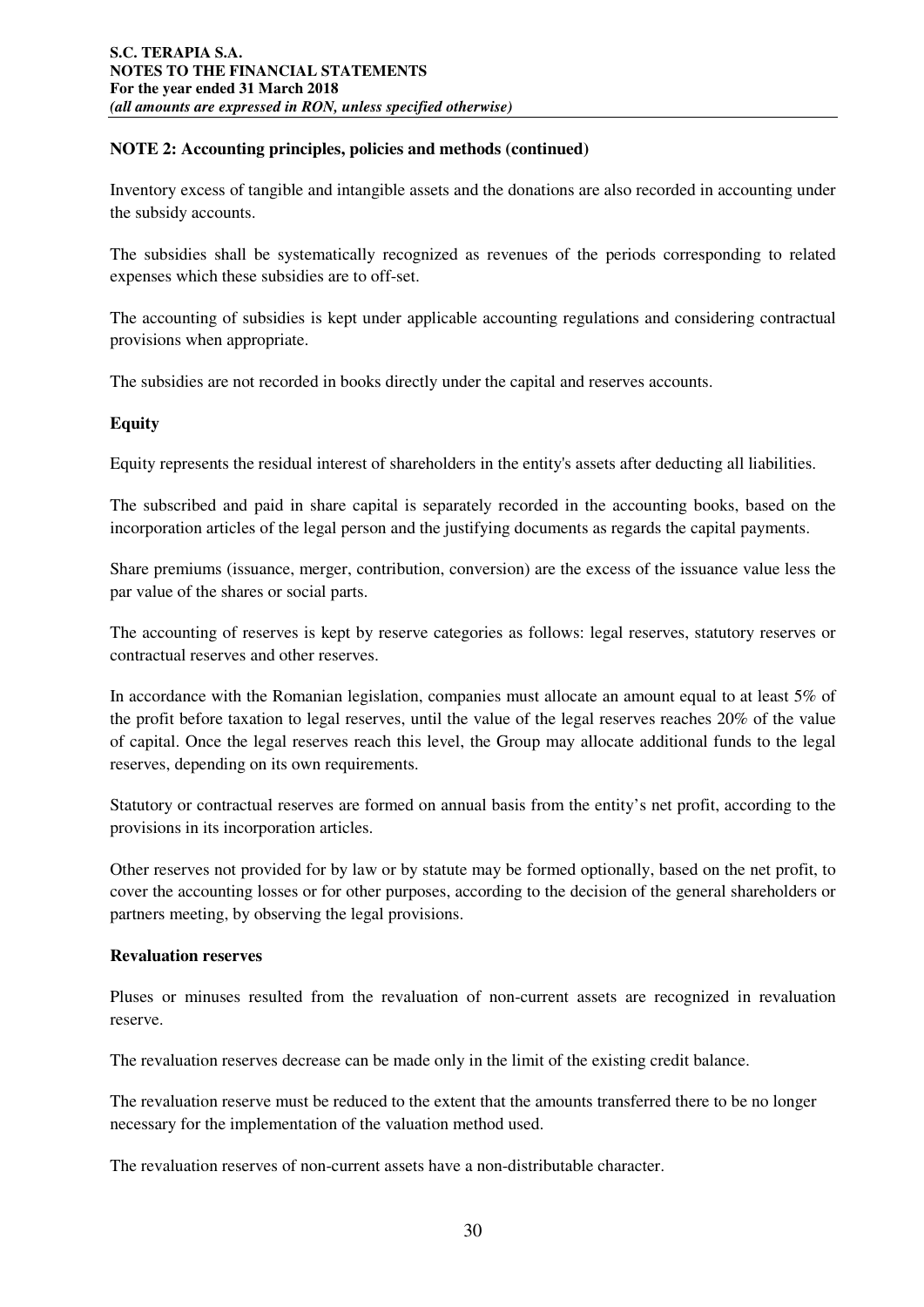The revaluation surplus included in revaluation reserve is capitalized through direct transfer in retained earnings, as long as the surplus is achieved.

The gain is considered realized as long as it is used by the entity.

Transfer between reserves is realized on a quarterly basis and at the end of the financial year.

The value of the transferred reserve is equal with the difference between depreciation of the asset computed at the gross revaluated value and the depreciation computed at the initial cost of the asset.

## **Profit and loss**

Profit and loss is established on a cumulative basis from the beginning of the financial period, as the difference between income and expenditure of the period. The final result of the financial period is established at the end of the exercise and represents the final balance of the profit and loss account.

The distribution of the profit is registered in accounting based on destination after the approval of the financial statements.

The profit distribution is made in accordance with the decision of general meeting of the shareholders according to the Romanian law.

The amounts representing reserves created from the profit of the current financial year are shown under the account "Profit appropriation", according to legal provisions.

The profit which is not distributed is transferred to retained earnings.

The retained result from changes in accounting policies and the retained result from correction of accounting errors are separately highlighted in the retained earnings.

The accounting loss reported is covered from the profit of the financial exercise and the reported one, from reserves, and equity, in accordance with the general meeting of the shareholders, according to the Romanian law.

## **Revenues**

Revenues are increases of economic benefits registered during an accounting period as inputs or increases of assets or decreases of liabilities, which materializes as a growth of shared capitals, other than the shareholders contribution.

Revenues are recognized in the profit and loss account when it is likely that the Company will derive the benefits associated with the underlying transactions, and a reliable estimate of the value of these benefits can be made.

The accounting of revenues is kept depending on the types of revenues, according to their nature, as follows:

- a) operating revenues;
- b) financial revenues.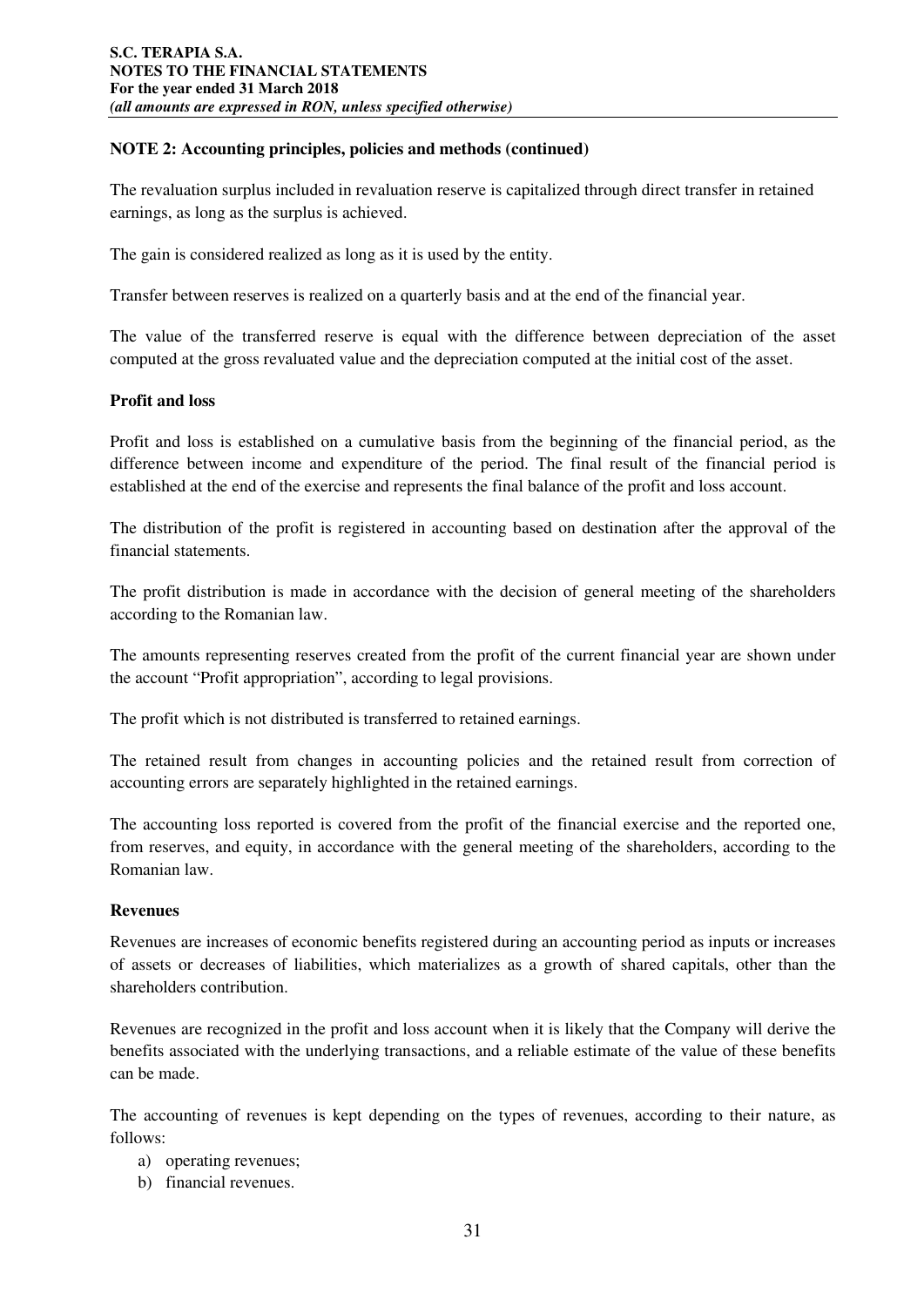Operating revenue comprise:

- a) revenues from the sale of products and commodities, work performed and services supplied;
- b) revenues from stocks variation;
- c) revenues from the production of assets;
- d) revenues from operating subsidies;
- e) other revenues from the current activity.

Revenues from the sale of goods are recorded in accounting books at the moment of handing over the goods to the purchaser, of the delivery of the goods based on invoice or in other conditions as provided for in the contract, which certify the transfer of the ownership right on such goods, to the clients.

Revenues from the sale of goods are recognized at the moment when the following conditions are met:

- a) the entity has transferred the material risks and benefits deriving from the ownership of goods to the purchaser;
- b) the entity does not administrate the sold goods and does not have control over them;
- c) revenues and expenses respectively derived or incurred by the transaction may be quantified,
- d) it is probable that the economic benefits will be generated for the entity and
- e) the costs of the transaction can be valued in a credible manner.

The other categories of revenue are recognized if they meet the requirements for recognition established by the accounting regulations.

Financial revenues comprise:

- a) revenues from financial assets;
- b) revenues from short term investments;
- c) revenues from financial investments ceded;
- d) revenues from foreign exchange differences;
- e) revenues from interest;
- f) revenues from discounts received further to financial reductions;
- g) other financial revenues.

The financial discounts are given for a non-commercial scope, usually for stimulating the client to pay early or to stimulate him to use a certain payment form, It is not committed to a certain product but to a value and to a payment frequency.

The financial discounts received are registered as financial revenues for the period.

#### **Expenses**

Expenses are decreases of economic benefits registered during an accounting period as outputs or decreases of value of assets or increases of liabilities, which materializes as a decrease of shared capitals, other than the shareholders withdrawals.

The accounting of expenses is kept on types of expenses, according to their nature, as follows:

- a) operating expenses;
- b) financial expenses.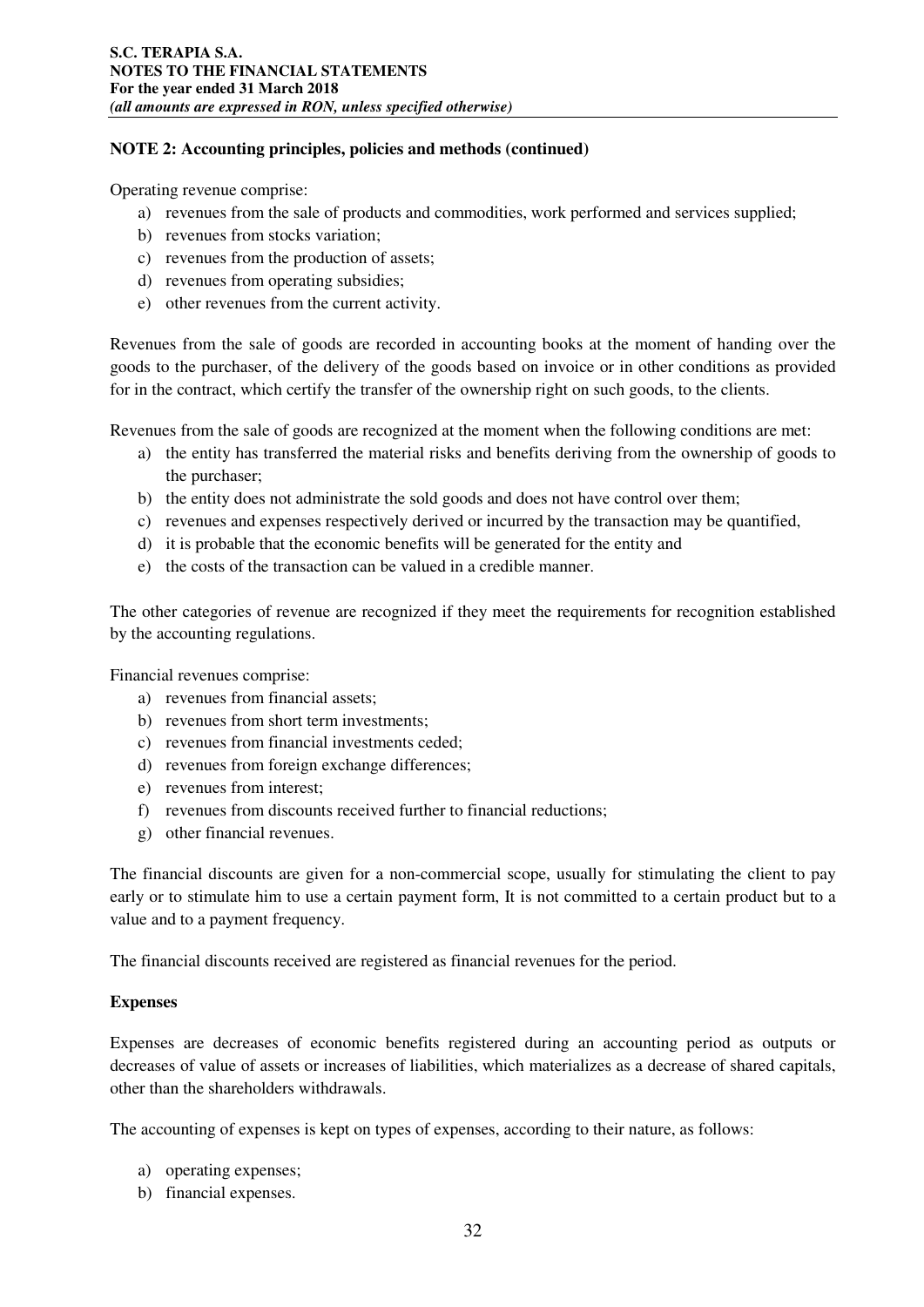Operating expenses includes:

- a) expenses for raw materials and consumables; the acquisition cost of consumed inventory objects; acquisition costs of not stocked materials, directly passed as expenses; the equivalent of the energy and water consumed; the value of biological assets such as inventories; the cost of goods sold and of packages;
- b) expenses for works and services supplied by third parties, royalties and rental; insurance premiums; studies and research; expenses for other services performed by third parties (collaborators); commissions and fees; protocol, advertising and publicity expenses; transport of goods and personnel; travels, official trips and transfers; postage expenses and telecommunication duties, banking services and others;
- c) personnel expenses (salaries, social security, meal tickets and other personnel expenses which are borne by the entity);
- d) other operating expenses (expenses related to environmental protection, losses from debentures and various debtors; compensations, fines and penalties; donations and other similar expenses; expenses regarding ceded assets and other capital expenses etc,),

Financial expenses, which comprise:

- a) losses from debentures in connection to participations;
- b) expenses regarding financial expenses;
- c) unfavourable foreign currency differences;
- d) interest regarding the current financial year;
- e) discounts granted to clients;
- f) losses for debentures of financial nature and others.

Financial discounts granted to the customers are booked in accounting as financial expenses of the period.

#### **Turnover**

The profit and loss account comprises: the net turnover, incomes and expenses of the financial year grouped by their nature, as well as the result of the period (profit or loss).

For purposes of these regulations, the net turnover is computed by summing up the income resulted from deliveries of goods, performance of services and other operating income, less trade rebates granted to the clients and value added tax and other taxes related directly to the turnover.

Trade rebates are granted to customers for specific product during a specific period of time and have the purpose to increase the sales of that product for that period of time. This kind of trade rebates will generate a decreasing of trade incomes and also of the net turnover.

#### **Retirement, post retirement and termination benefits**

• Short-term employee benefits

Short-term employee benefits comprise salaries and contributions to social security funds. They are recognized as expenses in the period in which they are paid.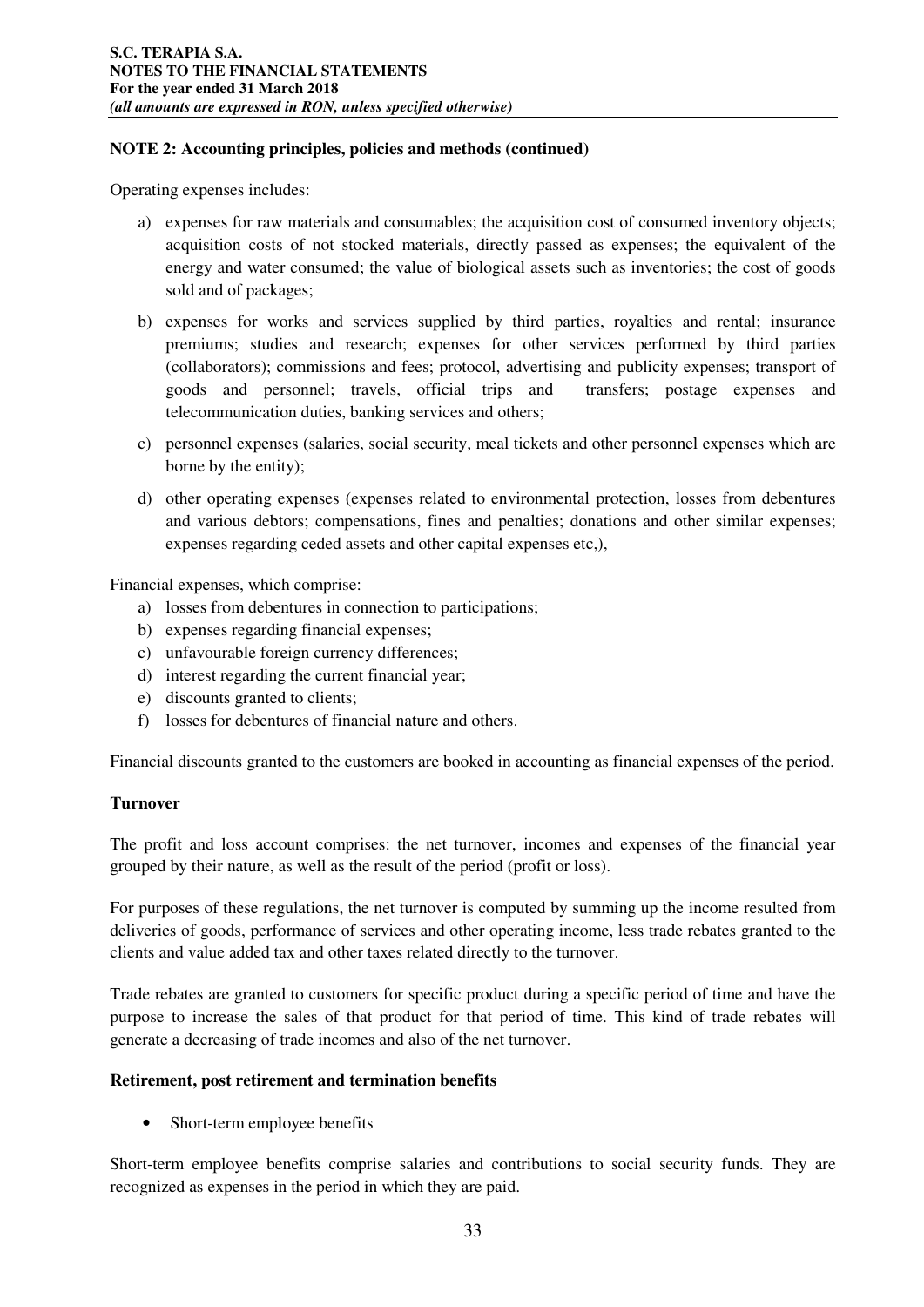Both the Company and the employees have the obligation to contribute to the National Retirement Fund. The Company has no obligation of paying other future benefits. The only obligation in this respect is the payment of the contributions to the National Retirement Fund by the due date.

Retirement benefits

Upon retirement the employees receive a bonus equal with to a gross average salary in compliance with the previsions of the collective labour agreement, The Company did record provisions for these obligations.

• Benefits upon closing of individual labour agreements

The Company has an obligation to compensate employees in case it terminates their individual labour agreements, as a result of making the respective employees redundant. The magnitude of the related termination benefits payable depends on the position held and the number of years of employment with the Group. Termination benefits obligations are recorded when the related reorganization plan is adopted by the management of the Group or when the expenses are made if there is no reorganization plan in force, according to the Collective labour Agreement.

## **Leasing contracts**

The leasing contract is an agreement, through which the leaser gives to the lessee, in exchange of a payment or a serial of payments, the right to use a good for a period of time.

## *Financial leasing*

The financial leasing is the leasing operation which transfers the most important part of the risks and advantages of a property right over an asset.

A leasing contract can be known as a financial leasing if it fulfils at least one of the following conditions:

- a) the leasing transfers to the lessee the property right over the good until the leasing contract is finished;
- b) the lessee has the option to buy the good at a price estimated to be small enough comparing to the market value at the date when the option becomes realizable, so that, at the beginning of the leasing contract there exists in a reasonable way the certitude that the option will be realized;
- c) the leasing contract duration covers for the most part the economic life time of the good, even if the property right is not transferred;
- d) the total value of the leasing rates, less the accessories costs, is greater or equal to the acquisition value of the good, represented by price paid by the leaser for the good, respectively the acquisition price;
- e) the goods that represent the object of the leasing contract have a special nature, so that only the leaser can utilize them without any major modifications.

The leasing payments are separated between the interest and the diminution of the leasing debt to obtain a constant interest rate that applies to the final balance of the debt. The interest expense is registered directly into the profit and loss.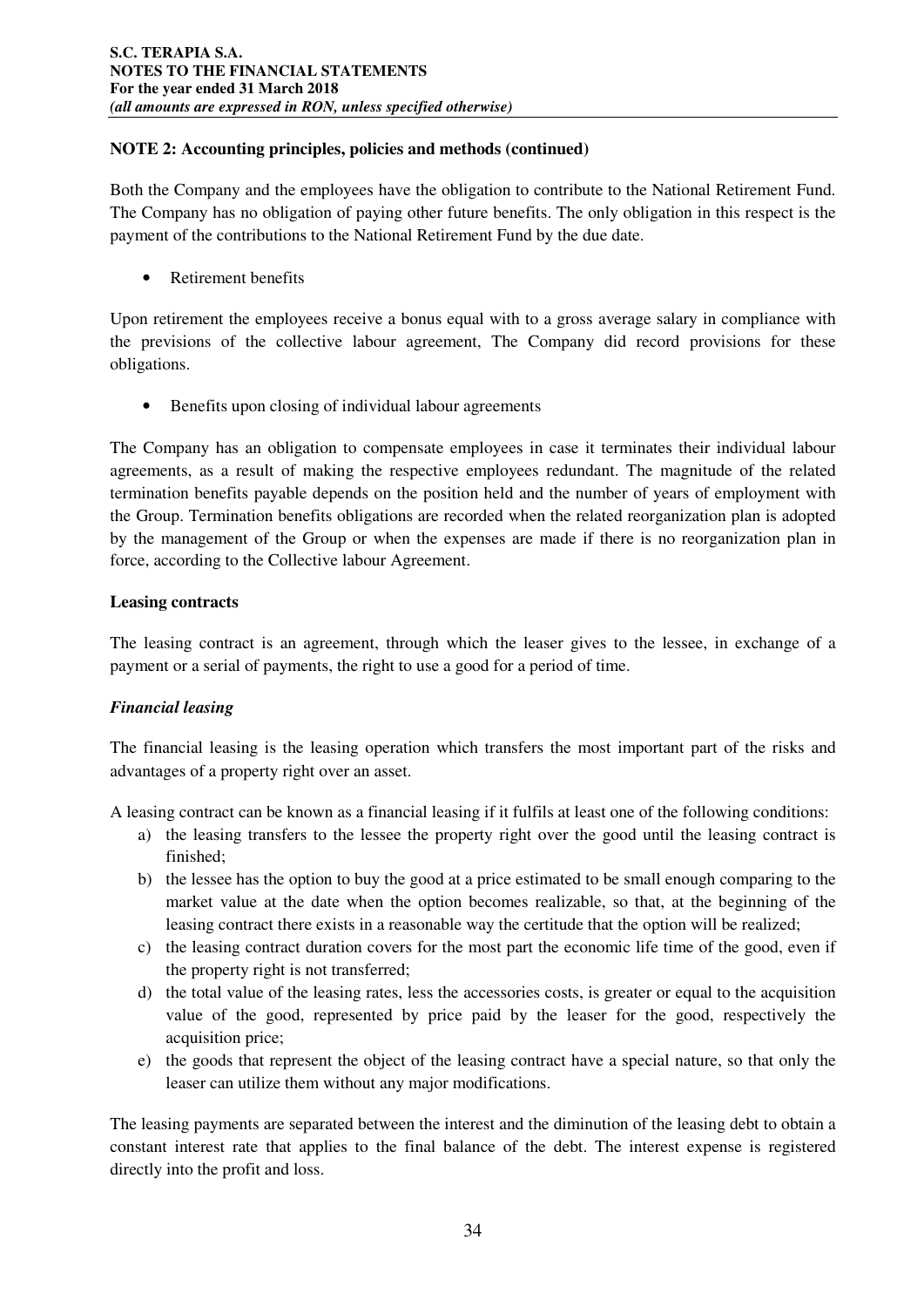The acquisition of mobile and immobile goods, in the case of financial leasing, are treated as investments, being depreciated on a consequent base with the normal depreciation policy used for similar goods.

## *Operational leasing*

The operational leasing is the leasing operation that is not included in the financial leasing category.

The payments for an operational leasing contract are recognized as expenses in the profit and loss account, linear during the leasing contract.

## *Leaseback*

A selling transaction of a long term asset and a rental transaction of the same asset in leasing (leaseback) are registered as follows (taking into account the leasing contract):

- a) if the transaction of selling and renting the same asset has as a result a financial leasing, the transaction represents a way through which the leaser gives to the lessee a financing, in this case the asset is considered a guarantee. The financing beneficiary (leaser) will not insert in accounting the selling operation of the fixed asset, because the conditions to recognize income are not met. The fixed asset will remain recorded at the value before the leasing operation, with the corresponding depreciation regime;
- b) if the sell and lease operation of the same fixed asset has as result an operational leasing, the selling party accounts a selling transaction, including the recording of the fixed asset as being taken out of accounting, along with all the amounts that have been cashed or have to be cashed.

## **Related parties**

Parties are considered to be related if one of the parties has the ability to control, partially control or to exercise significant influence over the other party due to the following aspects:

- a) owns the majority of the voting rights of the shareholders or associates in other entity, named subsidiary;
- b) it is a shareholder or associate of an entity and the majority of the members of the administration, management and supervising authorities of the entity (subsidiary) which have been named in these functions during the financial year, during the previous financial year and by the time the annual consolidated financial statements were prepared were named only as a result of exercising its voting rights;
- c) it is a shareholder or associate of a subsidiary and owns by itself the control over the majority of voting rights of the shareholders or associates of that subsidiary, as a result of an agreement concluded with other shareholders or associates;
- d) it is a shareholder or associate of a subsidiary and has the right to exercise a dominant influence over that subsidiary, based on a contract concluded with the entity or on a clause in the constutive deed or statute, if the regulation applicable to the subsidiary allows such contracts or clauses;
- e) Parent Company has the power to exercise or effectively exercises a significant influence or control over a subsidiary;
- f) it is shareholder or associate of a subsidiary and has the right to appoint or revoke the majority of the members of the administration, management and supervising bodies of that subsidiary;
- g) Parent Company and the subsidiary are managed on a unified basis by the Parent Company.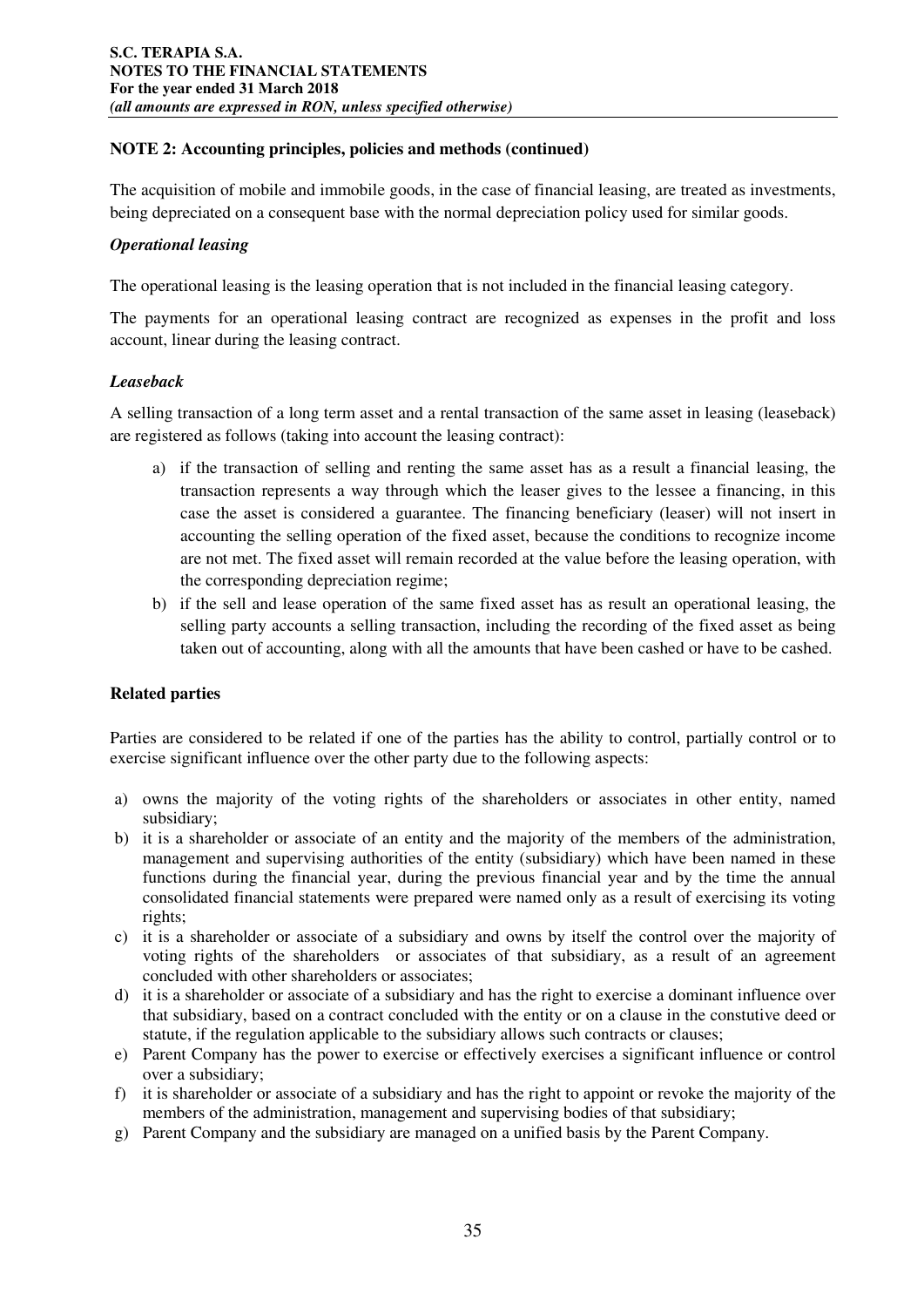The subsidiary represents an entity under the control of other entity, named Parent Company.

A transaction with related parties is a transfer of resources, services or obligations between related parties without being of importance if a price is charged.

#### **Borrowing costs**

Borrowing costs that are directly attributable to the assets with long manufacture cycle are included in the production costs as far as they are related to the production period.

Borrowing costs include the interest on capital borrowed to finance the acquisition, the construction or the production of assets with long manufacture cycle.

## **Events occurring after the balance sheet date**

The events subsequent to the balance sheet date are those events, either favourable or unfavourable, which take place between the balance sheet date and the date on which the statements on the annual accounts are to be approved under the law.

The events which occur after the balance sheet date may supply additional information. If the additional information leads to the need to record certain incomes or expenses in books, then such records must be made, in order to give a true and fair view. This information shall also be disclosed in the notes on accounts.

#### **Correction of accounting errors**

The accounting errors may relate either to current period or to previous periods.

Previous period errors are omissions and misstatements in the financial statements.

Correction of errors is made at the date of their acknowledgement.

Correction of the errors of the current period is made in the profit and loss account.

Correction of the significant errors of the previous period is made in retained earnings.

Minor errors related to previous periods are also corrected in retained earnings. Still, they can be corrected in the profit and loss account if the errors are immaterial.

Immaterial errors are those that do not influence the information presented in the financial statements. It is considered that an error is material if it influences the economic decisions taken by the users of the financial statements. The analysis of the nature of an error is made considering the individual or cumulated value of the elements.

In case of correcting the errors which generate a carried forward accounting loss, such loss must be covered before performing any profit distribution.

The correction of errors from previous financial statements must not lead to changes in those financial statements.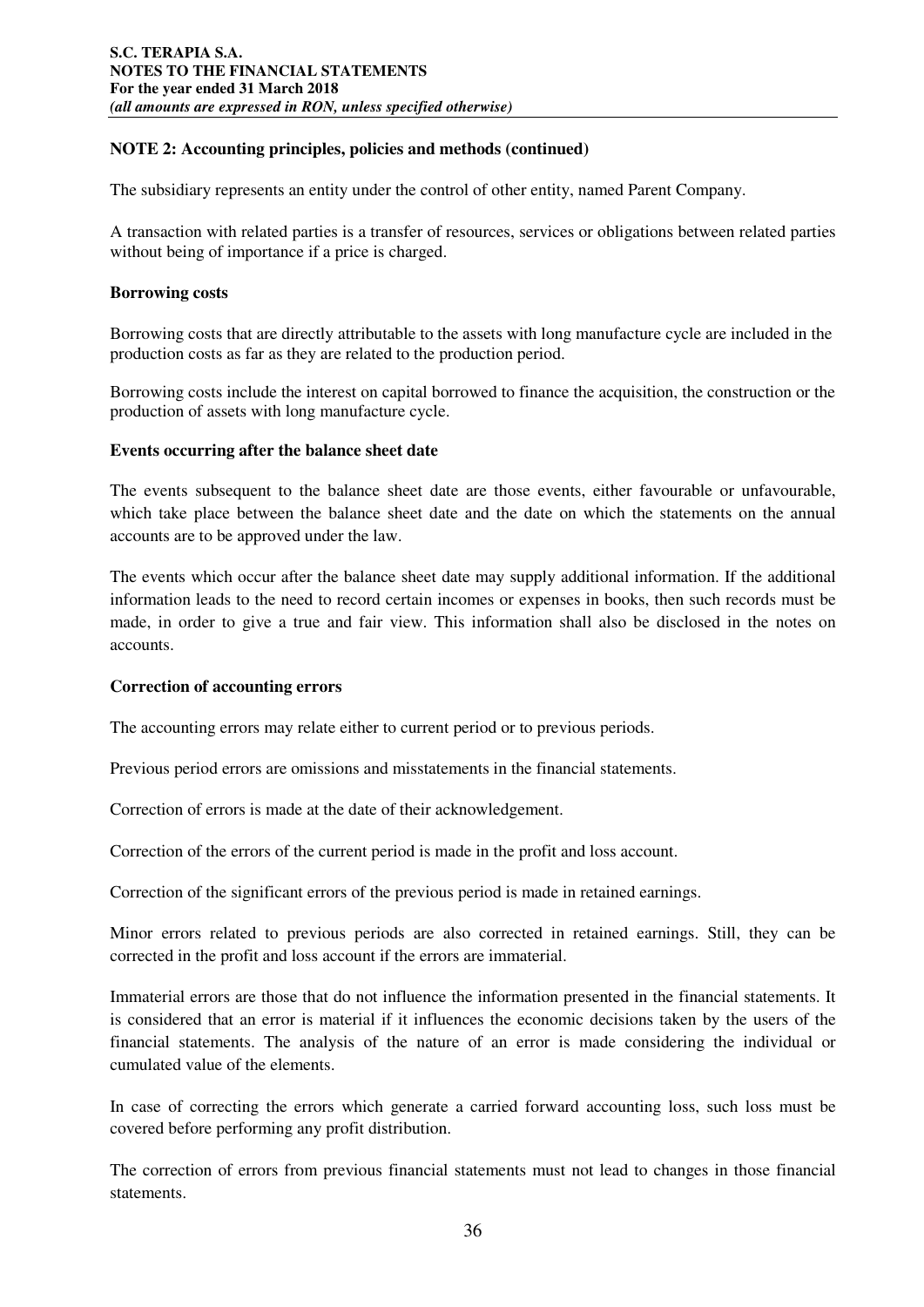In case of correcting errors from previous financial statements, these corrections must not adjust the comparative information presented in the financial statements.

## **Estimates**

Because of the uncertainties inherent in carrying out the activities, some elements of the annual financial statements can not be measured with precision but just estimated.

The estimation process involves judgments based on the latest credible information at their disposal.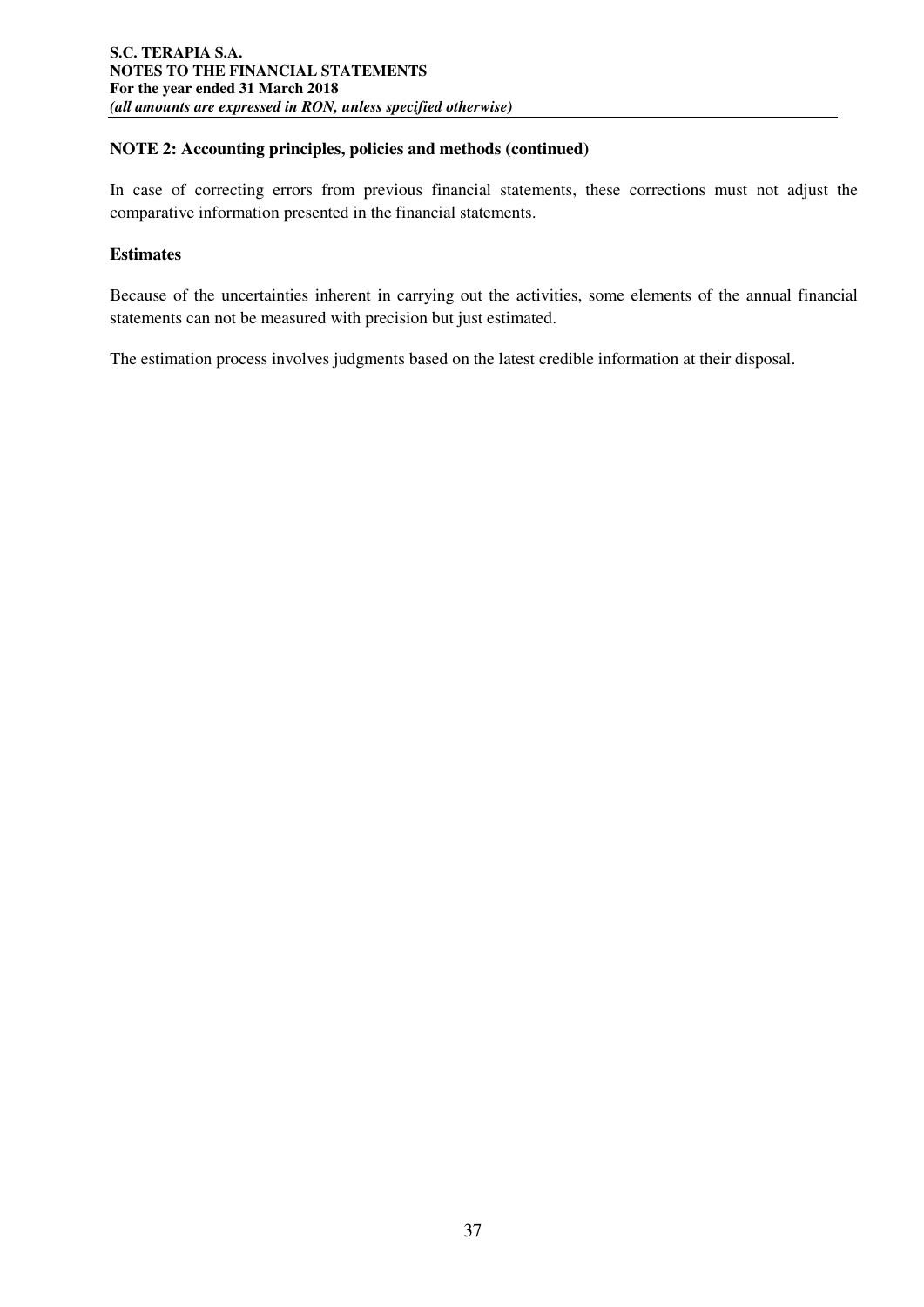#### **S.C. TERAPIA S.A. NOTES TO THE FINANCIAL STATEMENTS For the year ended 31 March 2018**  *(all amounts are expressed in RON, unless specified otherwise)*

## **NOTE 3: Non-current assets**

|                                   | <b>Gross book value</b>         |                                                                   |                                                   |                                 |
|-----------------------------------|---------------------------------|-------------------------------------------------------------------|---------------------------------------------------|---------------------------------|
| <b>Assets elements</b>            | <b>Balance</b> at<br>01.04.2017 | Increases,<br>including the<br>increases due<br>to<br>revaluation | Disposals,<br>transfers and<br>other<br>discounts | <b>Balance of</b><br>31.03.2018 |
| $\theta$                          | $\mathbf{1}$                    | 2                                                                 | 3                                                 | 4                               |
| <b>Intangible assets</b><br>I,    |                                 |                                                                   |                                                   |                                 |
| Set-up costs and development      |                                 |                                                                   |                                                   |                                 |
| costs                             |                                 |                                                                   |                                                   |                                 |
| Licenses, trademarks and other    |                                 |                                                                   |                                                   |                                 |
| intangibles                       | 237,511,161                     | 635,143                                                           |                                                   | 238,146,304                     |
| Other intangible assets           | 5,152,761                       | 40,639                                                            |                                                   | 5,193,400                       |
| Advances for the acquisition of   |                                 |                                                                   |                                                   |                                 |
| intangible assets                 |                                 |                                                                   |                                                   |                                 |
| Intangible assets for exploration |                                 |                                                                   |                                                   |                                 |
| and evaluation of mineral         |                                 |                                                                   |                                                   |                                 |
| resources                         |                                 |                                                                   |                                                   |                                 |
| <b>Total intangible assets</b>    | 242,663,922                     | 675,782                                                           |                                                   | 243,339,704                     |
|                                   |                                 |                                                                   |                                                   |                                 |
| II, Tangible fixed assets         |                                 |                                                                   |                                                   |                                 |
| Land and land improvements        | 94,429,755                      | 13,309,833                                                        |                                                   | 107,739,588                     |
| <b>Buildings</b>                  | 39,556,800                      | 4,479,760                                                         | 6,126,745                                         | 37,909,815                      |
| Machinery and equipment           | 72,368,093                      | 13,882,698                                                        | 36,154,788                                        | 50,096,003                      |
| Other tangible fixed assets       | 3,069,319                       | 96,436                                                            | 1,127,594                                         | 2,038,161                       |
| Real estate investments           |                                 |                                                                   |                                                   |                                 |
| Tangible assets for exploration   |                                 |                                                                   |                                                   |                                 |
| and evaluation of mineral         |                                 |                                                                   |                                                   |                                 |
| resources                         |                                 |                                                                   |                                                   |                                 |
| Productive biological assets      |                                 |                                                                   |                                                   |                                 |
| Tangible fixed assets in progress | 4,591,728                       | 7,589,145                                                         | 11,289,799                                        | 891,074                         |
| Real estate investments in        |                                 |                                                                   |                                                   |                                 |
| progress                          |                                 |                                                                   |                                                   |                                 |
| Advances for the acquisition of   |                                 |                                                                   |                                                   |                                 |
| tangible assets                   | 1,127,152                       | 1,572,740                                                         |                                                   | 10,655                          |
| Total fixed tangible fixed assets | 215,142,847                     | 40,930,612                                                        | 57,388,163                                        | 198,685,296                     |
| III, Financial non-current assets | 41,861                          | 3                                                                 | 5,260                                             | 36,604                          |
| <b>TOTAL - Non-current assets</b> | 457,848,630                     | 41,606,397                                                        | 57,393,423                                        | 442,061,604                     |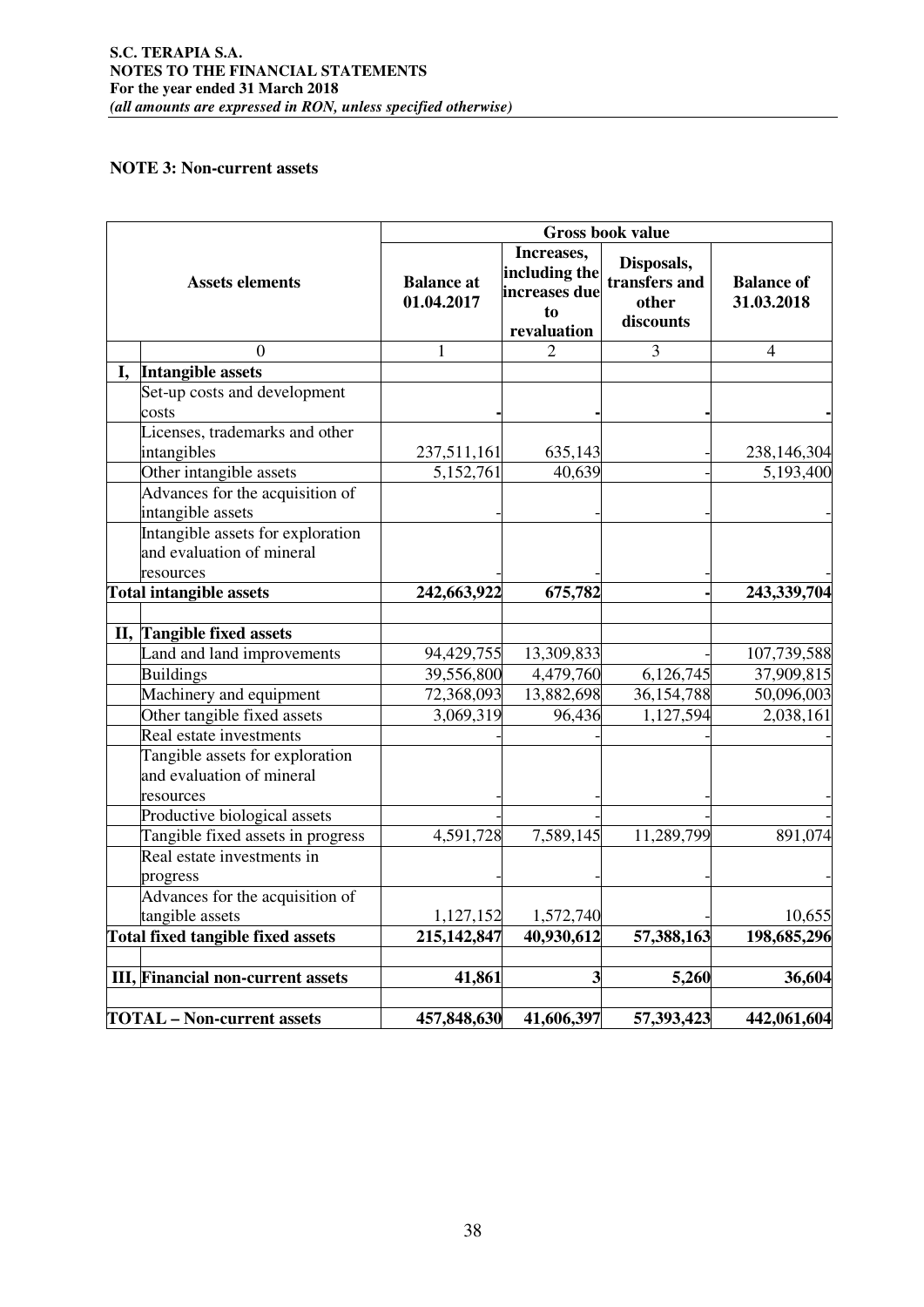## **NOTE 3: Non-current assets (continued)**

|                                             | Value adjustments (depreciation and adjustments for<br>depreciation or loss of value) |                                 |                                          |                                  |                                 |
|---------------------------------------------|---------------------------------------------------------------------------------------|---------------------------------|------------------------------------------|----------------------------------|---------------------------------|
| <b>Classification of non-current assets</b> |                                                                                       | <b>Balance</b> at<br>01.04.2017 | <b>Adjustments</b><br>during the<br>year | <b>Decreases or</b><br>disposals | <b>Balance</b> at<br>31.03.2018 |
|                                             | $\Omega$                                                                              | $\mathbf{1}$                    | $\overline{c}$                           | 3                                | $\overline{4}$                  |
|                                             | I, Intangible assets                                                                  |                                 |                                          |                                  |                                 |
|                                             | Set-up costs and development                                                          |                                 |                                          |                                  |                                 |
|                                             | costs                                                                                 |                                 |                                          |                                  |                                 |
|                                             | Licenses, trademarks and other<br>intangibles                                         | 73,818,112                      | 24,499,176                               |                                  | 98,317,288                      |
|                                             | Other intangible assets                                                               | 3,341,394                       | 810,175                                  |                                  | 4,151,569                       |
|                                             | Advance payments for intangible<br>non-current assets                                 |                                 |                                          |                                  |                                 |
|                                             | Intangible assets for exploration<br>and evaluation of mineral<br>resources           |                                 |                                          |                                  |                                 |
|                                             | Total intangible assets                                                               | 77,159,506                      | 25,309,351                               |                                  | 102,468,857                     |
|                                             |                                                                                       |                                 |                                          |                                  |                                 |
|                                             | II, Tangible fixed assets                                                             |                                 |                                          |                                  |                                 |
|                                             | Land and improvements on land                                                         | 84,498                          | 10,787                                   |                                  | 95,285                          |
|                                             | <b>Buildings</b>                                                                      | 3,950,718                       | 2,155,981                                | 5,951,026                        | 155,673                         |
|                                             | Machinery and equipment                                                               | 27,284,269                      | 10,329,460                               | 36,011,245                       | 1,602,484                       |
|                                             | Other tangible fixed assets                                                           | 751,279                         | 392,042                                  | 1,127,595                        | 15,726                          |
|                                             | Real estate investments                                                               |                                 |                                          |                                  |                                 |
|                                             | Tangible assets for exploration<br>and evaluation of mineral<br>resources             |                                 |                                          |                                  |                                 |
|                                             | Productive biological assets                                                          |                                 |                                          |                                  |                                 |
|                                             | Tangible fixed assets in progress                                                     |                                 |                                          |                                  |                                 |
|                                             | Real estate investments in                                                            |                                 |                                          |                                  |                                 |
|                                             | progress                                                                              |                                 |                                          |                                  |                                 |
|                                             | Advances for the acquisition of                                                       |                                 |                                          |                                  |                                 |
|                                             | tangible assets                                                                       |                                 |                                          |                                  |                                 |
|                                             | <b>Total Tangible fixed assets</b>                                                    | 32,070,764                      | 12,888,270                               | 43,089,866                       | 1,869,168                       |
|                                             | III, Financial non-current assets                                                     |                                 |                                          |                                  |                                 |
|                                             | <b>TOTAL</b> - Non-current assets                                                     | 109,230,270                     | 38,197,621                               | 43,089,866                       | 104,338,025                     |

The net book value of the non-current assets as of 31 March 2018 represents the fair value, in accordance with the provisions of the Order of the Minister of Public Finance no. 1802/20149, for approving the accounting regulations regarding the individual and consolidated annual financial statements, and the Order of the Minister of Public Finance 2861/2009 for the approval of the Regulations regarding the organization and performance of the inventory of assets, liabilities and equity.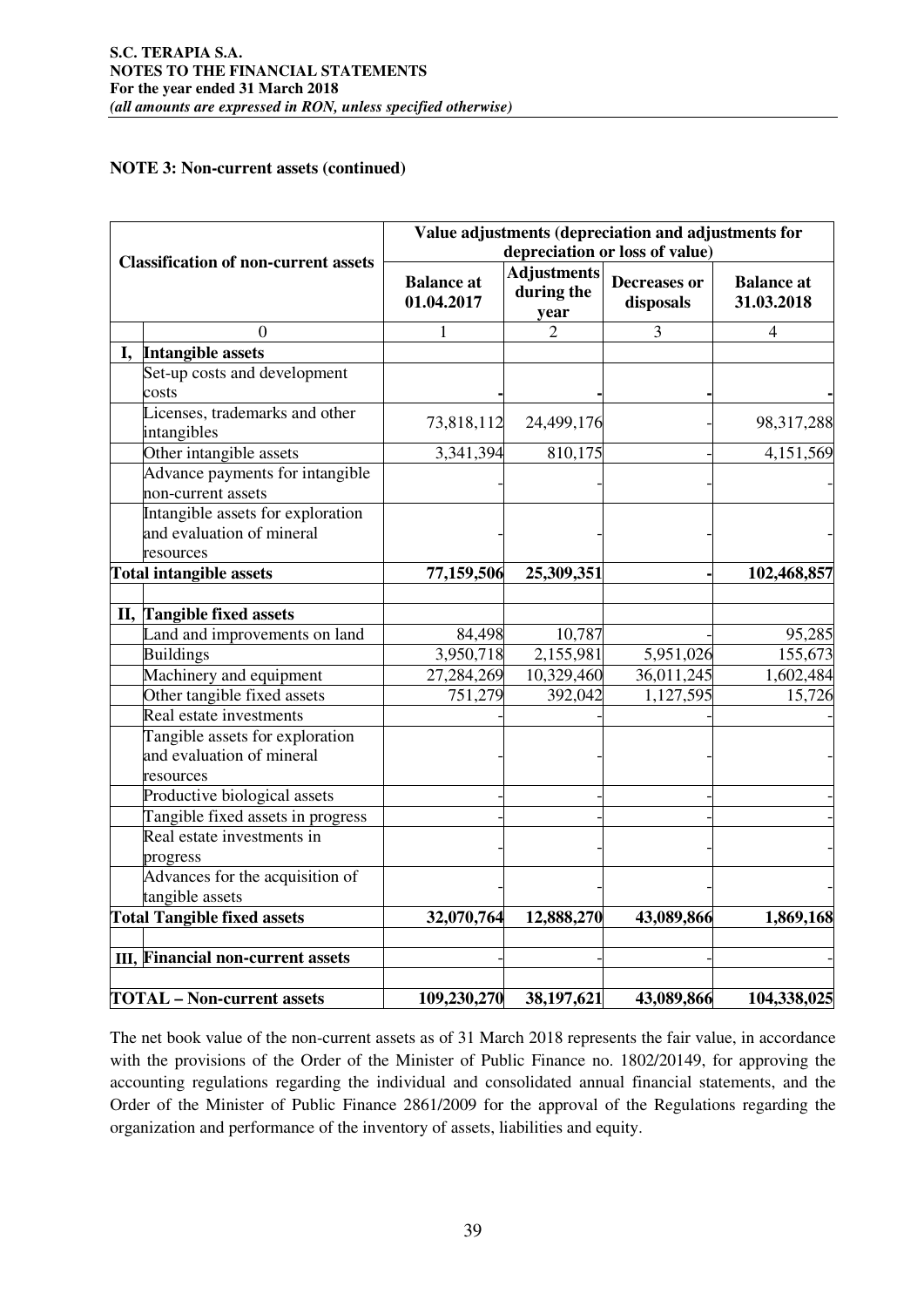#### **NOTE 3: Non-current assets (continued)**

The last revaluation was made at 31.03.2018 by an independent valuer. The results of reevaluation are presented below:

|                       |                                                                 |                                                         |                            | <b>RON</b>                                     |                                   |
|-----------------------|-----------------------------------------------------------------|---------------------------------------------------------|----------------------------|------------------------------------------------|-----------------------------------|
| Tangible assets group | Net book<br>value<br>31.03.2018<br><b>before</b><br>revaluation | Net book<br>value<br>31.03.2018<br>after<br>revaluation | <b>Total</b><br>difference | Recognised<br>under<br>revaluation<br>reserves | Recognised<br>under<br>impairment |
| Cladiri               | 34.664.513                                                      | 37.864.388                                              | 3.199.875                  | 3.340.586                                      | 140.711                           |
| Echipamente           | 48.305.655                                                      | 52.012.277                                              | 3.706.622                  | 3.828.509                                      | 121.887                           |
| Teren                 | 94.321.885                                                      | 107.631.718                                             | 13.309.833                 | 13.309.833                                     | $\theta$                          |
| <b>TOTAL</b>          | 177.292.053                                                     | 197.508.383                                             | 20.216.330                 | 20.478.928                                     | 262.598                           |

The tangible assets category comprises land in surface of 177,147 sqm with a net book value as at 31 March 2018 of RON 107,631,718. Out of this, 90,000 sqm worth RON 65,160,517 are held for sale. The land held for sale is located in Cluj – Napoca, 124 Fabricii Street.

Furthermore, the assets owned by the company as at 31 March 2018 comprise assets which are not currently used due to the ceasing of production activity at Bucharest site. These assets have been valued at 31 March 2018 at a net book value of RON 2,232,167.

Financial assets, amounting to RON 36,604, comprise mainly guarantees granted to suppliers, according to the terms of agreements, in amount of RON 36,604.

The last revision of useful economic lives of tangible and intangible fixed assets was made at 31 March 2018, during the annual inventory of assets and during the revaluation process.

The movements in value adjustments amount to RON 182,610.

On 31.03.2018, the Company has assets in progress and advances for tangible assets in amount of RON 901,729. The main component in this amount is represented by the endowment with plant and machinery.

The book value of the fully depreciated tangible fixed assets which are still in use as at 31 March 2018 is RON 52,289,080.

The split on categories of fully depreciated tangible fixed assets still in use is presented below:

| - others                                                     | 1,796,394  |
|--------------------------------------------------------------|------------|
| - vehicles                                                   | 1.557.702  |
| - measurement, control, regulation devices and installations | 14,671,707 |
| - technological equipment                                    | 32,316,278 |
| - buildings                                                  | 1,946,999  |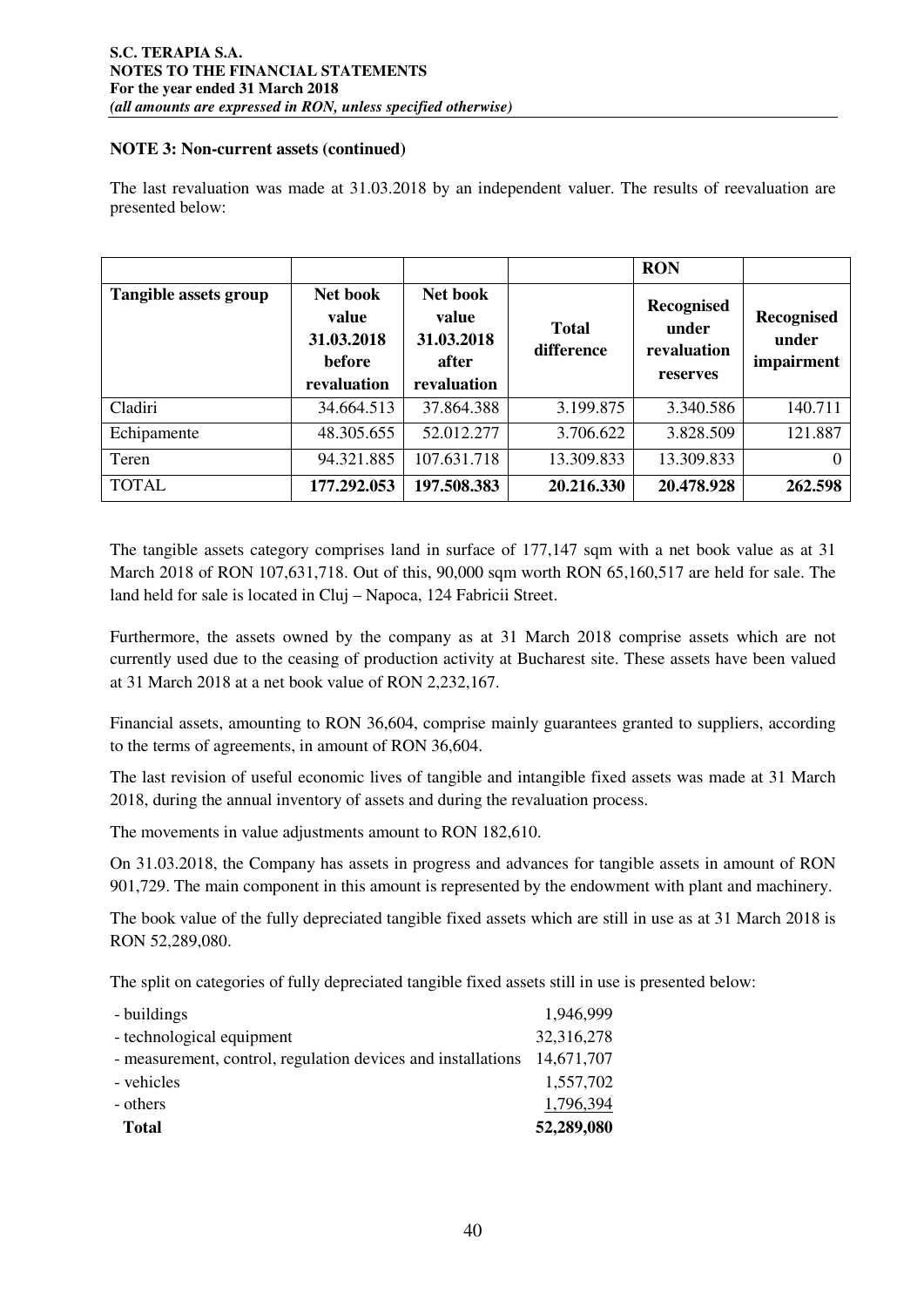## **NOTE 4: Capital investments**

During the year the investments in tangible and intangible assets amounted to RON 7,148,431.

Investments performed during the reporting period of 2017 are for the main activities of the company as follows:

| $\sim$ | technological equipments            | 48.36%   |
|--------|-------------------------------------|----------|
| $\sim$ | quality control                     | 21.35%   |
| $\sim$ | R&D                                 | 16.06%   |
| $\sim$ | licences                            | 8.88%    |
| $\sim$ | information technology and software | $3.40\%$ |
|        | bioequivalence                      | 1.95%    |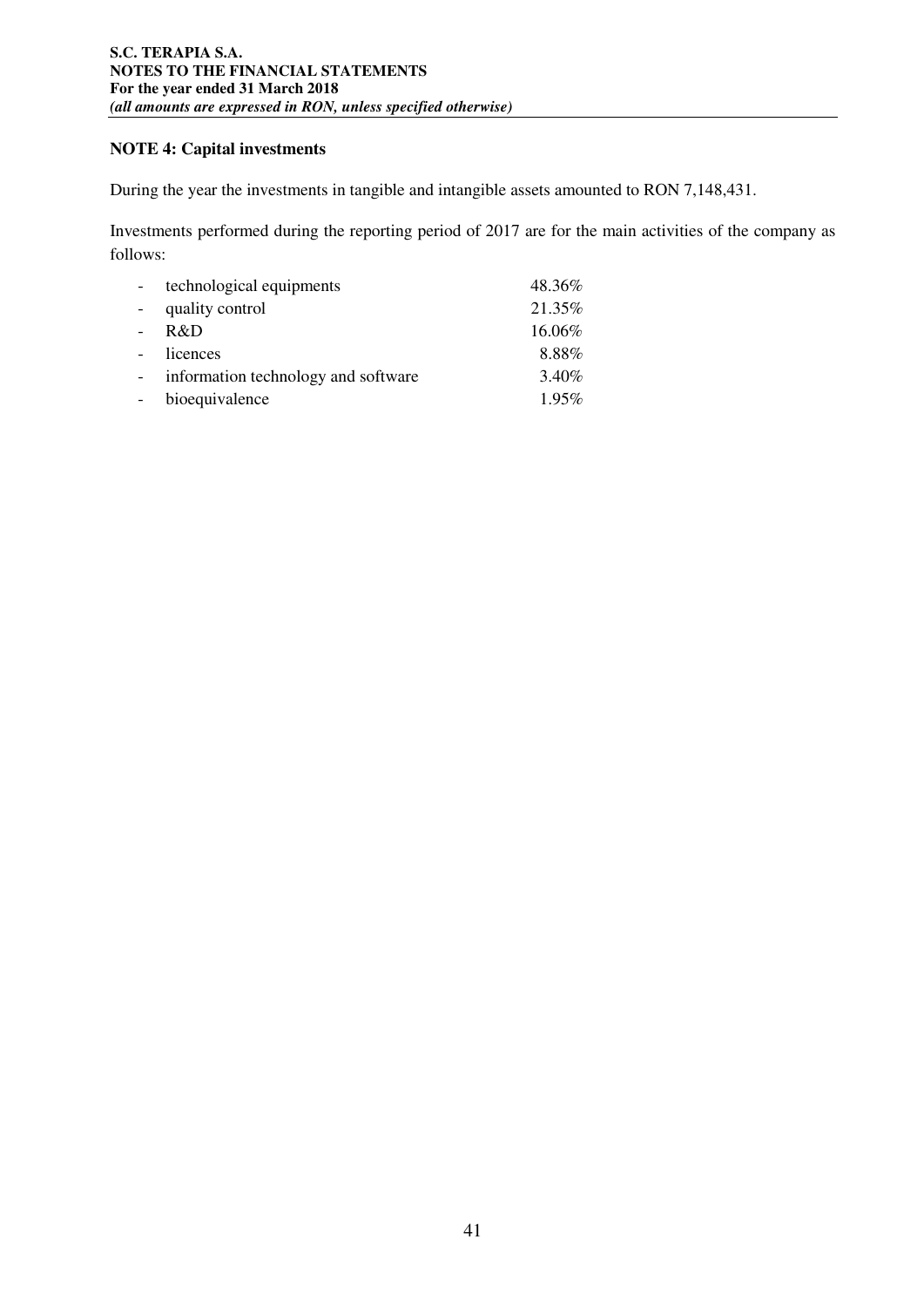## **NOTE 5: Inventories**

| <b>Stock description</b>                             | 31 March<br>2017 | 31 March<br>2018 |
|------------------------------------------------------|------------------|------------------|
|                                                      |                  |                  |
| Raw materials and consumables                        | 23,824,411       | 22,818,606       |
| Work in progress                                     | 2,998,994        | 4,645,735        |
| Finished products                                    | 24,056,626       | 12,650,783       |
| Goods purchased for resale                           | 31,849,574       | 27,588,951       |
| Advance payment for the purchases of inventories     | 872,350          | 376,266          |
| Provisions against the carrying value of inventories | (5,355,930)      | (5,586,494)      |
| <b>Total inventories</b>                             | 78,246,025       | 62,493,847       |

## **NOTE 6: Receivables and payables**

|                                | <b>Balance at</b> | <b>Balance at</b> | <b>Maturity term</b> |             |
|--------------------------------|-------------------|-------------------|----------------------|-------------|
| <b>Receivables</b>             | 31 March<br>2017  | 31 March<br>2018  | <b>Under 1 year</b>  | Over 1 year |
|                                |                   |                   |                      |             |
| 1. Trade receivables           | 234,630,112       | 270, 364, 726     | 270, 364, 726        |             |
| 2. Receivables from affiliated | 60,000,796        | 45,126,328        | 45,126,328           |             |
| companies                      |                   |                   |                      |             |
| 3. Other receivables           | 3,415,540         | 7,364,985         | 7,364,985            |             |
| 4. Provisions for receivables  | (20,027,904)      | (18, 135, 953)    | (18, 135, 953)       |             |
| <b>TOTAL</b>                   | 278,018,544       | 304,720,086       | 304,720,086          |             |

Trade receivables relate mainly to the sale of finished goods and of goods for resale.

The liquidity term is established considering the due date of the invoices as it is established in the contracts concluded with our partners. These terms do not overlap with the ageing intervals used in computation of value adjustments for receivables.

The Company's main customers are:

- Farmexpert DCI SA Bucureşti;
- Mediplus Exim Bucureşti;
- Fildas Trading SRL Pitesti;
- Centrala Farmaceutyczna Cefarm S.A.
- Zao "Ranbaxy" Rusia;
- Pharmafarm S,A, Corunca;
- Farmexim SA București;
- Dona Logistica Bucuresti;
- Europharm Holding Brasov;
- Ropharma Logistic.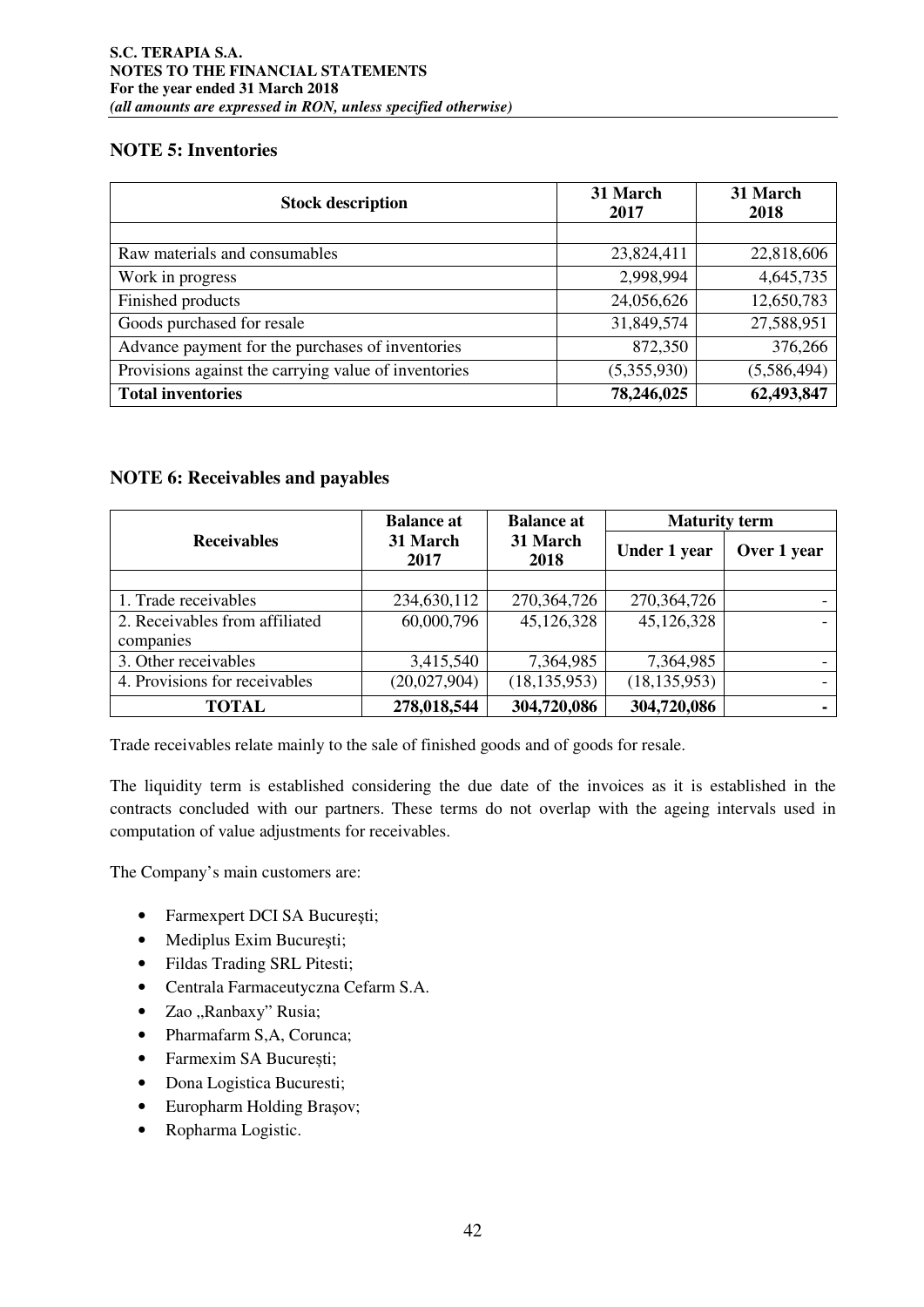# **NOTE 6: Receivables and payables (continued)**

|                                          | <b>Balance at</b> | <b>Balance at</b> | <b>Repayment term</b> |         |        |
|------------------------------------------|-------------------|-------------------|-----------------------|---------|--------|
| <b>Payables</b>                          | 31 March          | 31 March          | <b>Under 1</b>        | $1 - 5$ | Over 5 |
|                                          | 2017              | 2018              | year                  | vears   | years  |
|                                          |                   |                   |                       |         |        |
| 1. Suppliers - other                     | 44, 547, 258      | 49,386,879        | 49,386,879            |         |        |
| 2. Suppliers - intercompany              | 45,845,222        | 31,773,091        | 31,773,091            |         |        |
| 3. Fixed assets suppliers                | 1,467,151         | 450,087           | 450,087               |         |        |
| 4. Advances received from customers      | 34,464            | 5,947             | 5,947                 |         |        |
| 5. Payables to employees                 | 9,443,537         | 12,207,646        | 12,207,646            |         |        |
| 6. Social security and unemployment fund | 1,740,043         | 1,963,887         | 1,963,887             |         |        |
| 7. Taxes and duties payable              | 17,548,566        | 18,295,609        | 18,295,609            |         |        |
| 8. Dividends payable                     | 4,027,987         |                   |                       |         |        |
| 9. Other liabilities                     | 325,150           | 338,086           | 338,086               |         |        |
| 10. Amounts due to credit institutions   |                   |                   |                       |         |        |
| <b>TOTAL</b>                             | 124,979,378       | 114,421,232       | 114,421,232           |         |        |

As at 31 March 2018, the suppliers' liabilities comprise the liabilities for the services supplied amounting to RON 10,181,709 for which the Company did not receive invoices until 31 March 2018.

## **NOTE 7: Cash and cash equivalents**

|                                            |                  | $-RON-$          |
|--------------------------------------------|------------------|------------------|
| <b>Description</b>                         | 31 March<br>2017 | 31 March<br>2018 |
|                                            |                  |                  |
| Petty cash and other values                | 3,955            | 5,015            |
| Cash at bank                               | 193,892,452      | 328,997,270      |
| Amounts under settelment                   |                  |                  |
| Bank account balances and bonds            |                  |                  |
| Guarantees received from warehouse keepers | 132,780          | 125,711          |
| Short term financial investments           |                  |                  |
| Total cash and cash equivalents            | 194,029,187      | 329,127,996      |

The Company has at 31 March 2018 restricted cash balances amounting to RON 125,711 representing guarantees received from warehouse keepers.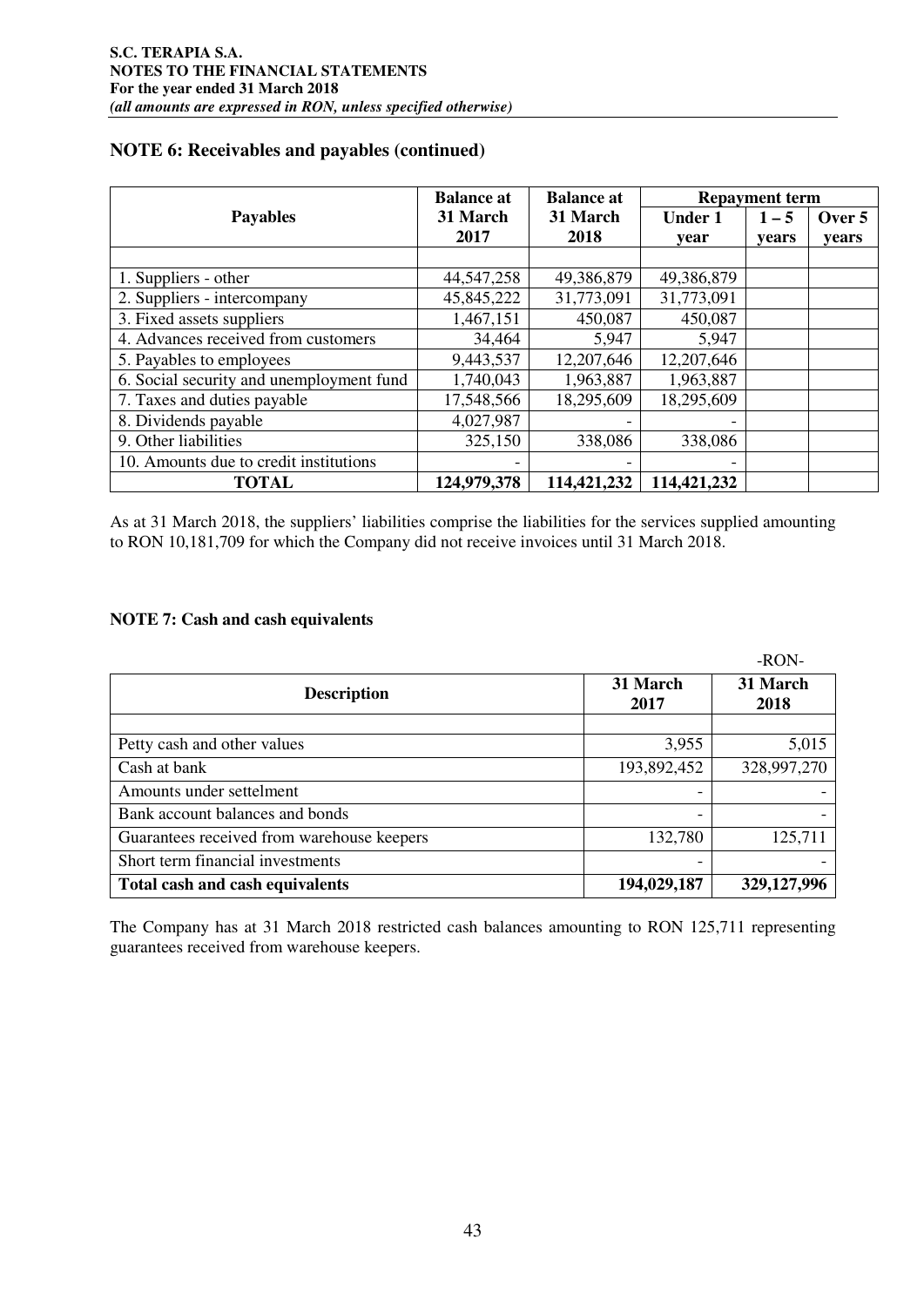## **NOTE 8: Allowances and impairment provisions against the value of assets**

Allowances and impairment provisions were made in relation to the impairment of assets, risks and potential losses resulting from the Company's operational activities, in accordance with the prudence principle.

#### *Provisions for receivables, payables and inventories*

For clients and inventories, the company recorded allowances and impairment provisions according to the accounting policies presented on Note 2.

In respect of inventories, besides the provisions recorded according to the accounting policy, the Company has presented in the financial statements supplementary allowances amounting to RON 434,896 for goods for resale and RON 57,250 for finished goods. Management considers that there is an increased risk for these goods of not being sold.

## *Impairment provision against the carrying value of tangible fixed assets*

Impairment provisions were recorded for tangible fixed assets based on the information received from the inventory commissions regarding the physical condition and usefulness of these assets for the Company.

The movement during the period 01.04.2017-31.03.2018 in the value of provisions is presented in the following table:

| Crt,           |                                                                        | <b>Balance</b> at |                 | Movements during the year | <b>Balance</b> at |
|----------------|------------------------------------------------------------------------|-------------------|-----------------|---------------------------|-------------------|
| No,            | Name of the value adjustments                                          | 31 March<br>2017  | <b>Increase</b> | <b>Reversal</b>           | 31 March<br>2018  |
| $\mathbf{0}$   |                                                                        | 2                 | 3               |                           | $5=2+3-4$         |
|                | Impairment provision for tangible<br>fixed assets                      | 1,686,558         | 260,172         | 77,562                    | 1,869,168         |
| $\overline{2}$ | Impairment provision for intangible<br>assets                          |                   |                 |                           |                   |
| 3              | Allowances for inventories                                             | 5,355,930         | 7,988,428       | 7,757,864                 | 5,586,494         |
| $\overline{4}$ | for<br>doubtful<br><b>Allowances</b><br>trade<br>receivables' balances | 20,027,904        | 339,655         | 2,231,606                 | 18,135,953        |
| 5              | Allowances for doubtful<br>sundry<br>debtors' balances                 |                   |                 |                           |                   |
|                | <b>TOTAL</b>                                                           | 27,070,392        | 8,588,255       | 10,067,032                | 25,591,615        |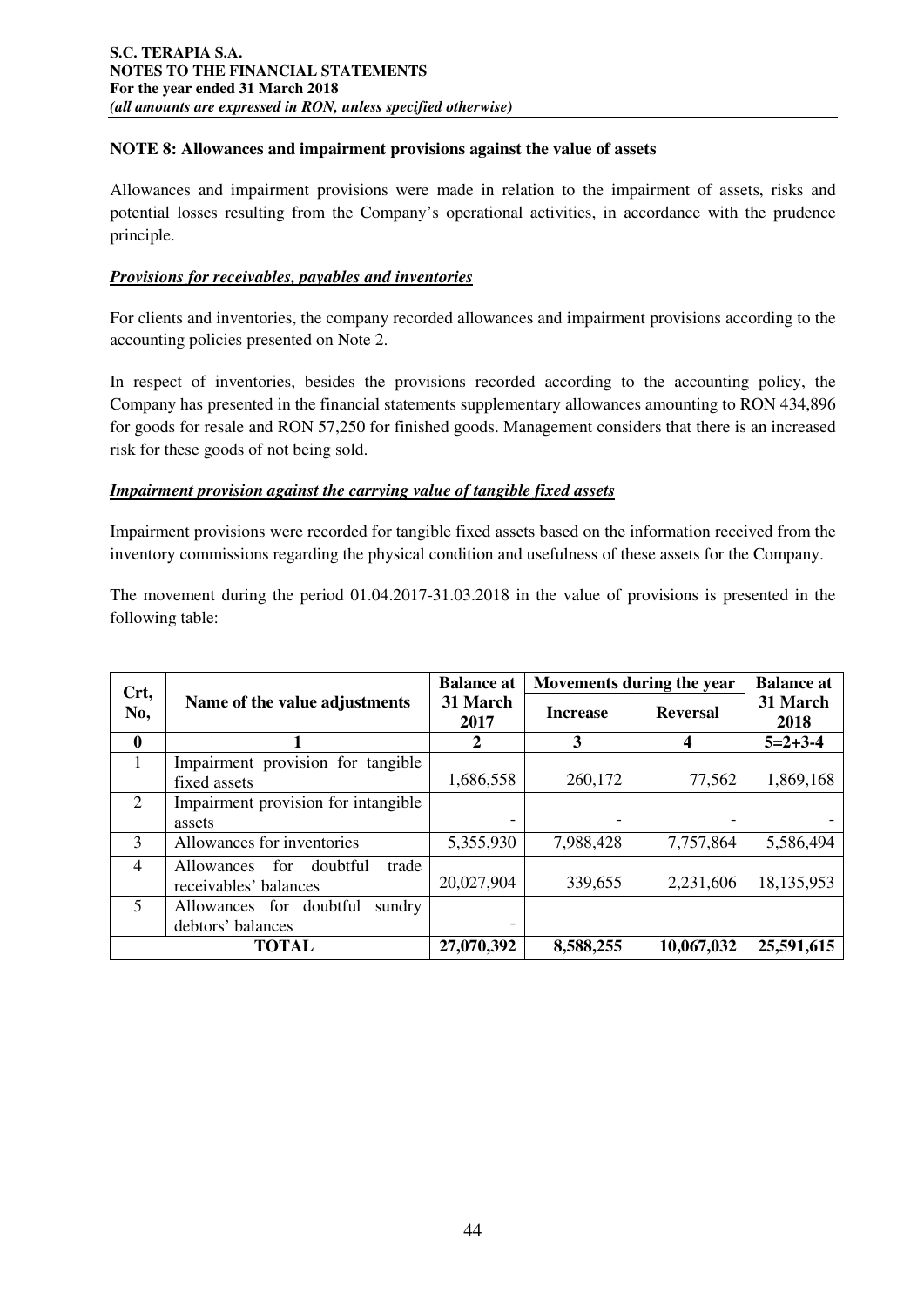## **NOTE 9: Related parties**

#### **Transactions and balances with related parties**

Transactions with related parties are carried out on an arm's length basis.

The value of the transactions that the Company entered into during 1 April 2017 – 31 March 2018 with the Group companies, as well as the related balances as of 31 March 2018 are presented below:

## **Transactions**

| Purchases of goods and services                 | 31.03.2017 | 31.03.2018  |
|-------------------------------------------------|------------|-------------|
| Ranbaxy Ireland-purchases                       | 1,196,549  |             |
| Ranbaxy Ireland - services                      | 149,669    |             |
| Ranbaxy Ireland-CAPEX                           | 1,072,109  |             |
| Ranbaxy Poland Sp Zoo - services                | 8,856,214  | 30,294,522  |
| Ranbaxy Italy Spa                               | 141        |             |
| <b>Basics GmbH</b>                              |            | 256         |
| Ranbaxy (Netherlands) BV                        | 137,900    | 139,222     |
| Sun Pharmaceutical Ltd (ex RLL)-purchases       | 65,318,506 | 89,948,903  |
| Sun Pharmaceutical Ltd RP (SPIL)                | 5,224,766  | 6,475,505   |
| Alkaloida Chemical Company Zrt. - purchases     | 174,939    | 322,352     |
| Alkaloida Chemical Company Zrt. - services      | 25,757     |             |
| Sun Pharmaceutical Industries Europe            | 2,714,933  | 2,462,722   |
| Sun Pharmaceutical Industries Inc New J         | 139,826    | 82,593      |
| Aditya Acquisition Company Ltd.                 | 384,226    | 254,358     |
| Sun Pharma Anz Pty Ltd.- purchases of materials |            | 56,923      |
| Sun Pharma Global Fze                           |            | 79,088      |
| <b>Total</b>                                    | 85,395,535 | 130,116,444 |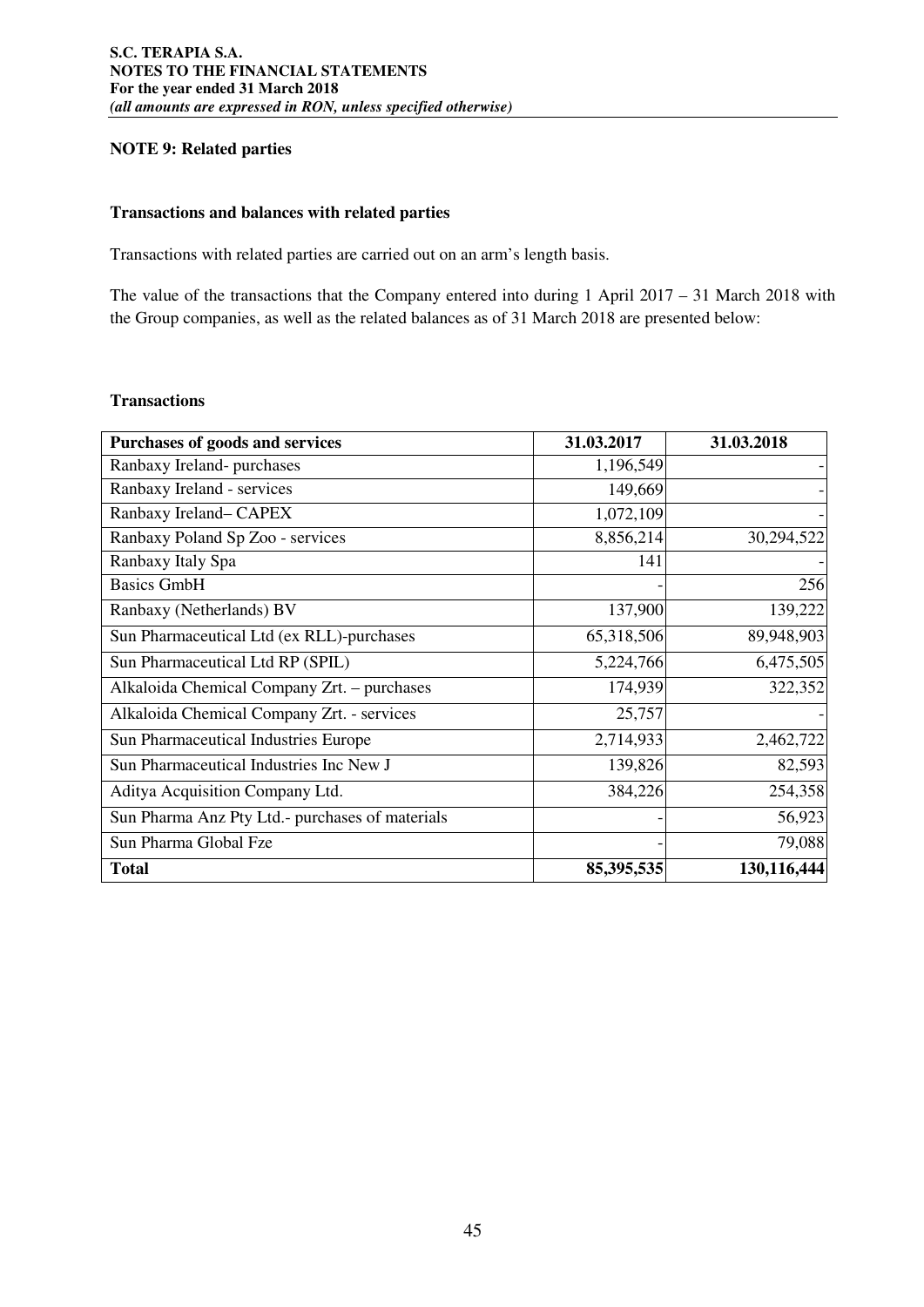## **NOTE 9: Related parties (continued)**

| Sales of goods and services                     | 31.03.2017  | 31.03.2018  |
|-------------------------------------------------|-------------|-------------|
| ZAO Ranbaxy Russia-sales                        | 58.845.047  | 57,166,148  |
| Ranbaxy (UK) Ltd, - London - sales              | 6,742,772   | 12,336,114  |
| Ranbaxy (UK) Ltd, - London - services           | 133,236     | 258,164     |
| Ranbaxy Pharmacie Generique France              | 1,740,157   | 2,281,197   |
| <b>Basics GMBH - sales</b>                      | 282,204     | 338,533     |
| <b>Basics GMBH - services</b>                   | 29,859      | 9,799       |
| Ranbaxy Irlanda – sales                         | 12,350,638  |             |
| Ranbaxy Irlanda - services                      | 42,789      |             |
| LLC Ranbaxy Pharmaceuticals Ukraine             | 13,753,111  | 13,919,273  |
| Ranbaxy Italy Spa – sales                       | 343,086     | 1,054,802   |
| Ranbaxy Italy Spa - services                    | 11,551      | 15,814      |
| Ranbaxy Spain - sales                           | 650,807     | 1,000,395   |
| Ranbaxy Spain - services                        | 34,444      | 55,388      |
| Sun Pharmaceutical Ltd (ex RLL)-services        | 12,061,244  | 9,748,287   |
| Sun Pharmaceutical Industries Europe – sales    | 847,597     | 1,098,576   |
| Sun Pharmaceutical Industries Europe - services | 3,709,816   | 8,786,099   |
| Alkaloida Chemical Company Zrt. - equipment     |             | 142,528     |
| Alkaloida Chemical Company Zrt. - services      |             | 1,165       |
| <b>Total</b>                                    | 111,578,358 | 108,212,282 |

## **Balances**

| <b>Payables</b>                         | 31.03.2017 | 31.03.2018 |
|-----------------------------------------|------------|------------|
| <b>Basics GMBH - services</b>           |            | 256        |
| Ranbaxy Poland Sp Zoo                   | 7,502,622  | 7,957,743  |
| Sun Pharmaceutical Ltd (ex RLL)         | 35,263,716 | 20,962,291 |
| Alkaloida Chemical Company Zrt,         |            | 154,894    |
| Aditya Acquisition Company Ltd.         | 613,637    | 41,726     |
| Sun Pharmaceutical Ltd (SPIL)           | 1,428,181  | 1,649,850  |
| Sun Pharmaceutical Industries Europa    | 980,456    | 927,243    |
| Sun Pharmaceutical Industries Inc New J | 56,610     |            |
| Sun Pharma Global Fze                   | ٠          | 79,088     |
| <b>Total</b>                            | 45,845,222 | 31,773,091 |

| <b>Receivables</b>                   | 31.03.2017 | 31.03.2018 |
|--------------------------------------|------------|------------|
| ZAO Ranbaxy Russia-customers         | 37,623,362 | 27,655,667 |
| Ranbaxy (UK) Ltd. - London -sales    |            | 2,006,111  |
| Ranbaxy (UK) Ltd. - London -services |            | 419        |
| Ranbaxy Pharmacie Generique France   |            | 201,292    |
| Ranbaxy Italy SPA-sales              | 96,059     | 770,798    |
| <b>Basics GMBH</b>                   | 4,472      |            |
| Ranbaxy Ukraine                      | 4,353,431  |            |
| Ranbaxy Laboratories SL Spain        | 206,817    |            |
| Sun Pharmaceutical Ltd (ex RLL)      | 16,697,380 | 12,381,929 |
| Sun Pharmaceutical Industries Europe | 1,023,356  | 2,110,112  |
| <b>Total</b>                         | 60,004,877 | 45,126,328 |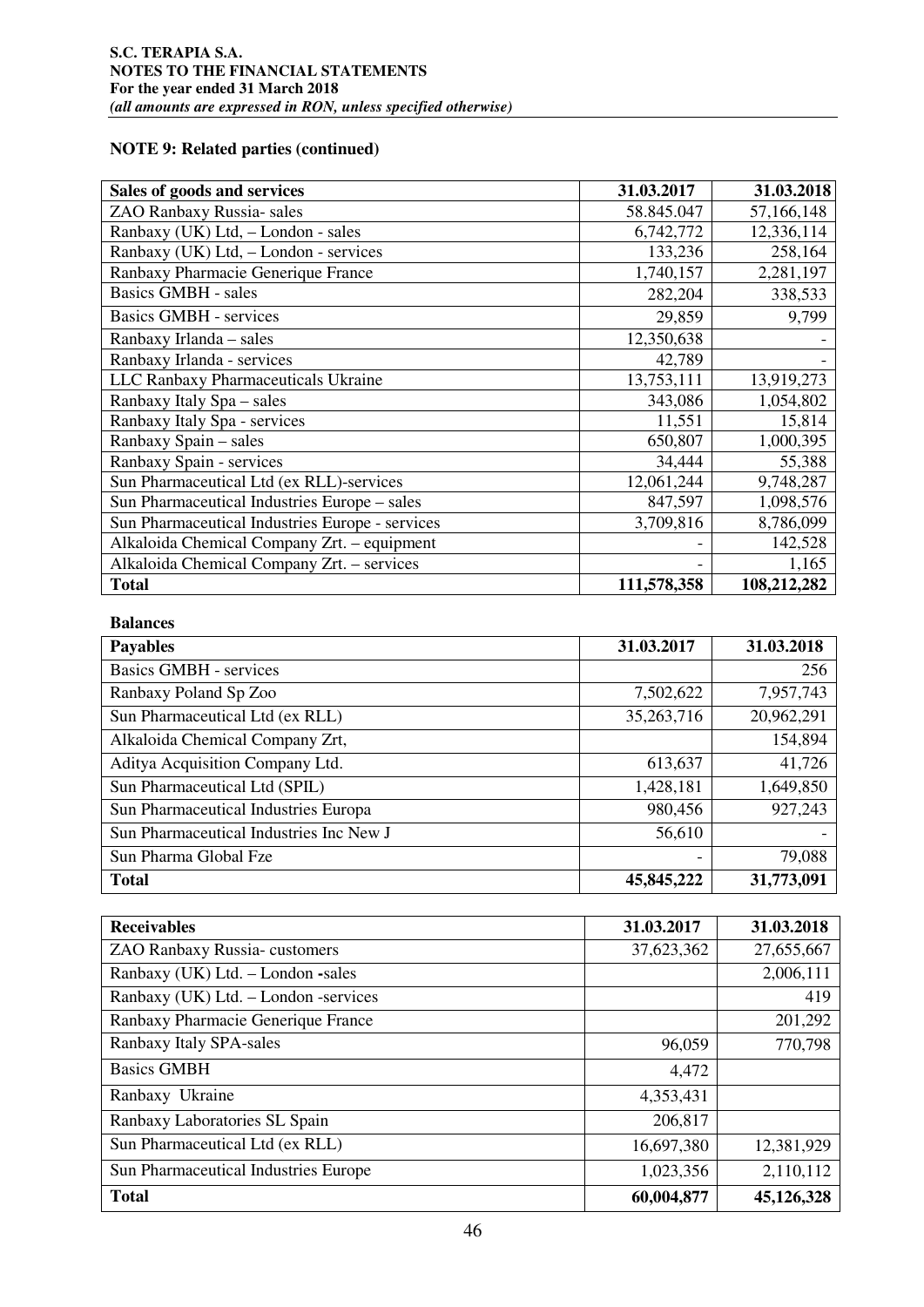## **NOTE 9: Related parties (continued)**

## **Collections/Payments**

| <b>Collections</b>                              | 31.03.2017  | 31.03.2018  |
|-------------------------------------------------|-------------|-------------|
| ZAO Ranbaxy Russia- sales                       | 52,502,472  | 63,097,922  |
| Ranbaxy (UK) Ltd. - London - sales              | 8,598,139   | 10,332,084  |
| Ranbaxy (UK) Ltd. - London - services           | 582,601     | 257,745     |
| Ranbaxy Pharmacie Generique France              | 2,087,135   | 2,079,715   |
| <b>Basics GMBH</b>                              | 282,767     | 338,533     |
| <b>Basics GMBH - services</b>                   | 27,616      | 14,278      |
| Ranbaxy Ireland                                 | 12,840,770  |             |
| Ranbaxy Ireland - services                      | 52,877      |             |
| LLC Ranbaxy Pharmaceuticals Ukraine             | 15,408,290  | 18,259,808  |
| Ranbaxy Italy Spa                               | 389,556     | 381,093     |
| Ranbaxy Italy Spa - services                    | 14,498      | 15,814      |
| Ranbaxy Spain                                   | 451,658     | 1,199,543   |
| Ranbaxy Spain - services                        | 26,245      | 63,587      |
| <b>Sun Pharmaceutical Industries Europe</b>     | 1,708,863   | 1,098,576   |
| Sun Pharmaceutical Industries Europe - services | 2,257,246   | 7,698,828   |
| Sun Pharmaceutical Ltd - services               | 8,683,373   | 14,000,223  |
| Alkaloida Chemical Company Zrt. – equipment     |             | 142,528     |
| Alkaloida Chemical Company Zrt. - services      |             | 1,165       |
| <b>Total</b>                                    | 105,914,106 | 118,981,442 |

| <b>Payments</b>                                 | 31.03.2017 | 31.03.2018  |
|-------------------------------------------------|------------|-------------|
| Ranbaxy Ireland                                 | 7,421,138  |             |
| Ranbaxy Ireland - services                      | 149,669    |             |
| Ranbaxy Ireland - CAPEX                         | 1,212,522  |             |
| Ranbaxy Poland Sp Zoo                           | 1,616,190  | 29,733,259  |
| Ranbaxy (Netherlands) BV                        | 137,900    | 139,222     |
| Ranbaxy (UK) Ltd. - London - services           | 88,887     |             |
| Ranbaxy Italy Spa                               | 141        |             |
| Sun Pharmaceutical Industries Europe - services | 1,739,863  | 2,519,954   |
| Sun Pharmaceutical Ltd-goods (ex RLL)           | 60,790,172 | 102,999,201 |
| Sun Pharmaceutical Ltd RP                       | 4,091,329  | 6,246,847   |
| Alkaloida Chemical Company Zrt.                 | 338,316    | 167,454     |
| Alkaloida Chemical Company Zrt. - servicii      | 25,757     |             |
| Sun Pharmaceutical Industries Inc New J         | 83,223     | 139,196     |
| <b>Aditya Acquisition Company Ltd</b>           |            | 818,937     |
| Sun Pharma Anz Pty Ltd.- purchases of materials |            | 56,923      |
| <b>Total</b>                                    | 77,695,707 | 142,820,993 |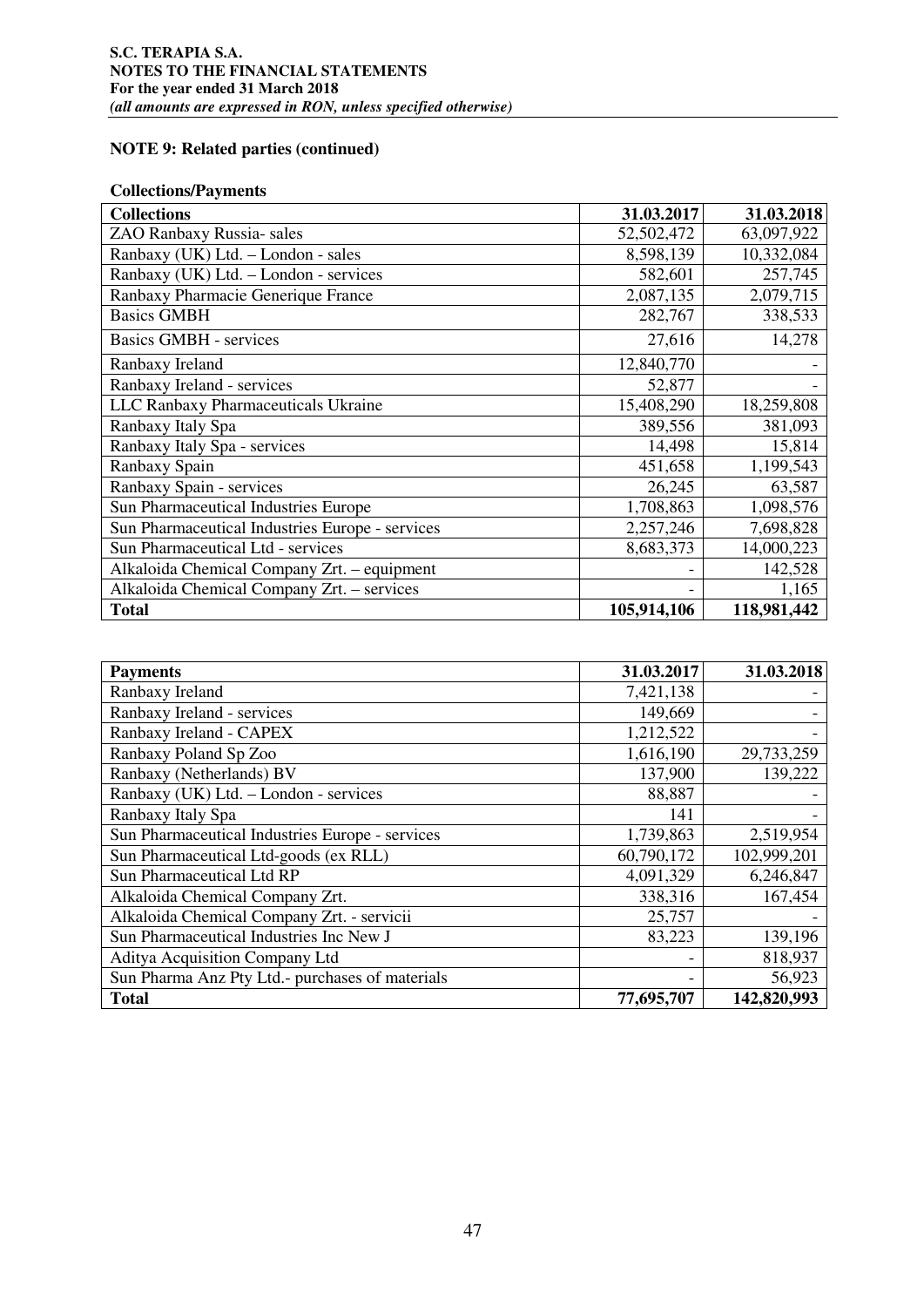## **NOTE 10: Provisions**

|   |                                     |                                       | <b>Transfers</b> |                     |                                       |
|---|-------------------------------------|---------------------------------------|------------------|---------------------|---------------------------------------|
|   | <b>Classification of provisions</b> | <b>Balance at</b><br>31 March<br>2017 | To account       | <b>From account</b> | <b>Balance</b> at<br>31 March<br>2018 |
|   |                                     |                                       |                  |                     |                                       |
|   | Provisions for retirement benefits  | 1.019.275                             |                  | 395,736             | 623,539                               |
|   | Provisions for taxes                | 8.329.916                             | 398,651          | 707,063             | 8,021,504                             |
| 4 | Provisions for restructuring        |                                       |                  |                     |                                       |
|   | Other provisions for expenses       | 31.399.828                            |                  | 5,234,984           | 26,164,844                            |
|   | <b>Total</b>                        | 40,749,019                            | 398,651          | 6,337,783           | 34,809,887                            |

Other provisions for expenses are provisions for the tax owed to the Health Ministry amounting to RON 26,134,844 and provision for environment amounting to RON 30,000, according to law in force.

The provision for taxes was built up according to the accounting regulations in force (O.M.F.P 1802/2014) and is calculated based on the gross distributable reserves recognized in equity and the difference between the accounting net book value and the fiscal net book value of fixed assets. The provision amounts to RON 8,021,504 as at 31 March 2018.

## **NOTE 11: Investment subsidies**

The company has benefited from active grants from the government and from the European Union.

During the investment projects in respect of which there have been received sunsidies/grants, there were no events of default the contractual clauses.

The grants are recognized as income in the same time with the depreciation of fixed assets in connection with which they were received.

| <b>Type of subsidies</b> | Type of asset for which<br>they were received | The initial<br>value of the<br>subsidy | The value<br>in the<br><b>balance</b><br>sheet at<br>31.03.2018 | <b>Period in which</b><br>it will be<br>amortised<br>(months) |
|--------------------------|-----------------------------------------------|----------------------------------------|-----------------------------------------------------------------|---------------------------------------------------------------|
| Government               |                                               |                                        |                                                                 |                                                               |
| subsidies                | <b>Buidings</b>                               | 892,500                                | 325,382                                                         | 105                                                           |
|                          | IT equipments                                 | 26,313                                 | 24,120                                                          | 33                                                            |
| European Union           | <b>Buildings</b>                              | 4,970,466                              | 4,500,470                                                       | 326                                                           |
| subsidies                | Plant and machinery                           | 5,663,254                              | 4,098,152                                                       | $1 - 88$                                                      |
|                          | Laboratory equipments                         | 217,611                                | 130,374                                                         | $28 - 88$                                                     |
| <b>Total</b>             |                                               | 11,770,144                             | 9,078,498                                                       |                                                               |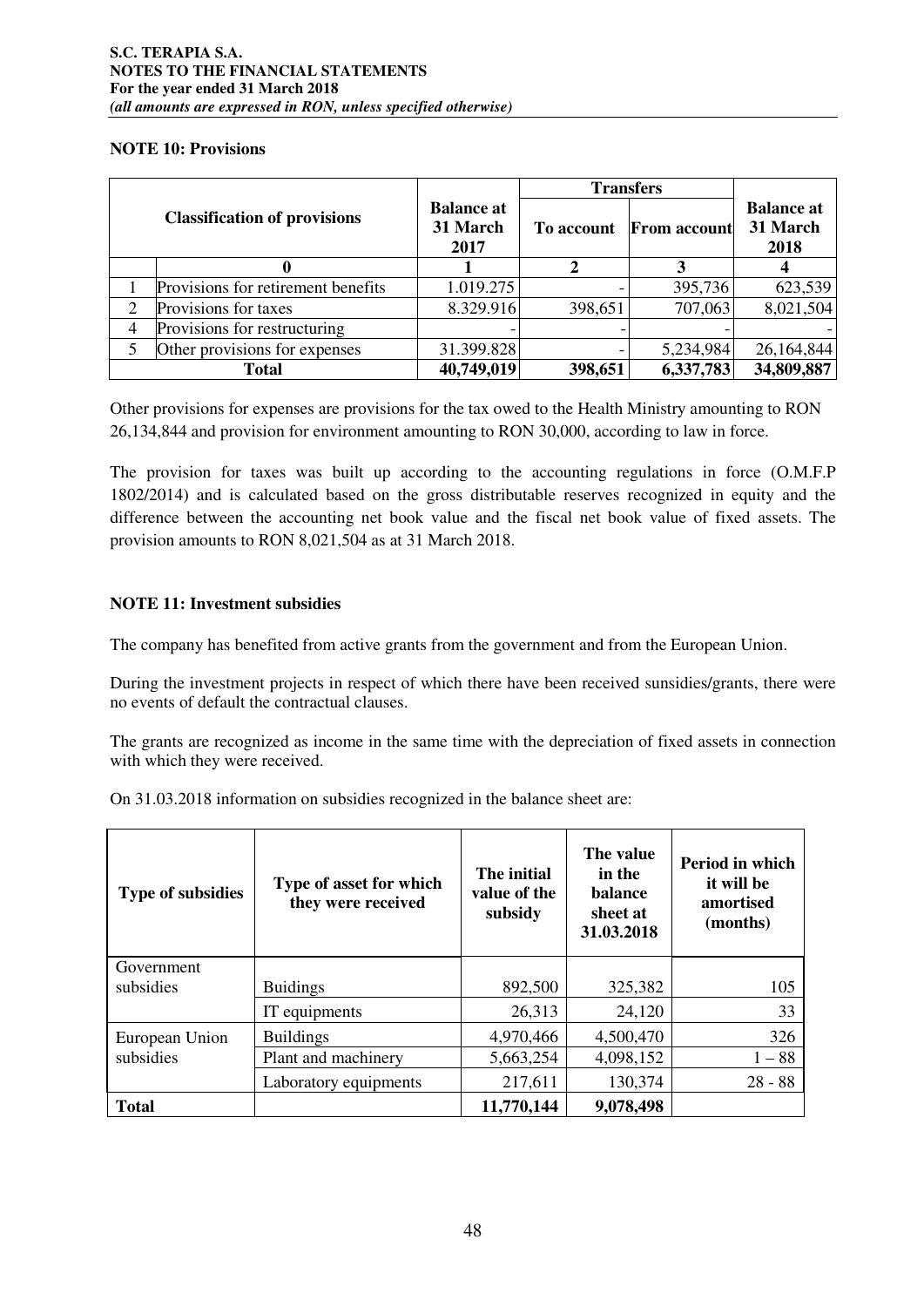## **NOTE 12: Investments and sources of finance**

As of 31 March 2018, share capital amounted to RON 25,021,355, and was divided into 250,213,547 fully paid shares with a nominal value of RON 0.1. Subscribed capital is fully paid.

At the beginning of the year 2017, the capital amounted to RON 25,021,355.

The Company had no corporate bond certificates in issue as of 31 March 2018 and 31 March 2017.

As of 31 March 2018 Terapia has own shares redeemed in amount of RON 810,741, representing the value of the 279,566 shares redeemed in the share redemption program during 17 July 2017 – 17 January 2018, redemption value of RON 2.9 per share.

## **NOTE 13: Profit appropriation**

| <b>Profit appropriation</b>   | 01.04.2016-<br>31.03.2017 | 01.04.2017-<br>31.03.2018 |  |
|-------------------------------|---------------------------|---------------------------|--|
|                               |                           |                           |  |
| Net profit to be distributed: | 136,338,432               | 132,747,939               |  |
| - legal reserve               |                           |                           |  |
| - use of accounting loss      |                           |                           |  |
| - dividends                   |                           |                           |  |
| - tax facilities              | 3,199,590                 | 6,329,347                 |  |
| Profit not distributed        | 133,138,842               | 126,418,592               |  |
| <b>Total</b>                  | 133,138,842               | 126,418,592               |  |
|                               |                           |                           |  |

From the net profit amounted to RON 132,747,939, the amount of RON 6,329,347 was allocated to reserves representing the profit reinvested in the financial year 2017 for which the company benefited from tax facilities.

At the time of the preparation of the financial statements, no decision has been taken regarding the appropriation of the profit amounting to RON 126,418,592.

In accordance with the legal provisions, following the approval of the net profit distribution by the General Shareholders Assembly, it will be reported in the financial statements for the year 2018.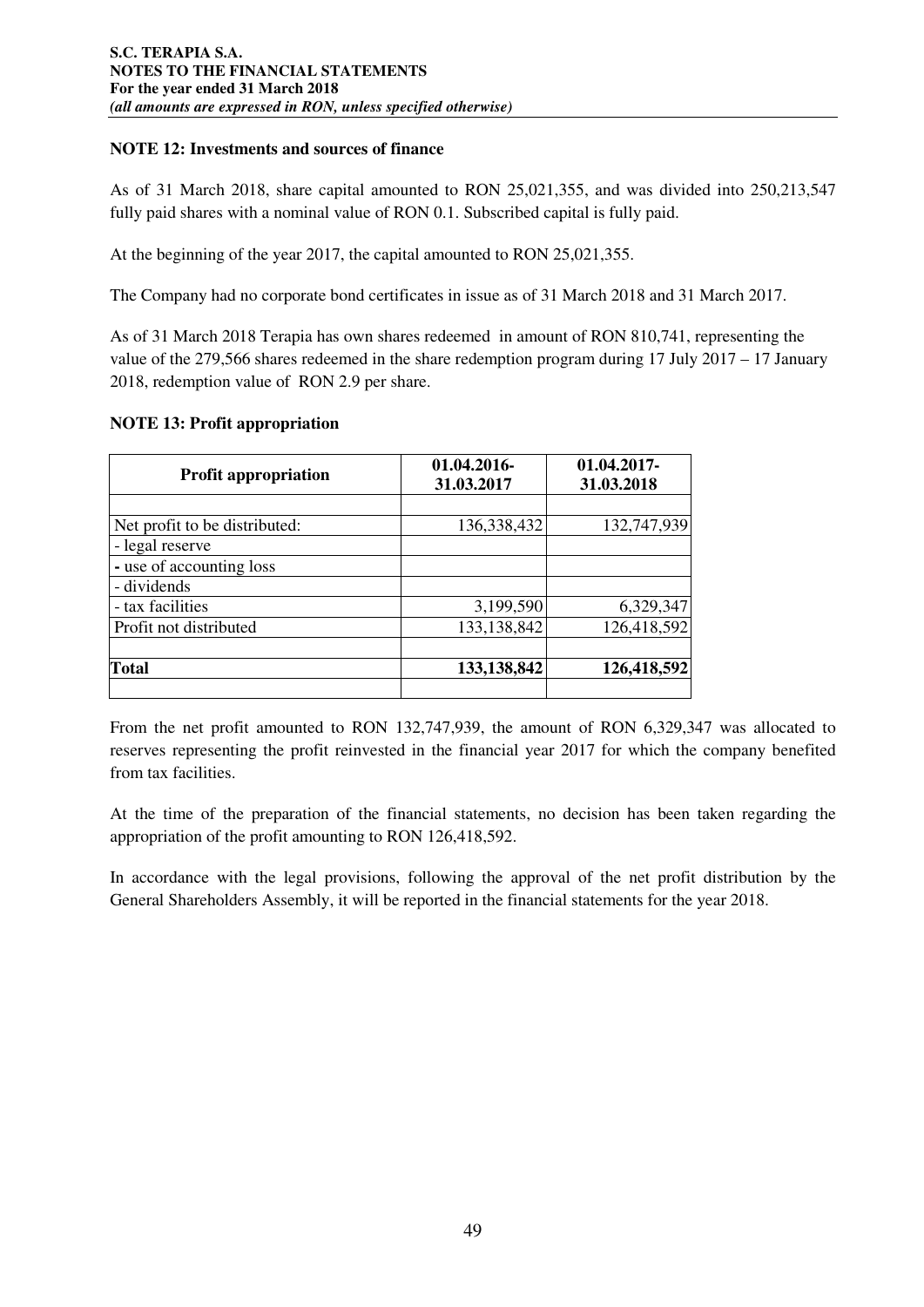## **NOTE 14: Turnover**

|                    | 31,03,2017  | 31.03.2018  |
|--------------------|-------------|-------------|
| Net turnover:      | 593,574,177 | 686,251,308 |
| Out of which, for: |             |             |
| - domestic sales   | 448,679,712 | 473,271,422 |
| - export sales     | 144,894,465 | 212,979,886 |

## **The total net turnover was derived from sales made in the following countries:**

|                 | 31.03.2018   |
|-----------------|--------------|
| Romania         | 473,271,422  |
| Russia          | 57,166,148   |
| Poland          | 80,776,837   |
| India           | 8,985,904    |
| Ukraine         | 13,919,273   |
| Other countries | 52, 131, 724 |
|                 | 686,251,308  |

Net turnover comprises the amounts from sale of goods and rendering of services during the period 01.04.2017-31.03.2018.

## **NOTE 15: Operating result analysis**

|                                                         | Previous year | <b>Current</b> year |
|---------------------------------------------------------|---------------|---------------------|
|                                                         | as at         | as at               |
| Indicator                                               | 31.03.2017    | 31.03.2018          |
|                                                         |               | 3                   |
| 1. Net turnover                                         | 593,574,177   | 686,251,308         |
| 2. Cost of goods sold and services rendered $(3+4+5+6)$ | 242,986,342   | 286,457,890         |
| 3. Main activity expenses                               | 69,204,116    | 70,065,963          |
| 4. Cost of goods purchased                              | 103,661,301   | 143,980,360         |
| 5. Costs of sundry activities                           | 4,846,700     | 4,667,369           |
| 6. Indirect production expenses                         | 65,274,225    | 67,744,198          |
| 7. Gross profit $(1 – 2)$                               | 350,587,835   | 399,793,418         |
| 8. Research expenses                                    | 13,670,233    | 12,576,822          |
| 9. Selling expenses                                     | 106,175,468   | 133,275,149         |
| 10. General and administration expenses                 | 81,032,835    | 104,335,723         |
| 11. Other operating income                              | 2,367,935     | 5,039,312           |
| 12. Operating profit $(7-8-9-10+11)$                    | 152,077,234   | 154,645,036         |

The Company includes under cost of goods sold the direct and indirect manufacturing costs, Research expenses, selling and marketing expenses and general administration expenses are not included in the manufacturing cost.

In order to compute the cost of goods sold, manufacturing costs are adjusted by taking into account the movements in stock during the year.

Selling expenses also include the movement in value adjustments of trade receivables, General and administration expenses also include the movement in inventories and other provisions.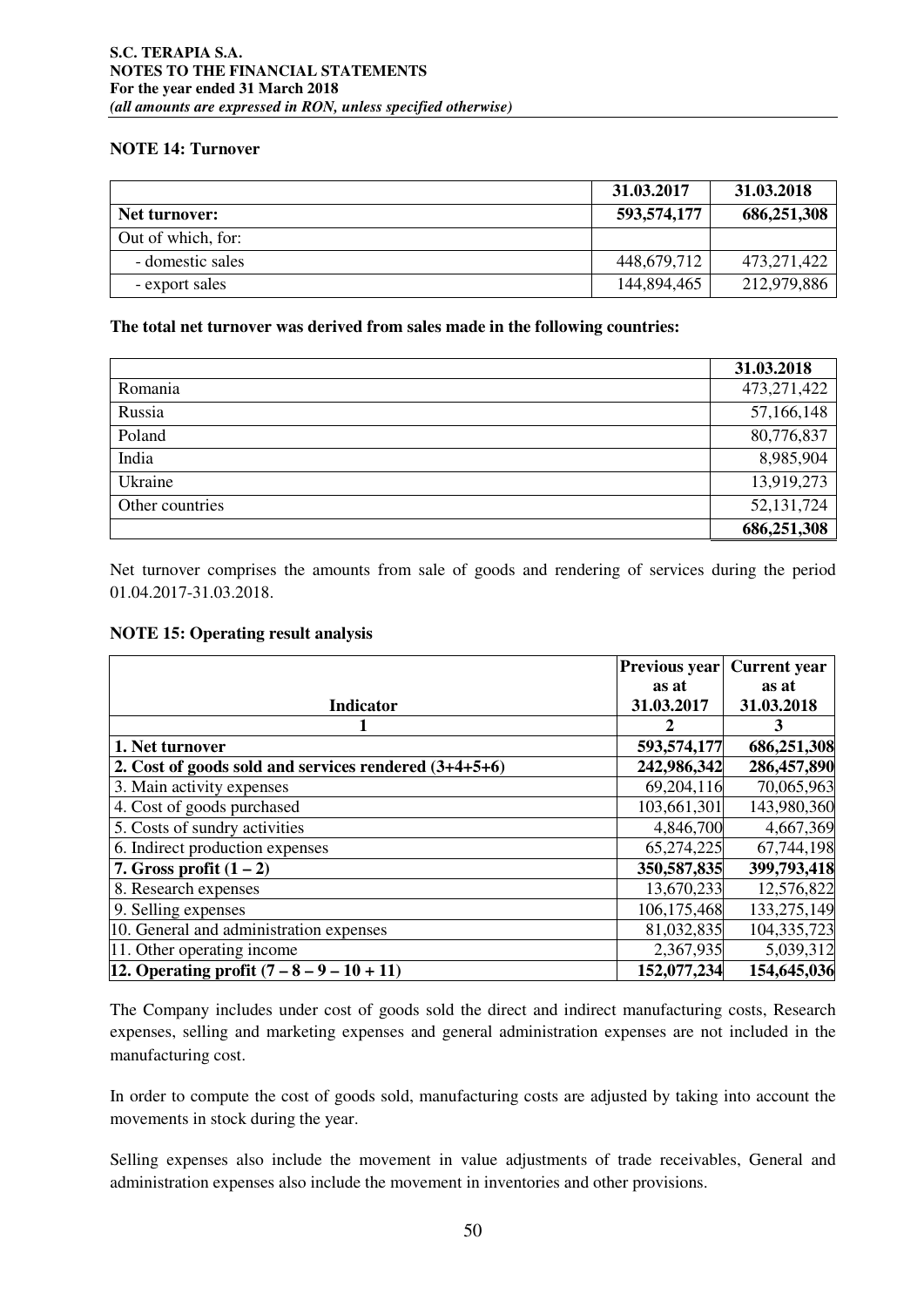## **NOTE 16: Information regarding the employees, the administrators and the directors**

No advance payments or credits were granted to the administrators of the Company.

| Average number of employees for the period ended on: | 31.03.2017 | 31.03.2018 |
|------------------------------------------------------|------------|------------|
| <b>Workers</b>                                       | 236        | 229        |
| Technical, economic and administrative personnel     | 627        | 635        |
| <b>Total</b>                                         | 863        | 864        |

| Number of employees on:                          | 31.03.2017 | 31.03.2018 |
|--------------------------------------------------|------------|------------|
| Workers                                          | 235        | 228        |
| Technical, economic and administrative personnel | 630        | 625        |
| <b>Total</b>                                     | 865        | 853        |

| <b>Payroll expenses</b>                                      | 31 March   | 31 March    |
|--------------------------------------------------------------|------------|-------------|
|                                                              | 2017       | 2018        |
|                                                              |            |             |
| Gross salaries during the year                               | 62,485,058 | 68,917,034  |
| Lunch ticket expenses                                        | 1,626,674  | 1,971,372   |
| Benefits in nature expenses                                  | 666,178    | 687,841     |
| Social insurance contributions                               | 9,973,068  | 7,811,055   |
| Social health insurance contributions                        | 3,209,490  | 2,573,166   |
| Contributions to the unemployment fund                       | 310,616    | 243,135     |
| Contributions to the fund for labour accidents and illnesses | 112,518    | 476,831     |
| National health fund contributions                           | 537,610    | 420,606     |
| Preliminary salaries taxes                                   | (22, 107)  | (1,488,634) |
| <b>TOTAL</b>                                                 | 78,899,105 | 81,612,406  |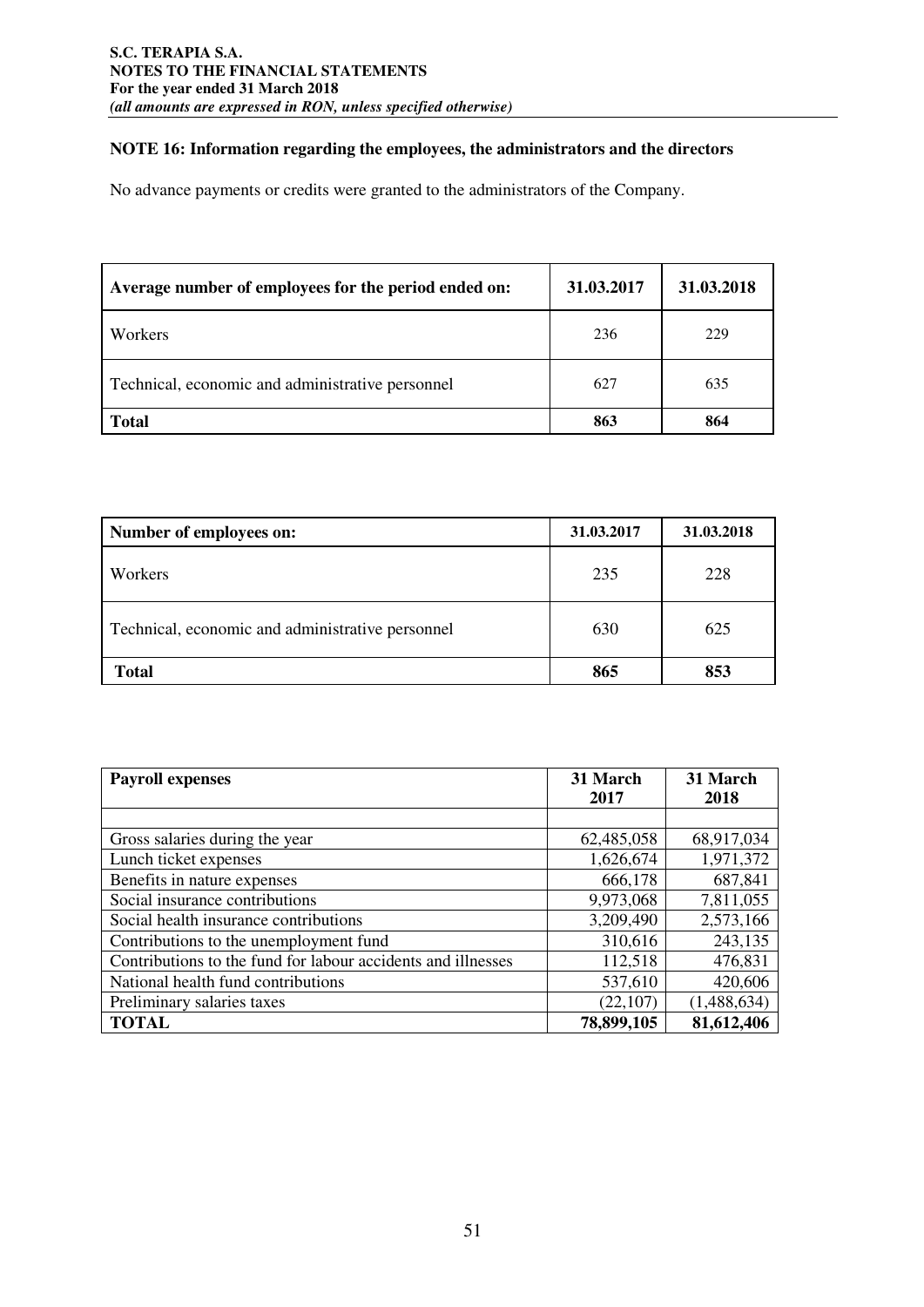## **NOTA 17: Leasing contracts**

The company has no financial leasing contracts at 31.03.2018.

The Company leased through a concession agreement land over a 25-year period, starting from year 1998. Concession royalties payable for the reporting period amount to RON 12,856. The concession royalties paid during the year 2017 are based on the amount payable for year 2016 adjusted with the annual inflation rate.

The Company has also other operational leasing contracts with the following companies:

| Company                                    | <b>Contract</b>                                                 | The object of<br>contract | No, of used<br>goods |
|--------------------------------------------|-----------------------------------------------------------------|---------------------------|----------------------|
| <b>SC ARVAL SRL</b>                        | Contract nr.11241/29.05.2012                                    | Vehicles                  | 224                  |
| SC Porsche Mobility SRL                    | Contract nr.9112934 / 17.06.2014                                | Vehicles                  | 42                   |
| ETA automatizari industriale<br><b>SRL</b> | Contract nr.194/18.06.2013; Act<br>additional nr. 14/07.06.2016 | <b>GPS</b>                | 77                   |
| SC Econocom international<br>Romania SRL   | Contract nr. 20160009.1 /<br>28.06.2016                         | Tablete                   | 196                  |

Accounting of leases comply with applicable accounting rules and accounting policies of the company.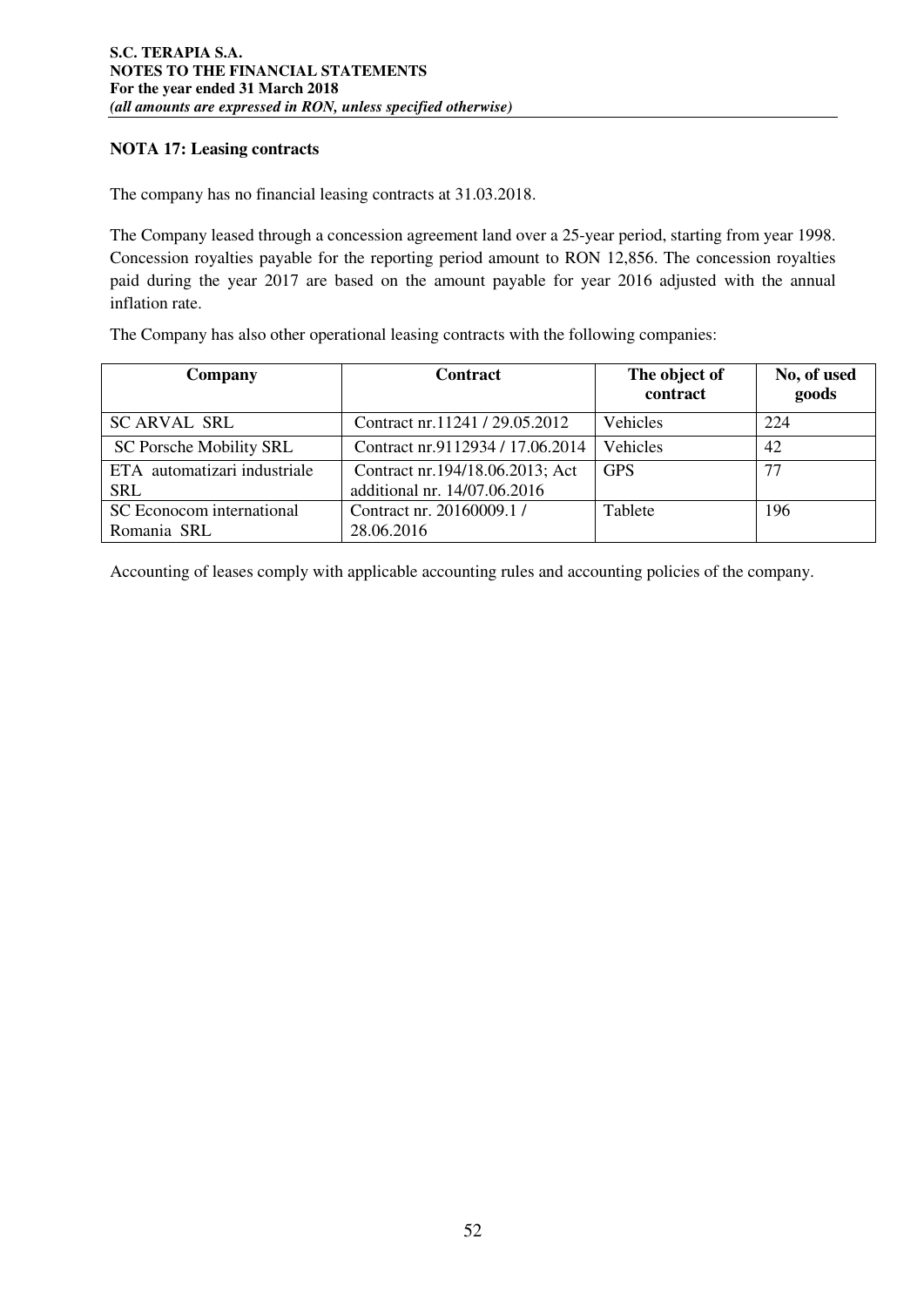## **NOTE 18: Other information**

## **a) Information regarding the corporate income tax**

The corporate income tax payable by the Company for the current year amounts to RON 20,331,658. The legal tax rate in force is 16%. The effective tax rate for the period is 13.28%, less than standard rate due to tax facilities that the Company has benefited from. The Company had an accounting profit of RON 153,056,085 for the year ended 31 March 2018 and a taxable profit of RON 154,629,107.

The reconciliation between the accounting profit and the taxable profit is presented below:

|                         | <b>Indicators</b>                                                       |                | 12 month                   | 12 month period            |
|-------------------------|-------------------------------------------------------------------------|----------------|----------------------------|----------------------------|
|                         |                                                                         | <b>Row</b>     | period ended at            | ended at                   |
| Crt,<br>no,             |                                                                         |                | 31.03.2017<br><b>Value</b> | 31.03.2018<br><b>Value</b> |
| $\mathbf{1}$            | <b>Accounting profit before tax</b>                                     | 01             | 158,904,257                | 153,056,085                |
| $\overline{2}$          | Amounts related to income from reprocessing                             | 02             |                            |                            |
| $\overline{\mathbf{3}}$ | <b>Deductions</b>                                                       | 03             | 42,647,058                 | 41,569,931                 |
|                         | Out of which:                                                           |                |                            |                            |
|                         | deductible tax depreciation and amortization                            |                | 36,284,606                 | 36,563,198                 |
|                         | deductibility regarding research expenses                               |                | 5,796,932                  | 2,538,719                  |
|                         | deductible provisions                                                   |                | 565,520                    | 2,468,014                  |
| $\overline{\mathbf{4}}$ | Non-taxable income                                                      | 04             | 30,047,285                 | 16,270,571                 |
|                         | Out of which:                                                           |                |                            |                            |
|                         | other non-taxable income                                                |                | 30,047,285                 | 16,270,571                 |
| 5                       | Non-deductible expenses                                                 | 0 <sub>5</sub> | 64,274,082                 | 59,413,524                 |
|                         | Out of which:                                                           |                |                            |                            |
|                         | fines, taxes and penalties due to the Romanian                          |                |                            |                            |
|                         | Authorities                                                             |                | 50,685                     | 5,235,995                  |
|                         | protocol and sponsorship expenses in excess of the<br>allowable level   |                | 999,680                    | 3,034,801                  |
|                         | non-deductible provisions                                               |                | 12,799,669                 | 8,726,734                  |
|                         | other non-deductible expenses, including accounting                     |                |                            |                            |
|                         | depreciation                                                            |                | 50,424,048                 | 42,415,994                 |
| 6                       | Losses in prior years                                                   | 06             |                            |                            |
| 7                       | Taxable profit (row $01 + row$ $02 - row$ 03-row 04 +<br>row 05-row 06) | 07             | 150,483,996                | 154,629,107                |
| 8                       | Total corporate income tax                                              | 08             | 24,077,439                 | 24,740,657                 |
|                         | Out of which:                                                           |                |                            |                            |
|                         | corporate income tax at the rate of 16 $%$                              |                | 24,077,439                 | 24,740,657                 |
|                         | Corporate income tax reductions calculated in                           |                |                            |                            |
| 9                       | accordance with applicable regulations                                  | 09             | 1,511,614                  | 4,408,999                  |
| 10                      | Corporate income tax due (row 08 - row 10)                              | 10             | 22,565,825                 | 20,331,658                 |
| 11                      | Income tax related to previous years' rectifications                    | 11             |                            | 23,512                     |
| 12                      | Income tax due (row 10- row 11)                                         | 12             | 22,565,825                 | 20,308,146                 |
| 13                      | Net accounting profit (row 01 - row 12)                                 | 13             | 136,338,432                | 132,747,939                |
| 14                      | Tax payments made in advance for the period                             | 14             | 19,545,928                 | 22,162,360                 |
| 15                      | Income tax payable/ to be recovered                                     | 15             | 2,292,713                  | $-3,169,814$               |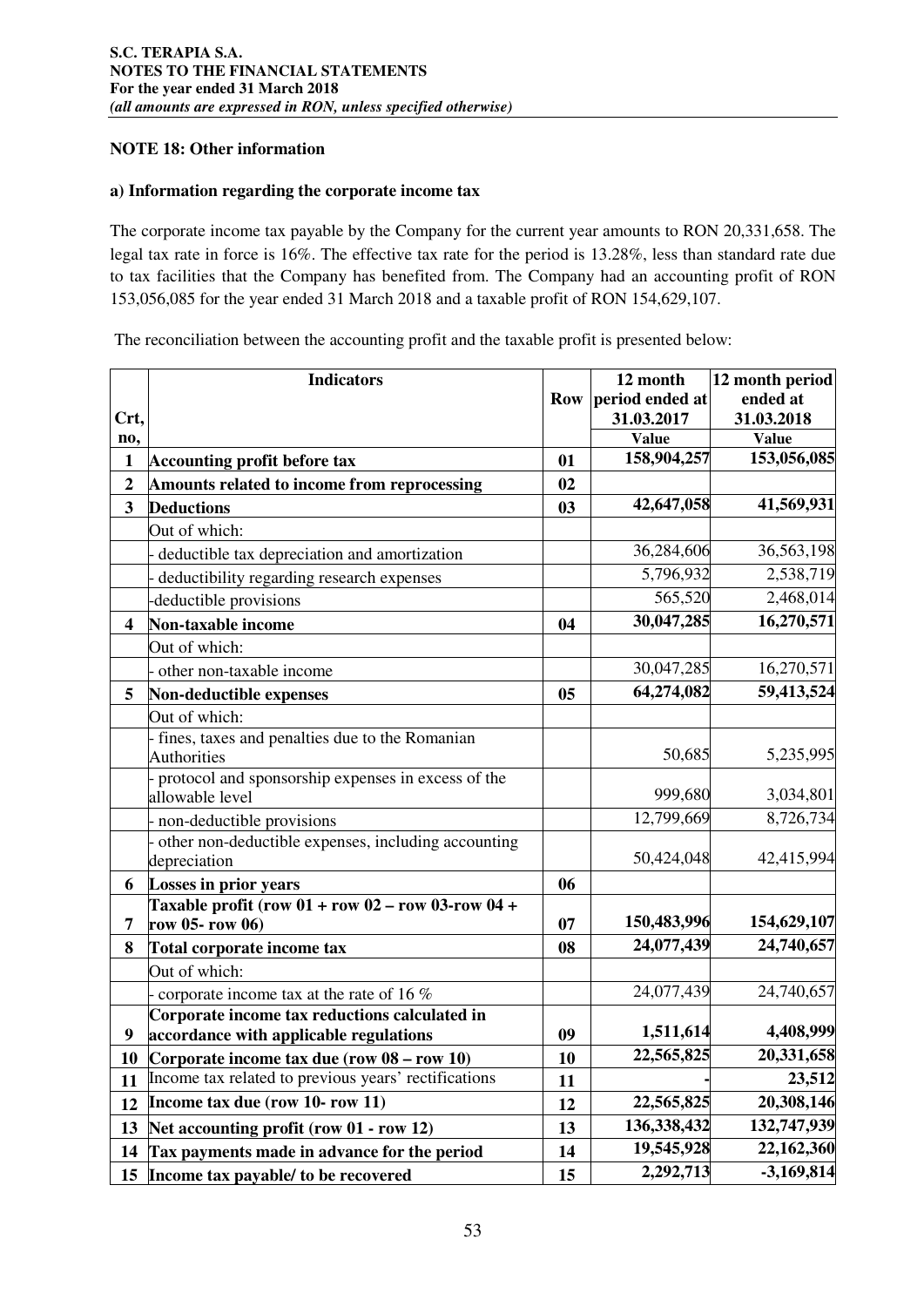## **b) Other information**

As of the balance sheet date, the Company has a credit facility with Unicredit Bank Romania amounting to EUR 1,000,000 used as security for the issuance of letters of guarantee and for financing the current expenses and a facility of 4,000,000 EUR as a guarantee for Forex contracts. This credit facility represents an off balance sheet item and, consequently, is not reflected in the balance sheet of the Company as at 31 March 2018.

The amount paid for consultancy services during the period 01.04.2017-31.03.2018 amounts to RON 344,158 and relates to the following:

- management consultancy fees, amounting to RON 120,818;
- other consultancy services fees, amounting to RON 223,340.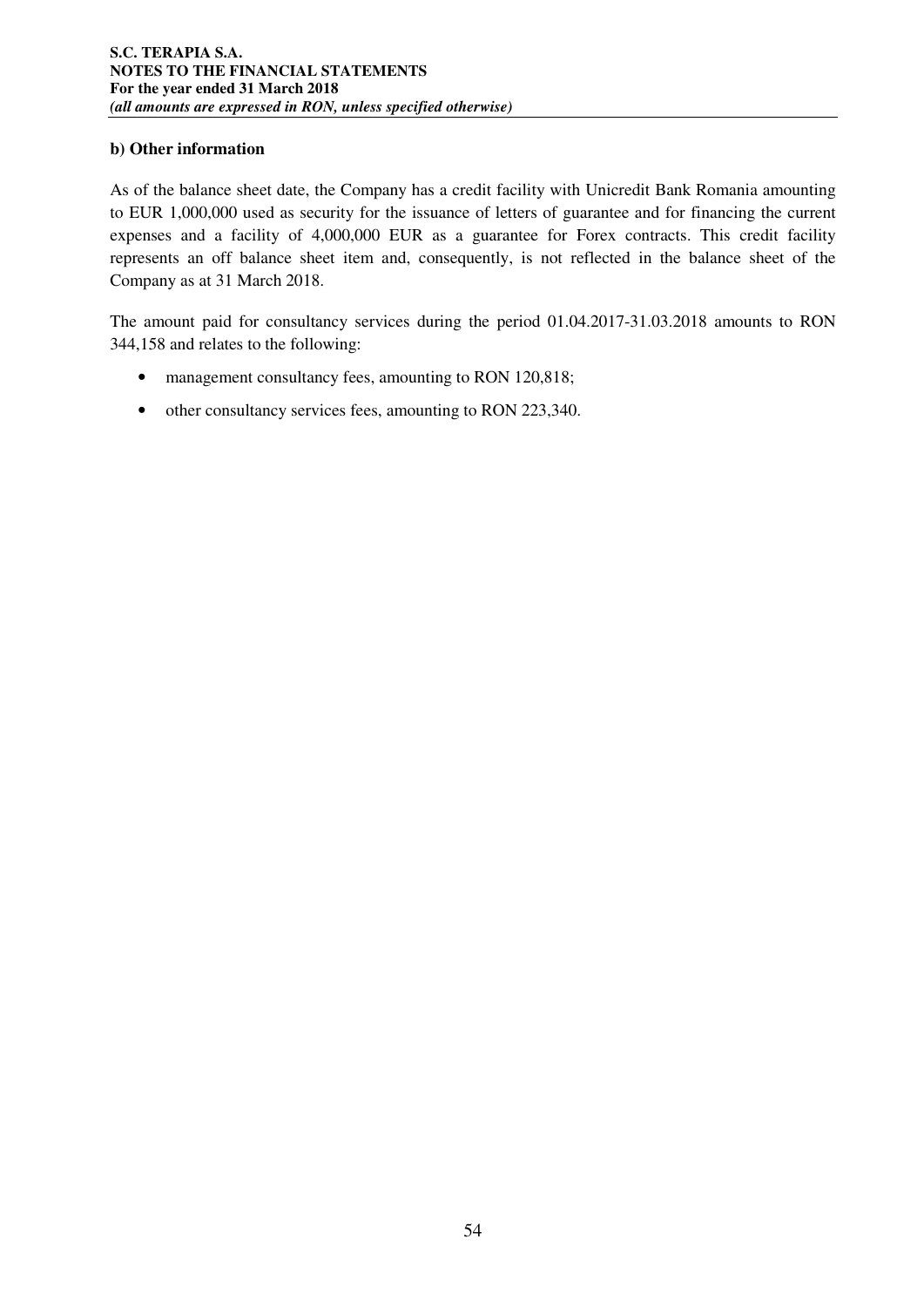## **NOTE 19: Analysis of main financial ratios**

| <b>FINANCIAL RATIOS</b>                                                      | <b>VALUE</b>               | <b>VALUE</b>                          |
|------------------------------------------------------------------------------|----------------------------|---------------------------------------|
|                                                                              | 12 month                   | 12 month<br>period ended period ended |
|                                                                              | at 31.03.2017              | at 31.03.2018                         |
| <b>1. LIQUIDITY RATIOS</b>                                                   |                            |                                       |
| A. CURRENT LIQUIDITY RATIO - index -                                         | 4.38                       | 6.05                                  |
| (current assets/current liabilities)                                         |                            |                                       |
| <b>B. ACID TEST RATIO - index -</b>                                          | 3.76                       | 5.50                                  |
| (current assets - inventories/current debts)                                 |                            |                                       |
| 2. RISK RATIOS                                                               |                            |                                       |
| A. GEARING RATIOS                                                            |                            |                                       |
| (long term loans/equity) $*100$                                              | Shall not be<br>calculated | Shall not be<br>calculated            |
|                                                                              | Shall not be               | Shall not be                          |
| (long term loans/(equity + loan long term portion) $*100$                    | calculated                 | calculated                            |
| <b>B. INTEREST COVERAGE RATIO</b>                                            |                            |                                       |
| (profit before interest and corporate income tax / interest expense) $-$ RON |                            |                                       |
| <b>3. ACTIVITY RATIOS</b>                                                    |                            |                                       |
| A. STOCK TURNOVER - number of rotations                                      | 3.29                       | 4.07                                  |
| (cost of sales / average inventory balances)                                 |                            |                                       |
| B. STOCK DAYS - days-                                                        | 111.05                     | 89.66                                 |
| (average inventory balances / sales cost $x$ 365)                            |                            |                                       |
| C. DEBTORS' DAYS-days-                                                       | 163.99                     | 152.11                                |
| (average trade debtors' balances / turnover)*365                             |                            |                                       |
| D. RECEIVABLES TURNOVER - number of rotations                                | 1.70                       | 2.03                                  |
| (turnover / non-current assets)                                              |                            |                                       |
| E. TOTAL ASSETS TURNOVER - number of rotations                               | 0.66                       | 0.66                                  |
| (turnover / total assets)                                                    |                            |                                       |
| 4. PROFITABILITY RATIOS                                                      |                            |                                       |
| A. RETURN ON CAPITAL EMPLOYED %                                              | 21.95                      | 17.47                                 |
| (profit before interest and corporate income tax / (equity + loan long term  |                            |                                       |
| portion)                                                                     |                            |                                       |
| B. GROSS PROFIT MARGIN $\%$                                                  | 59.06                      | 58.26                                 |
| (gross profit / turnover $x$ 100)                                            |                            |                                       |
| <b>5. PROFITABILITY PER SHARE</b>                                            |                            |                                       |
| A. EARNING PER SHARE - RON/share                                             |                            |                                       |
| (net distributable profit / weighted average number of ordinary shares)      | 0.54                       | 0.53                                  |
| Net distributable profit                                                     | 136,338,432                | 132,747,939                           |
| Weighted average number of ordinary shares used in the calculations          | 250, 213, 547              | 250, 213, 547                         |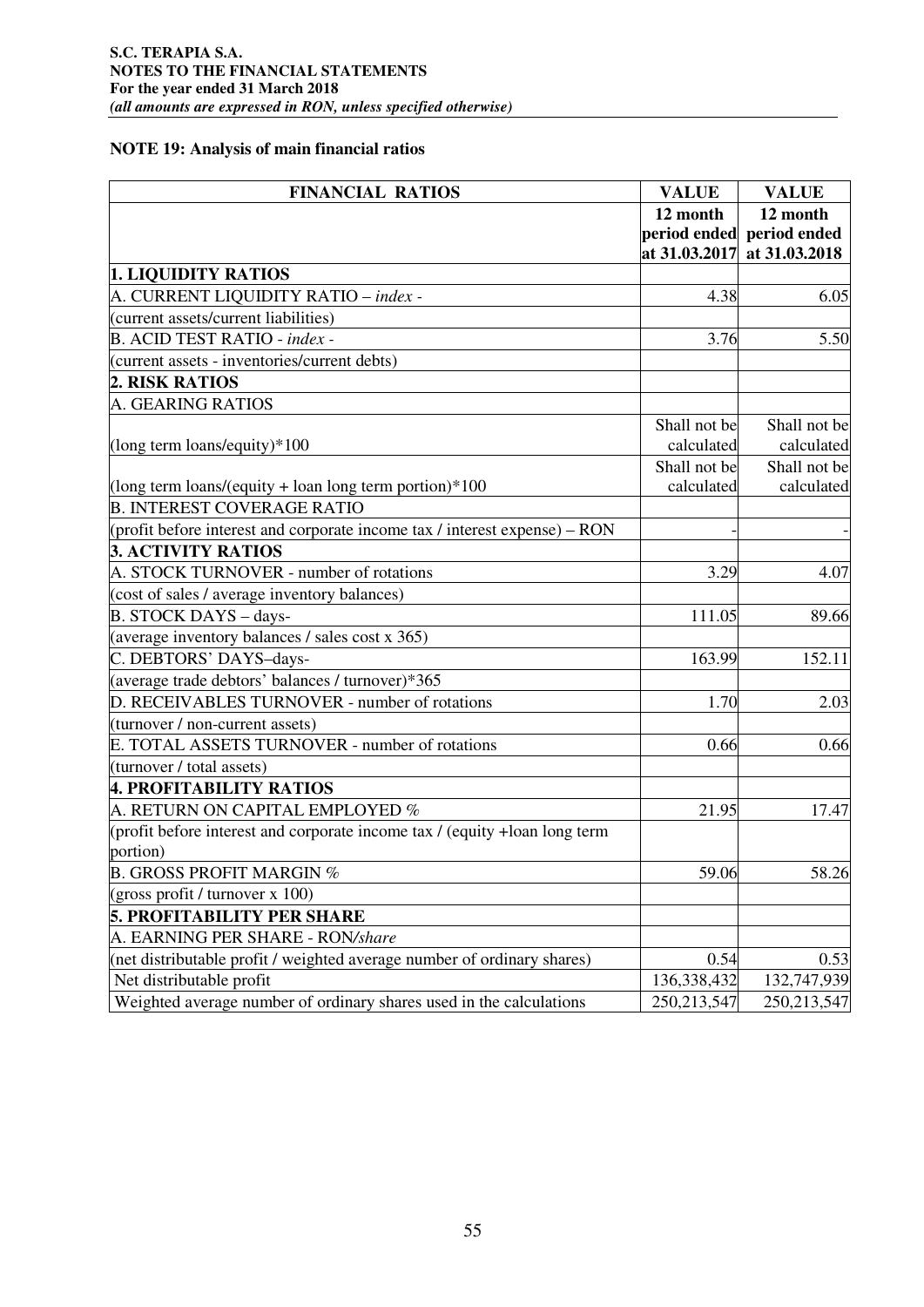## **NOTE 20: Contingent liabilities**

The Romanian Government has agencies authorized to perform controls of the companies which develop their activity in Romania. This controls are similar in nature with the tax controls performed by the tax authorities from the majority of the countries of European Union but can be extended not only to tax aspects but also to other legal aspects and regulations in the domains in which those agencies perform. It is probable that the Company will make the object of regular controls as new laws and regulations are issued.

The Company considers that all fiscal liabilities for the reporting period were recorded and presented in the financial statements.

The Company has as at 31 March 2018 letters of guarantee amounting to RON 414,941.39 issued for the following:

- execution and administration of the residual waste warehouse located in Cluj-Napoca, Pata Rat;

- lease contract for the office premises located in Bucharest, Bld, Dimitrie Pompeiu, no, 9-9Asecondary branch.

Capital commitments as at 31.03.2018 are in amount of RON 11,152,030 out of which RON 9,231,357 are related to plant and machinery, RON 1,879,227 are related to measuring and control equipments, RON 41,446 are related to software and IT equipments.

The Emergency Order no. 104/2009 published in the Official Monitor no. 669/07.10.2009 for the amendment and completion of Law no. 95/2006 regarding the Health reform established that the owners of market authorizations, for drugs issued on prescription, who collect money from marketing on the Romanian market of those drugs, should pay a quarterly contribution for financing of some health expenses.

The norms and instructions of the Ministry of Health and of the National House of Health Insurance for implementing the provisions of the Emergency Ordinance no. 104/2009 represent an insufficient framework for establishing the payment obligations related to the quarterly contribution for financing of health expenses.

The provisions of Law no. 95/2006 regarding healthcare reform established by the Emergency Ordinance no. 104/2009 have been revoked by the Emergency Ordinance no. 77/2011 published in the Official Gazette no. 680/26.09.2011.

Considering the regulations mentioned above there exists the risk that subsequent obligations might be established for the Company regarding this tax (claw back) for period 01.10.2009 – 30.09.2011 and accordingly the Company has booked a provision for risks and expenses.

Since the fourth quarter of 2011, based on the Emergency Ordinance 77/201, the tax payment obligations regarding claw back were calculated by the company based on information received from the National Health Insurance House. The company contested the information received for each quarter.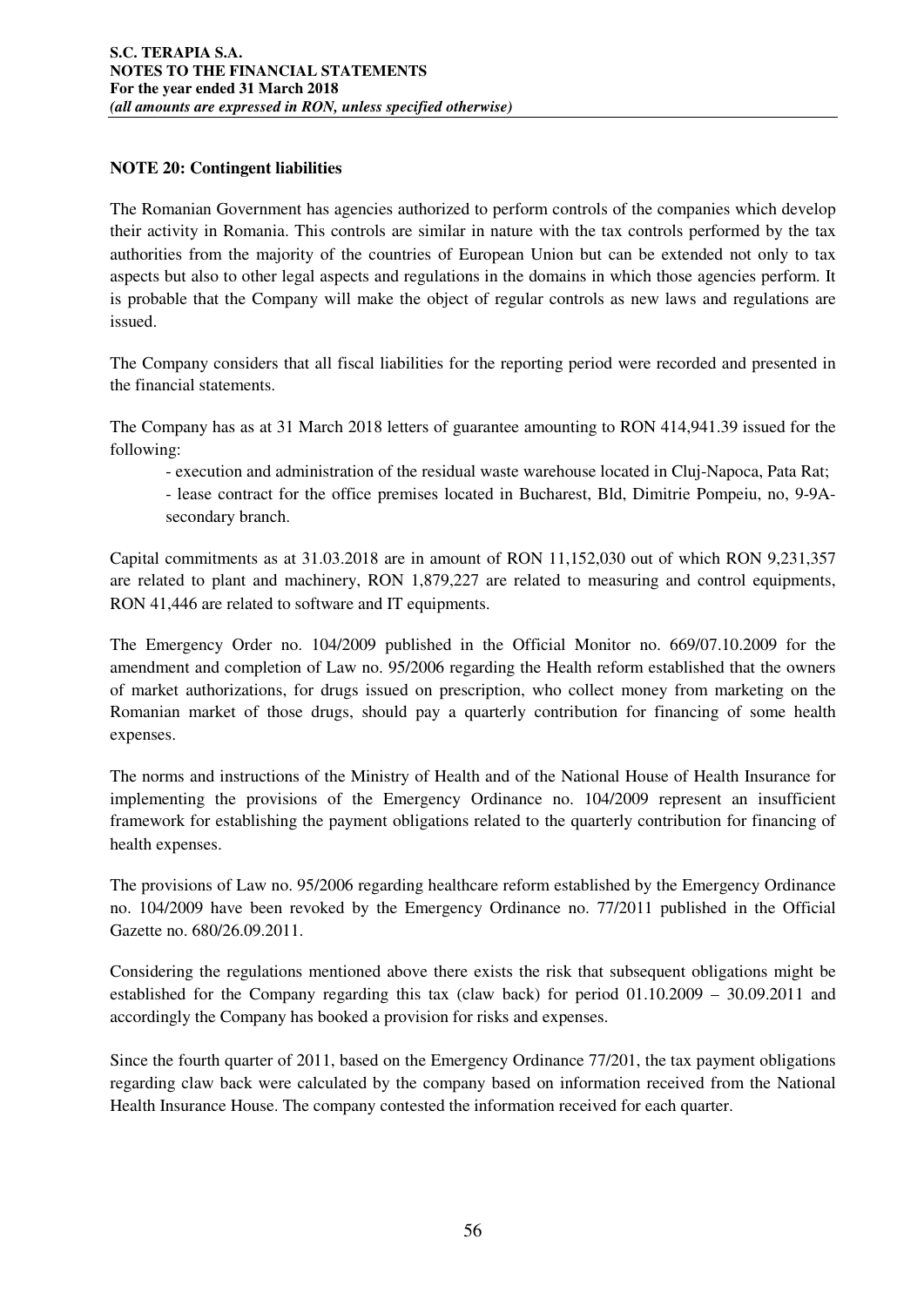## **NOTE 20: Contingent liabilities (continued)**

For the reported period, the fee calculated and paid at maturity by the company was RON 51,240,201. The company contested the information received for each quarter of the reporting period due to errors found in the basis for calculating the fee received from the National Health Insurance House. No legal actions were initiated in the reporting period. Responses received or in pending are in the evaluation and management discretion.

## **NOTE 21: Risk management**

The following is a summary of the nature of activities and management policies with respect to risk management:

## **i) Foreign currency risk and inflation**

The Company is exposed to currency risk through sales and purchases transactions that are denominated in currencies other than RON. The exchange rate risk is mainly related to transactions in EUR, in RUB and PLN.

Important exchange restrictions and controls exist relating to converting RON into other currencies. Currently, there is no other market for conversion of RON in foreign currency outside Romania.

In respect of monetary assets and liabilities held in currencies other than RON the Company ensures that the net exposure is kept to an acceptable level by buying or selling foreign currencies at spot rates and where necessary, uses forward operations.

The value of monetary current assets and current liabilities held in local and foreign currencies at 31 March 2018 can be analysed as follows:

|                                  | <b>RON</b>               | <b>USD</b> | <b>EUR</b> | <b>Other</b><br>currencies | <b>Total</b>  |
|----------------------------------|--------------------------|------------|------------|----------------------------|---------------|
|                                  |                          |            |            |                            |               |
| <b>Current assets</b>            |                          |            |            |                            |               |
| Trade receivables                | 205,093,061              | 244,806    | 23,801,100 | 68,216,134                 | 297, 355, 101 |
| Cash and cash equivalents        | 303,985,416              | 4,555,307  | 10,814,916 | 9,772,357                  | 329,127,996   |
| <b>Total current assets</b>      | 509,078,477              | 4,800,113  | 34,616,016 | 77,988,491                 | 626,483,097   |
|                                  |                          |            |            |                            |               |
| <b>Current liabilities</b>       |                          |            |            |                            |               |
| Loans                            | $\overline{\phantom{a}}$ |            |            |                            |               |
| Trade payables                   | 28,148,630               | 7,859,830  | 24,299,399 | 21,302,198                 | 81,610,057    |
| <b>Total current liabilities</b> | 28,148,630               | 7,859,830  | 24,299,399 | 21,302,198                 | 81,610,057    |

#### **ii) Interest rate risk**

The Company has implemented a cash management policy to closely monitor the idle funds.